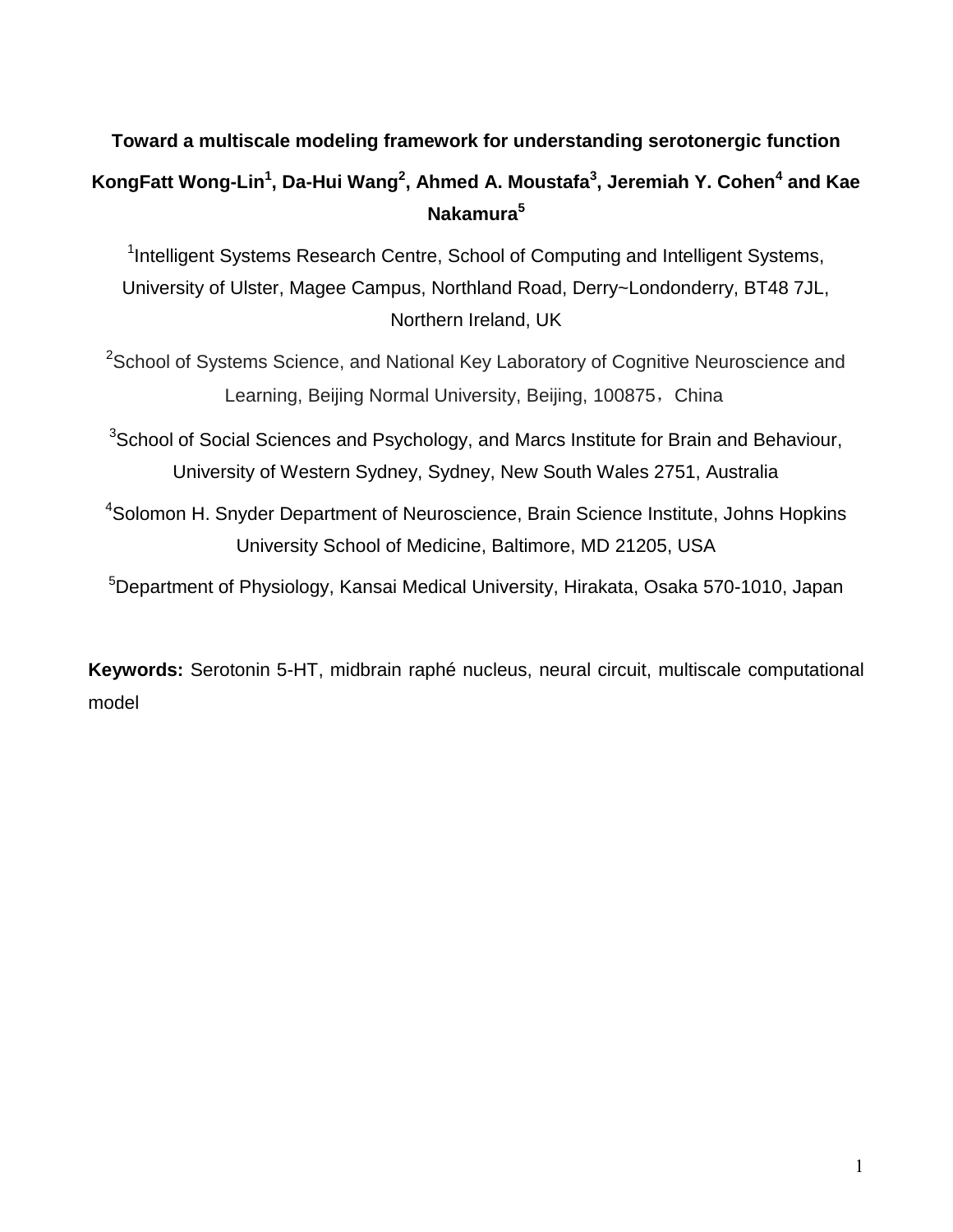## **Abstract**

Despite its importance in regulating emotion and mental well-being, the complex structure and function of the serotonergic system present formidable challenges toward understanding its mechanisms. In this paper, we review studies investigating the interactions between serotonergic and related brain systems and their behavior at multiple scales, with a focus on biologically based computational modeling. We first discuss serotonergic intracellular signaling and neuronal excitability, followed by neuronal circuit and systems levels. At each level of organization, we will discuss the experimental work accompanied by related computational modeling work. We then suggest that a multiscale modeling approach that integrates the various levels of neurobiological organization could potentially transform the way we understand the complex functions associated with serotonin.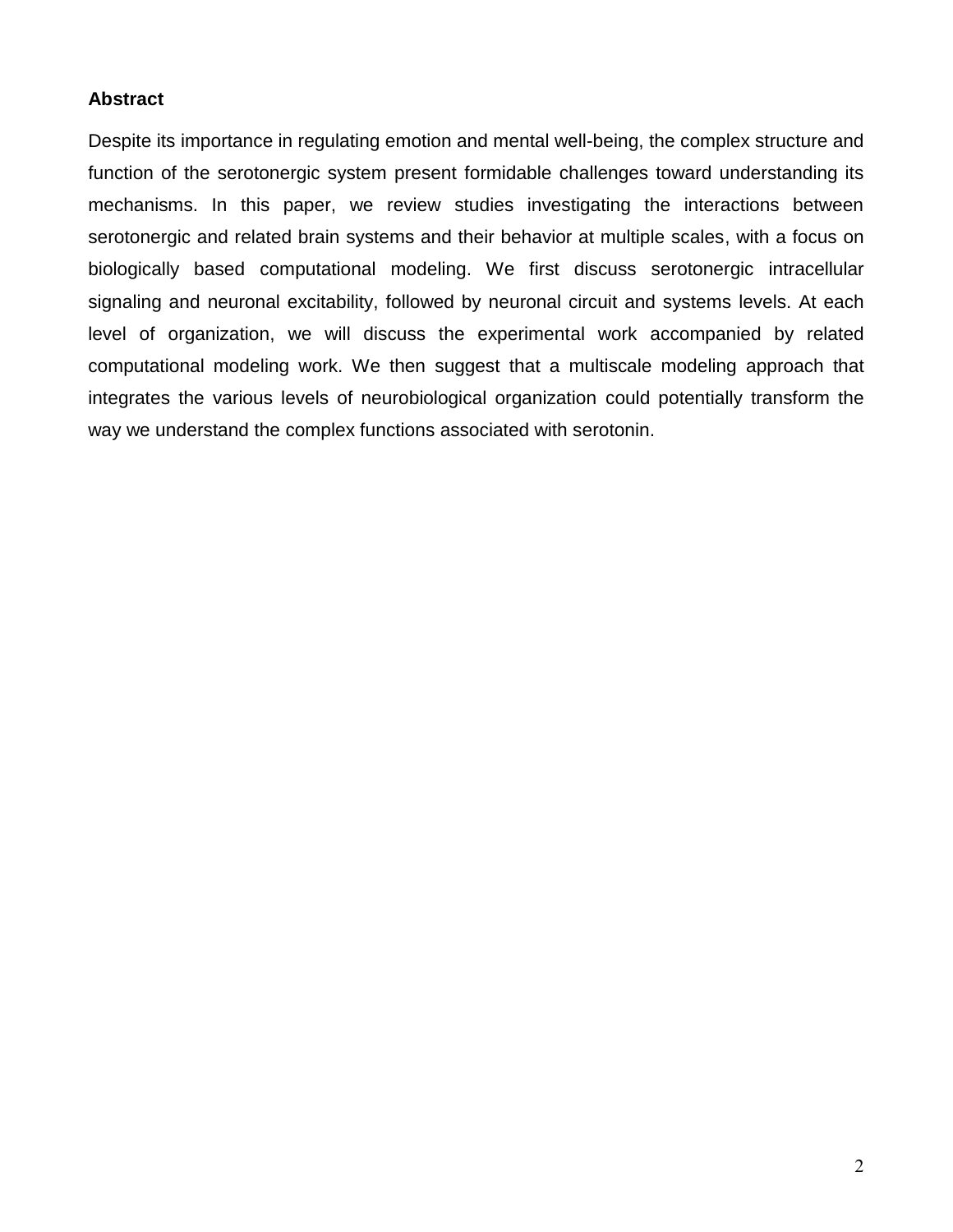#### **1. Introduction**

Serotonin (5-hydroxytryptamine; 5-HT) neurons are clustered into rostral and caudal groups. The rostral group is located at the mesencephalon and rostral pons, including the midbrain raphé nuclei with major projections to the forebrain and are critical for the regulation of various functions, including emotion and decision-making (Müller and Jacobs, 2009). The caudal group is located from the caudal pons to the caudal portion of the medulla oblongata, with major projections to the brainstem and the spinal cord (Hornung, 2003; Ding et al., 2003). The effects of 5-HT on brain functions is mediated through its release and reuptake, and its 14 receptor subtypes throughout the brain (Barnes and Sharp, 1999). Genetic variation in 5- HT can affect emotional processing in animals and humans, and research has reported links between 5-HT and vulnerability to anxiety and depression (Müller & Jacobs, 2009). Although 5-HT-targeted drugs can have important therapeutic effects on various disorders e.g. depression and post-traumatic stress disorders, such agents currently lack the efficacy and tolerability required, and further improvement is needed (Nichols and Nichols, 2008). This is largely due to the still unknown mechanisms 5-HT exerts on brain systems.

Computational modeling and mathematical theories are useful tools to provide quantitative and conceptual understanding of observed experimental phenomena, while offering predictions for future tests (Abbott, 2008). Despite decades of research on the 5-HT system, its computational roles are still not completely known (Nakamura and Wong-Lin, 2014). Theories on the role of 5-HT in health and disease have been separately developed at different levels of biological descriptions, with efforts largely focused on either models with high biological details such as intracellular signaling mechanisms or those on cognitive and behavioral aspects such as decision making (e.g. Zhou et al., 2014; Doya, 2002). With technological advancements, levels intermediate to these are more readily studied, revealing highly heterogeneous, complex and multifunctional aspects of the 5-HT system (e.g. Okaty et al., 2015; Cohen et al., 2015; Muzerelle et al., 2016). These experimental findings present challenges in modeling and understanding 5-HT functions.

In this paper, we will review existing experimental and computational modeling work on the 5- HT system at various levels of description, from intra/cellular through neuronal circuit to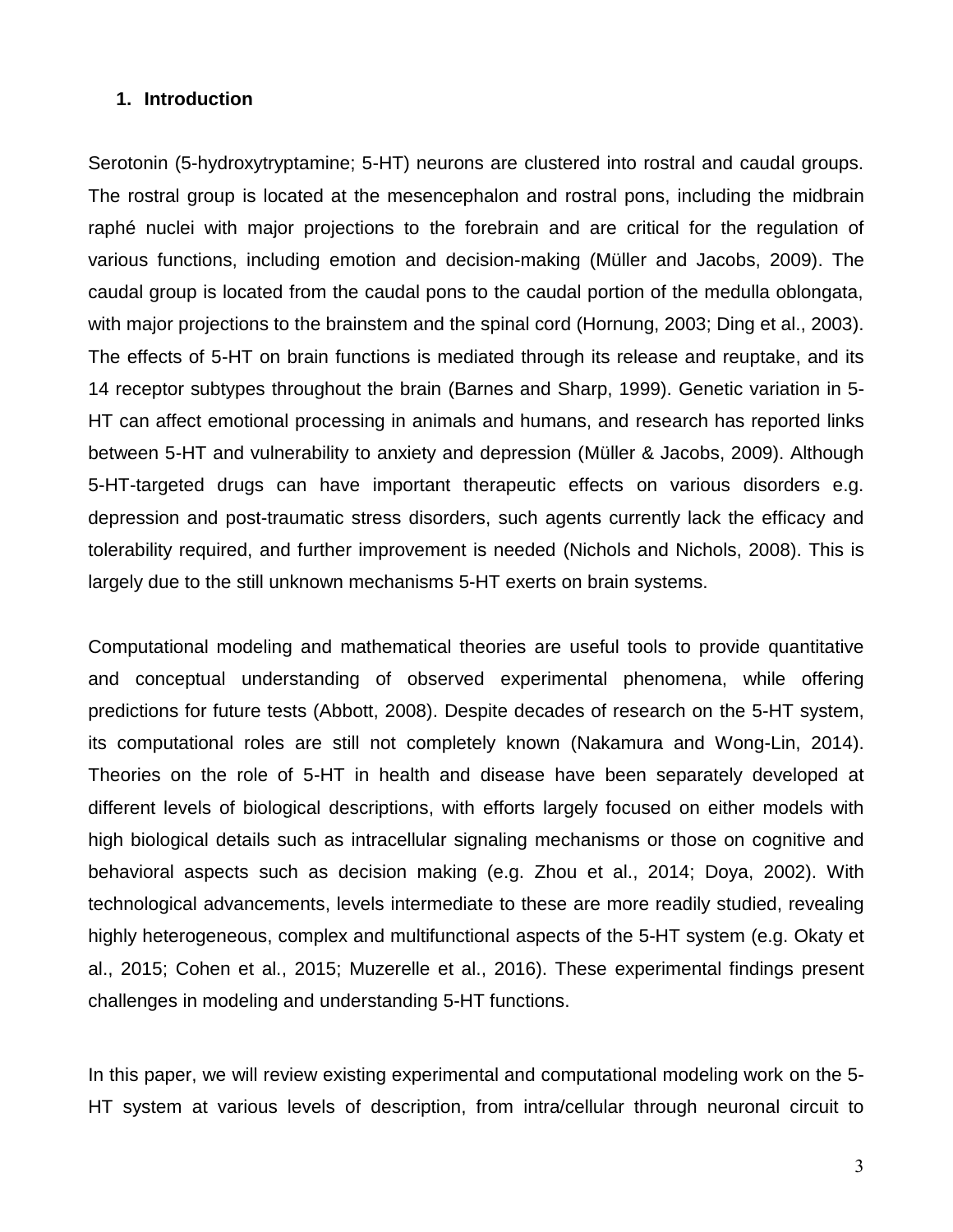systems and behavioral levels (sections 2-5). Toward the end (section 6), we suggest, with some examples, that a multiscale computational modeling framework that integrates across multiple scales of 5-HT functions could potentially embrace the new types of complex data and further illuminate 5-HT functions. The paper will have a computational modeling focus, and biologically based models will be emphasized as they have previously received less attention. We will not be able to cover the wide spectrum of studies on 5-HT system. For further information regarding detailed experimental work, we shall refer the readers to other comprehensive reviews on the 5-HT system (e.g., Jacobs and Azmitia, 1992; Barnes and Sharp, 1999; Smythies, 2005; Müller and Jacobs, 2009; Celada et al., 2013). For more extensive discussions on modeling neuromodulation and their effects on cognition, we refer the readers to insightful reviews, such as those by Fellous and Linster (1998), Doya (2002), Dayan (2012) and Marder (2012).

#### **2. Intracellular signaling processes**

#### **2.1. 5-HT presynaptic terminals**

In the presynaptic terminals, 5-HT is synthesized and stored via a series of biochemical reactions beginning with the uptake of tryptophan. With sufficient pre-synaptic 5-HT terminal excitability and spiking activity, 5-HT can be released into the extracellular space. The released 5-HT may bind to post-synaptic 5-HT receptors (see below), be metabolized to 5 hydroxyindoleacetic acid (5-HIAA) via monoamine oxidase (MAO), removed through diffusion, or reabsorbed back to the presynaptic terminal via serotonin reuptake transporter (SERT) (Fig. 1). Polymorphisms and alterations in the SERT gene have been linked to depression and mood disorders (Heils et al., 1996; Caspi, 2003; Ansorge et al., 2004; White et al., 2005). In addition, 5-HT1A autoreceptors can regulate pre-synaptic neuronal firing rates, while 5- HT1B autoreceptors decrease synthesis and release with increasing extracellular 5-HT concentration, with over-expression of 5-HT1A autoreceptors implicated in reducing serotonergic neurotransmission, and associated with major depression and suicide (Albert et al., 2011). In fact, 5-HT neurons' unique identity arises from the co-expressing of genes including those directing 5-HT synthesis, reuptake, vesicular transport, autoreceptor signaling and metabolism, and alterations in the transcription regulatory networks governing these processes can lead to physiological and behavioral pathogenesis (Deneris and Wyler, 2012).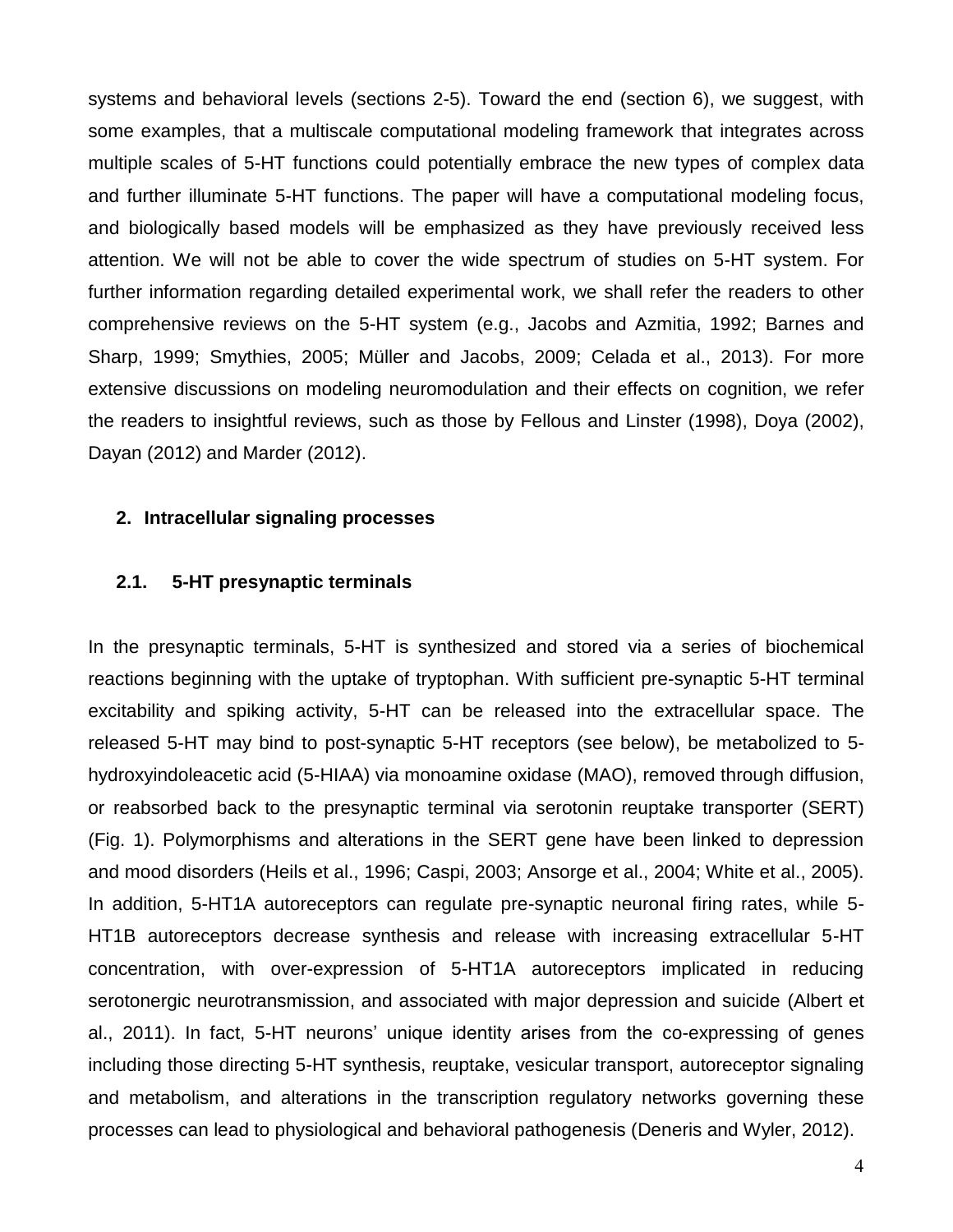

**Fig. 1. Schematic of the 5-HT pre-synaptic terminal processes and signal transduction pathways.** Abbreviations as defined in main text. Only metabotropic 5-HT receptors are shown. Compared to Table 1.

Pharmacological drugs can directly affect these pre-synaptic signaling processes. For example, selective serotonin reuptake inhibitors (SSRIs) and tricyclic antidepressants (TCAs) can block SERT on cell bodies, including presynaptic terminals, thus raising extracellular 5- HT concentration levels (Casanovas & Artigas, 1996; Gartside et al., 1995; Tatsumi et al., 1997; Gillman, 2007). Chronic treatments can lead to the desensitization of 5-HT1A autoreceptors (affecting 5-HT neuronal excitability) and downregulation of SERT mRNA (Adell et al., 2002; Benmansour et al., 2002; Mizra et al., 2007). Variations in SERT gene expression may be responsible for variability in antidepressant response (Porcelli et al., 2011). MAO inhibitors play a similar role with regard to increasing extracellular 5-HT by reducing the catabolism of 5-HT. However, TCAs and MAO inhibitors also affect other monoamines such as dopamine and norepinephrine and other receptor types, and thus their effects are more complex (Gillman, 2007; Shulman et al., 2013).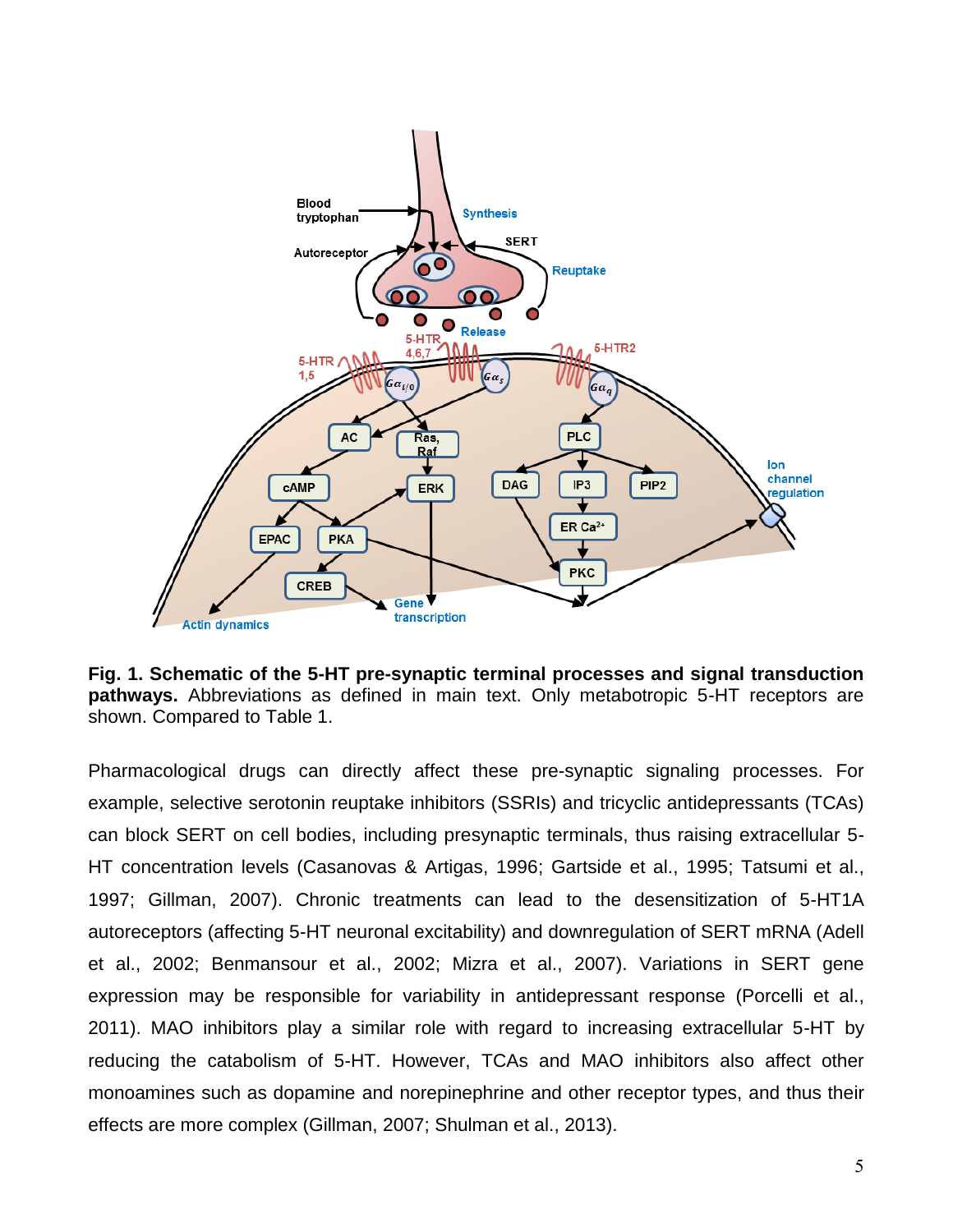#### **2.2. Models of 5-HT presynaptic terminals**

Given the important direct relationships between intracellular signaling and drugs, it is imperative to understand their mechanisms more deeply, using *in silico* models. Currently, there are few computational models of 5-HT presynaptic signaling. Stoltenberg and Nag (2010) made use of control theory with differential and difference equations in developing a dynamical systems model. This model can simulate 5-HT neuronal firing rate due to tryptophan hydroxylase 2 (TPH2) and serotonin-transported-linked polymorphic region (5- HTTLPR) genotypes, and cerebrospinal fluid levels of the 5-HT metabolite 5-hydroxyindoleacetic acid (CSF 5-HIAA). A biologically realistic mathematical model was developed by Best, Nijhout & Reed (2010), based on previous work modeling the dopaminergic presynaptic terminal (Best, Nijhout, & Reed, 2009). This model is constrained by experimental data, and consists of nine coupled nonlinear differential equations, describing the kinetic dynamics of the interacting substrates. Specific functions of the velocities could be derived via Michaelis-Menten kinetics. The model's aim was to explore various hypotheses on 5-HT homeostasis and signaling. They include effects due to tryptophan (food intake), autoreceptor effects, acute dose of SSRIs, and polymorphisms of gene expressions.

Based on this model by Best et al. (2009), Flower and Wong-Lin (2014) used perturbation techniques to tease apart the relative dynamical timescales and relationship strengths among the substrates. This led to determining key relationships among the interacting substrates in the original full model, and allowed the reduction of the original model into simpler fast and slow versions. For example, the approximated reduced fast model could be described only by the relatively faster dynamics of the vesicular and extracellular 5-HT concentration levels, treating the rest of the substrates' dynamics to be relatively constant. The fast reduced model, with only two differential equations to describe substrates' dynamics, was able to substantially speed up the computational processing speed. This improvement becomes even more substantial when simulated with ~100,000 neurons, about the total number of 5-HT-containing neurons in the human brain (Flower and Wong-Lin, 2014).

While extracellular 5-HT concentration level can be measured by traditional microdialysis methods, the temporal dynamics of the release and reuptake of extracellular 5-HT can be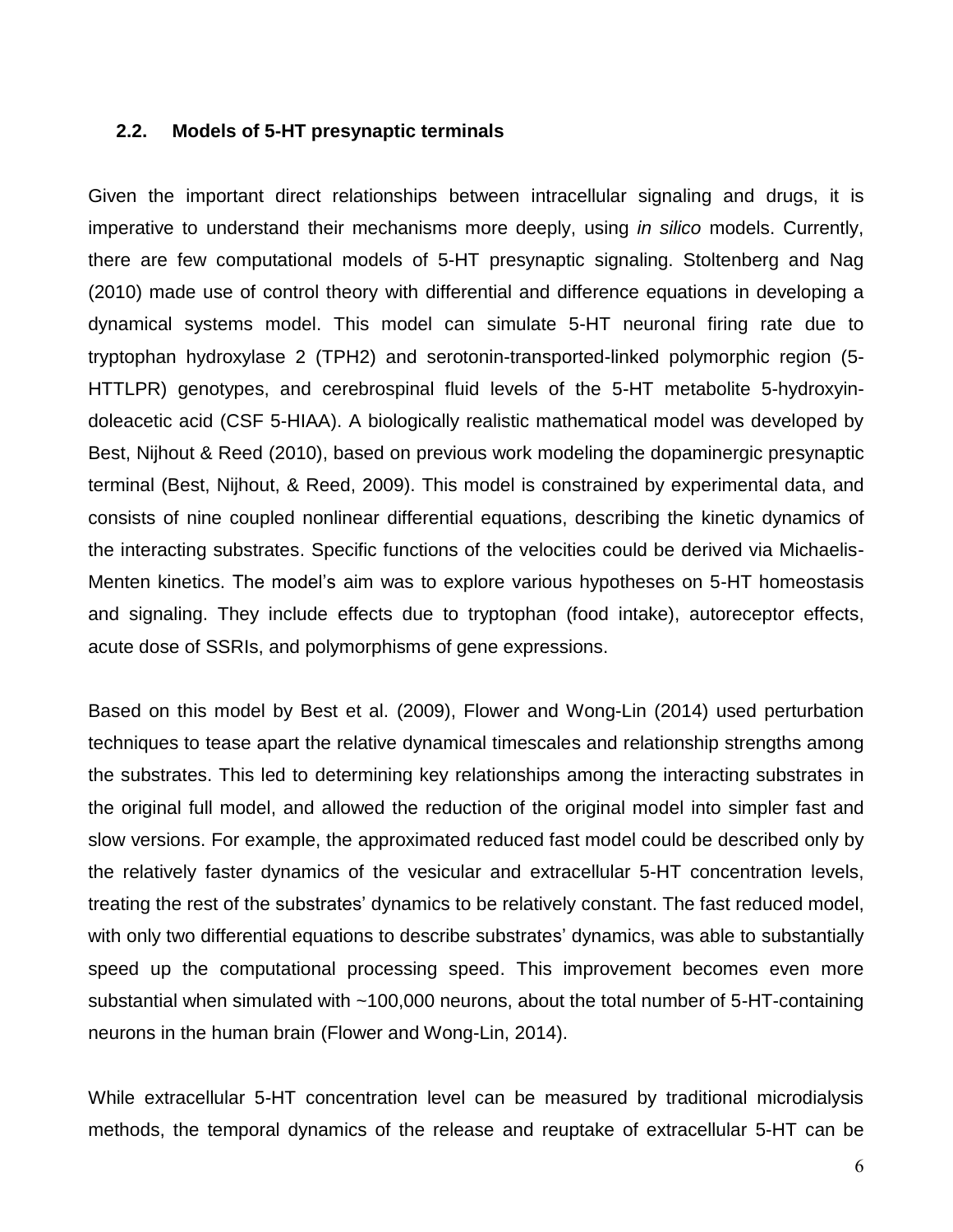experimentally captured using voltammetry techniques (Bunin et al., 1998; Hashemi et al., 2011; Dankowski, and Wightman, 2013). Models based on such data have recently been developed, assuming the uptake kinetics of the extracellular 5-HT to follow the Michaelis-Menten equation, and fitted to the voltammetry data in tissue slice preparation (Bunin et al., 1998; Daws et al., 2005). The model has since been adopted into neural models in which neural firing can directly stimulate the increase in extracellular 5-HT level (Joshi et al., 2011; Best et al., 2011; Flower and Wong-Lin, 2014; Joshi et al., in press; Joshi, 2014; Joshi et al., 2015). Using *in vivo* fast scan cyclic voltammetry, Wood et al. (2014) developed a more complex computational model to capture two distinct 5-HT reuptake mechanisms (one with high affinity and low efficiency and another with low affinity and high efficiency), and a rapid inhibitory autoreceptor control mechanism.

Computational models at the 5-HT presynaptic terminals at different levels of complexity have been developed. The generality of these models allow them to be applied to various brain areas innervated by 5-HT terminals. Importantly, there exist simpler models that are scalable e.g. to the neuronal circuit level.

## **2.3. 5-HT receptor signal transduction pathways**

Rather early on, 5-HT was known to be an integral neuromodulator for learning and memory. In particular, due to its small nervous system, the marine mollusk *Aplysia* has been used as a powerful model system for nonassociative learning, such as habituation, dishabituation, and sensitization (Pinsker et al., 1970, 1973; Carew et al., 1971), and associative learning, such as classical, operant, and fear conditioning (Carew et al., 1981, 1983; Walters et al., 1981; Lechner et al., 2000a; Lechner et al., 2000b; Brembs et al., 2002). Sensitization requires 5- HT-dependent synaptic plasticity from sensory to motor neurons (Brunelli et al., 1976; Castellucci and Kandel, 1976; Mackey et al., 1989; Marinesco and Carew, 2002). Specifically, the memory for sensitization exhibits distinct temporal phases: short-term, intermediate-term, and long-term sensitization (STS, ITS, LTS). ITS requires protein synthesis but not ribonucleic acid (RNA) synthesis, while LTS requires both protein and RNA synthesis.

These effects require knowledge of how the released 5-HT exerts its effects through a variety of membrane-bounded receptors, namely, ligand-gated ion channels and metabotropic 5-HT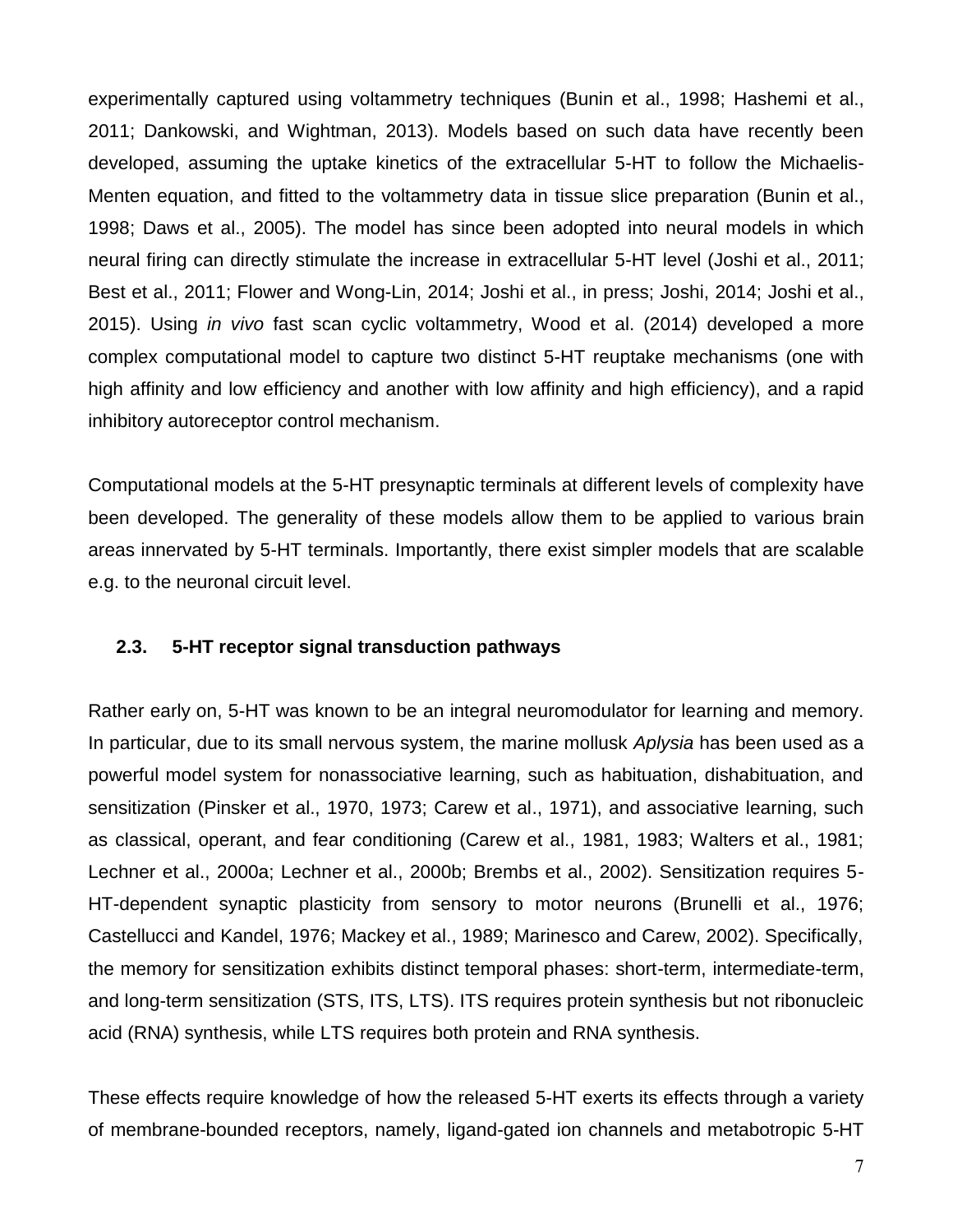receptors (Roth, 2006; Maejima et al., 2013). The effects are complex and multifaceted, and hence deserve further attention. The 5-HT ligand-gated ion channels 5-HT3A and 5-HT3B are non-specific cation channels and elicit fast excitatory postsynaptic potentials, while the metabotropic 5-HT receptors, with 7 transmembrane domains, are grouped into 6 families and 14 distinct subtypes with the heterotrimeric G protein-coupled receptors (GPCRs) (Bockaert et al., 2006).

The heterotrimeric G-proteins are composed of the  $\alpha$  and the dimeric  $\beta \gamma$  subunits. When the  $\alpha$  subunit is bound to guanosine diphosphate (GDP),  $\alpha$  and  $\beta\gamma$  subunits will form the inactive heterotrimeric complex (Siehler and Milligan, 2011; Magali, 2012; McCudden et al., 2005). In the presence of 5-HT and the GPCRs activated, GDP will be replaced by guanosine triphosphate (GTP) and lead to the dissociation of G-proteins, not only activating the  $\alpha$ subunit but also liberating the  $\beta\gamma$  subunit (Millan et al., 2008). The active  $\alpha$  subunit and  $\beta\gamma$ subunit can relay information to different downstream signaling pathways (McCudden et al., 2005). There are several isoforms of the  $\alpha$  subunit associated with 5-HT: G $\alpha_i/G\alpha_o$ , G $\alpha_s$ , and  $G\alpha_{\rm o}$ . For example, activated  $G\alpha_{\rm i}$  subunits inhibit the adenylyl cyclases (AC), the active  $G\alpha_{\rm s}$ subunits stimulate AC, activated  $Ga<sub>q</sub>$  subunits stimulate phospholipase C $\beta$  (PLC $\beta$ ), and activated G $\alpha_{\rm o}$  subunits often lead to opening of K<sup>+</sup> channels and closing of Ca<sup>2+</sup> channels (Fig. 1). The liberated  $\beta\gamma$  dimeric subunits not only can regulate ion channels such as Gprotein gated inward rectifier channels (GIRK or Kir 3 channels) as well as  $Ca^{2+}$  channels, but also regulate kinase and small G-proteins such as  $\beta\gamma$  mediated stimulation of extracellular signal regulated kinase (ERK) and mitogen activated protein kinases (MAPKs), Ras proteins and  $PLC\beta$  (McCudden et al., 2005; Berridge, 2014).

AC, regulated by  $Ga_s/Ga_i$ , can convert ATP into the second messenger cyclic adenosine monophosphate (cAMP) using the catalytic regions on its larger cytoplasmic domains C1 and C2. The cAMP acts through three effector systems: protein kinase A (PKA), exchange proteins activated by cAMP (EPACs), and components of other signaling pathways. After cAMP binds to the regulatory subunits of PKA, the catalytic subunits of PKA can phosphorylate downstream target proteins to regulate specific cellular processes (Fig. 1). The effects include: (i) enhancing gene transcription associated with formation of long-term memory regulated by cAMP response element-binding protein (CREB); (ii) increasing NMDA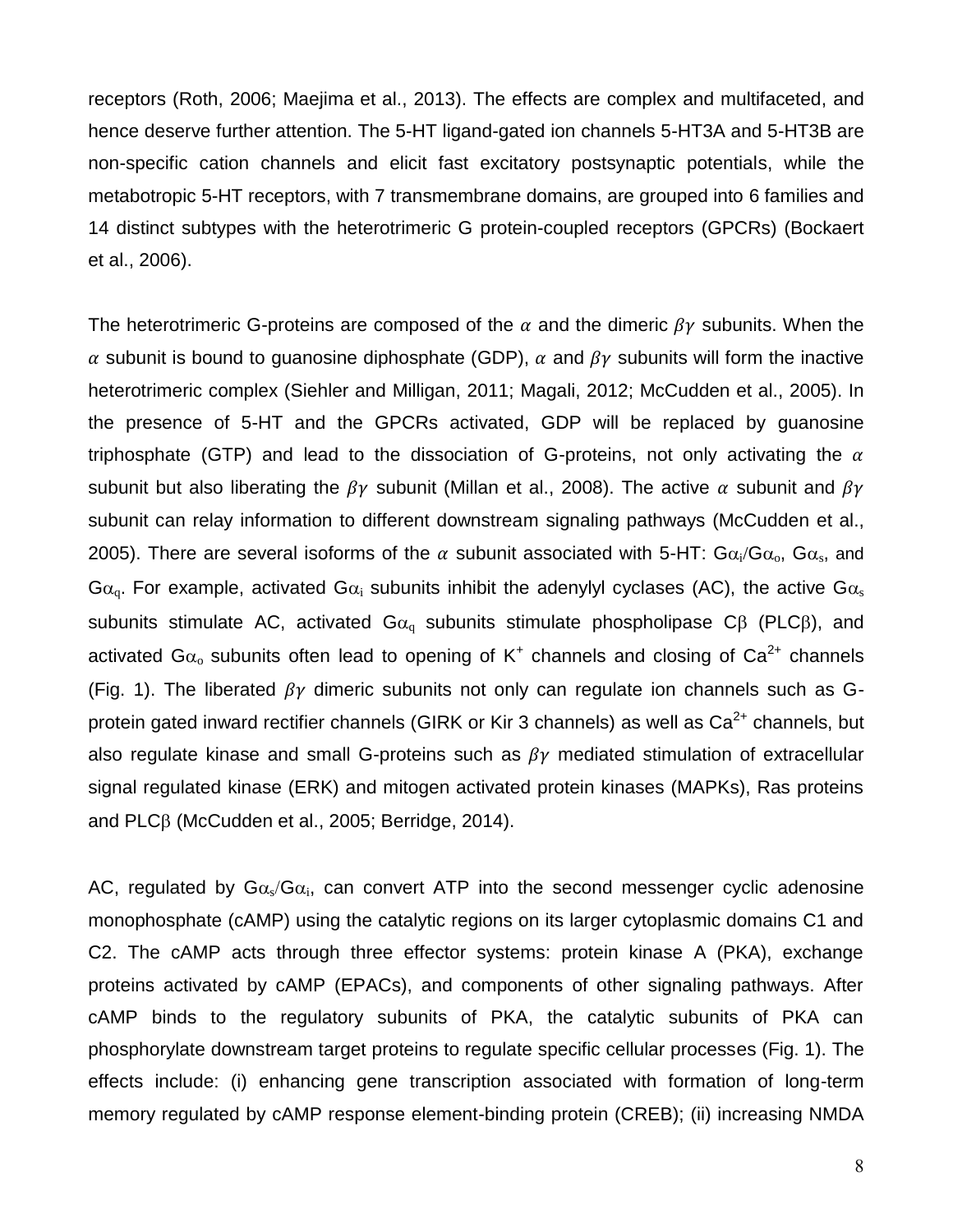and AMPA receptor mediated synaptic currents, and decreasing GABA receptor mediated synaptic currents by phosphorylation of their subunits to control the receptors' properties and their synaptic trafficking underlying plasticity; and (iii) modulating voltage-gated sodium, potassium, and calcium ion channels. EPACs bind to cAMP with high affinity and activate the Ras super family small GTPases Rap1 and Rap2, which can activate PLC, open the cyclic nucleotide-gated channels (CNGCs), and control the actin dynamics of cells (Cheng et al., 2008). The third kinds of effectors of cAMP are cyclic GMP phosphodiesterase (PDE) and  $Ca<sup>2+</sup>$  channels Cav1.1 and Cav1.2. SSRIs can act on signal pathways such as cAMP on the postsynaptic neuronal cell, which can in turn release brain-derived neurotrophic factor (BDNF) that can enhance the growth and survival of neurons and synapses (Schwindinger and Robishaw, 2001).

PLC $\beta$ , stimulated by  $\alpha q$  and  $\beta \gamma$  subunits, can cleave the phospholipid phosphatidylinositol 4,5-bisphosphate (PIP2) into two kinds of second messenger: soluble inositol 1,4,5 trisphosphate (IP3) and membrane adhering diacylglycerol (DAG). IP3 diffuses into the cytosol and releases  $Ca^{2+}$  from the endoplasmic reticulum (ER). The DAG activates the enzyme protein kinase C, where the classic PKCs (PKC $\alpha$ , PKC $\beta$  and PKC $\gamma$ ) require both Ca<sup>2+</sup> and DAG, whereas novel PKCs (PKC $\delta$ , PKC $\epsilon$  and PKC<sub>n</sub>) are Ca<sup>2+</sup> independent (Berridge, 2014; Turner et al., 2006).

| Receptor<br>subtype | <b>Associated</b><br>G-protein | <b>Second</b><br>messengers                | <b>Modulatory effects</b>                                       |
|---------------------|--------------------------------|--------------------------------------------|-----------------------------------------------------------------|
| 5-HT1               | $Gai/G\alpha$                  | cAMP, PKA                                  | ↓ cAMP, open K <sup>+</sup> channels, ↓ AMPA, ↓ NMDA,<br>JGABA, |
| $5-HT2$             | $G\alpha q$                    | PLC, IP3, DAG,<br><b>PKC</b>               | ↑ cAMP, open Ca <sup>2+</sup> channel, ↑ AMPA,<br>↑NMDA, JGABA  |
| $5-HT3$             | lon<br>channels                | Ligand-gated<br>$Na+$ and $K+$<br>channels | Fast excitatory postsynaptic potential                          |
| $5-HT4$             | $G\alpha s$                    | cAMP, PKA                                  | ↑cAMP                                                           |
| 5-HT5               | $Ga_i/G\alpha_o$               |                                            | LCAMP,                                                          |
| 5-HT6               | $G\alpha s$                    | cAMP, PKA                                  | ↑cAMP                                                           |
| 5-HT7               | $G\alpha s$                    | cAMP, PKA                                  | ↑cAMP                                                           |

**Table 1. Some examples of serotonin (5-HT) modulatory effects on neurons and synapses due to various 5-HT receptor subtypes.** Abbreviations as defined in main text. ↑ and  $\downarrow$  denote an increase and decrease, respectively. Compared with Fig. 1.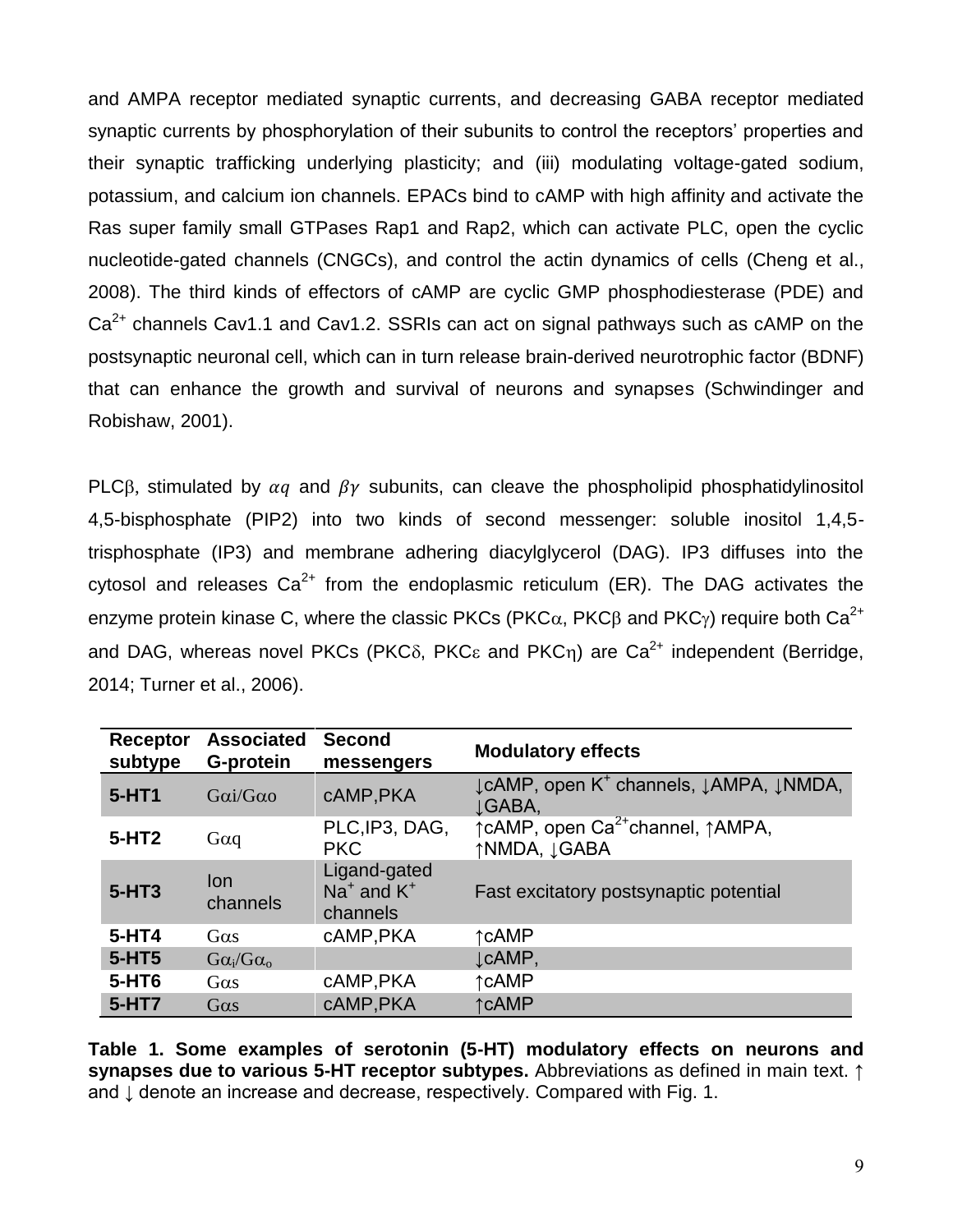To summarize, metabolic 5-HT receptors coupled to different isoforms of G-protein can evoke different intracellular signaling pathways, modulating neuronal and synaptic activities. Table 1 provides some examples of the various complex modulatory effects on cells and synapses due to 5-HT receptor subtypes.

## **2.4. Models of signaling pathways and affected currents**

The Michaelis-Menten kinetics formalism and the law of mass action approach are often used in modeling the biochemical signaling pathways (Michaelis and Menten, 1913; Keener and Sneyd, 2008). For example, to understand the interplay between 5-HT receptor subtypes on intracellular signaling pathway dynamics, a comprehensive mathematical model of 5-HT1A and 5-HT2A receptor-activated ERK (extracellular signal-regulated kinase) pathways was developed by Chang et al. (2009). The transformation reactions were represented by the Michaelis-Menten formalism, and the dynamics of the reaction network formulated using the law of mass action. The results of this detailed mathematical model are in agreement with experimental data, showing the dominance of 5-HT2A receptor over 5-HT1A receptor in the MAPK signaling pathway, the deleterious effects of regulator/enzymes affect individual and combined on basal levels of ERK1/2. Hence, the model provides insights into the interplay of the two 5-HT receptor subtypes with potential applications in drug efficacy studies.

To more precisely formulate and test hypotheses of PKA and ERK activities in different memory learning/training protocols (short-term, intermediate-term, and long-term facilitations), Pettigrew et al. (2005) modeled 5-HT modulation on Aplysia sensorimotor synapse, in which several parallel and feedback 5-HT induced signaling pathways were simulated, including involvements of PKA, ERK and recombination-activing gene (REG). These led to intermediate- and long-term facilitations (ITF and LTF), which are correlated with ITS and LTS, respectively. Although this model was incomplete and did not include a gene regulatory step, it provided a qualitative representation of key biochemical processes essential for ITF and LTF of sensorimotor synapse. This model is subsequently modified with only the initial steps in the induction of LTF, plus a time delay in the phosphorylation of Raf and an inducer was added (Zhang et al., 2012). The modified version was used to search for a training protocol to maximize PKA-ERK interactions to enhance LTF. Later, to understand a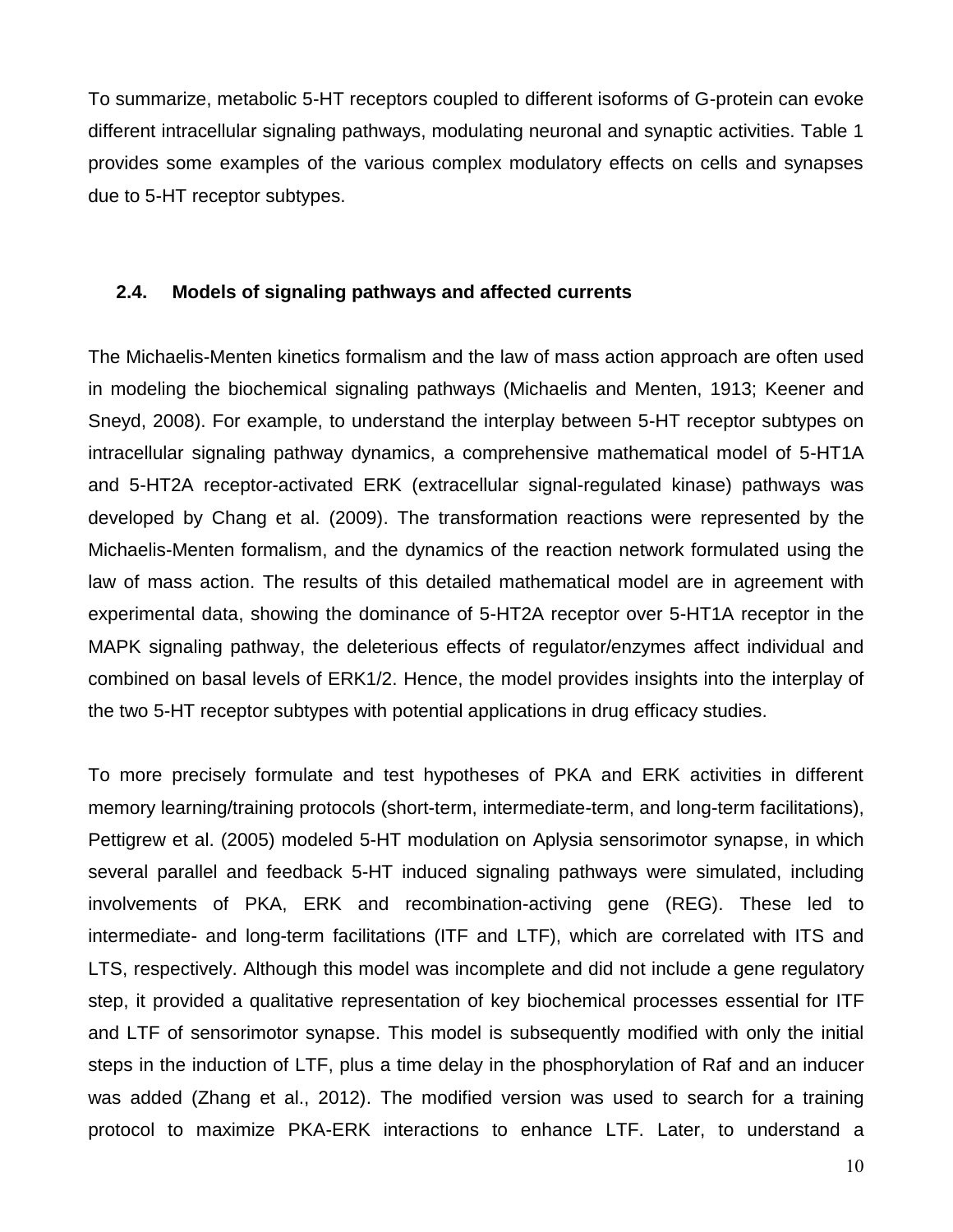previously unappreciated role for PKC-dependent processes in the maintenance of STF, Zhou et al. (2014) modeled PKC signaling, in parallel with PKA mechanisms, to demonstrate that PKC was sufficient for STF at non-depressed synapses and the facilitation of depressed synapses.

In contrast to modeling the 5-HT metabotropic receptors, modeling the ligand-based 5-HT3 receptor largely comes from quantitative molecular analysis and homology modeling of the 5- HT3 receptor binding affinity, structure and dynamics (Schmidt and Peroutka, 1989; Menziani et al., 2001; Reeves et al., 2003). These modeling techniques are more complex, which required not only differential equations, but also other theories and methods in physics and chemistry e.g. quantum mechanics.

The above examples show that computational models of 5-HT intracellular signaling via its various receptor subtypes can provide quantitative insights into the various effects caused by 5-HT receptors and the underlying biochemical pathways. Importantly, some of these pathways can be perturbed by drugs, and therefore, these models are highly useful for computer-aided drug discovery and development. However, the models have several parameters and complex pathway dynamics, and therefore remain a challenge in terms of scalability e.g. bridging to the neuronal circuit level and beyond. In the next section, we will discuss how by directly modeling the effects (e.g. ion channel or current modulation), some of these complexities can be circumvented, providing a plausible solution.

## **3. Neuronal properties**

#### **3.1. Diversity of neuronal properties**

5-HT neurons are largely found in the raphé nuclei of the brain (Müller and Jacobs, 2009). A major challenge of conventional single-unit recording is the identification of the chemical characteristics associated with the recorded neurons. For example, a substantial proportion of dorsal raphé nucleus (DRN) neurons are serotonergic: 30% in rats (Descarries et al., 1975), 70% of medium-sized DRN neurons in cats (Wiklund et al., 1981), and 70% in humans (Baker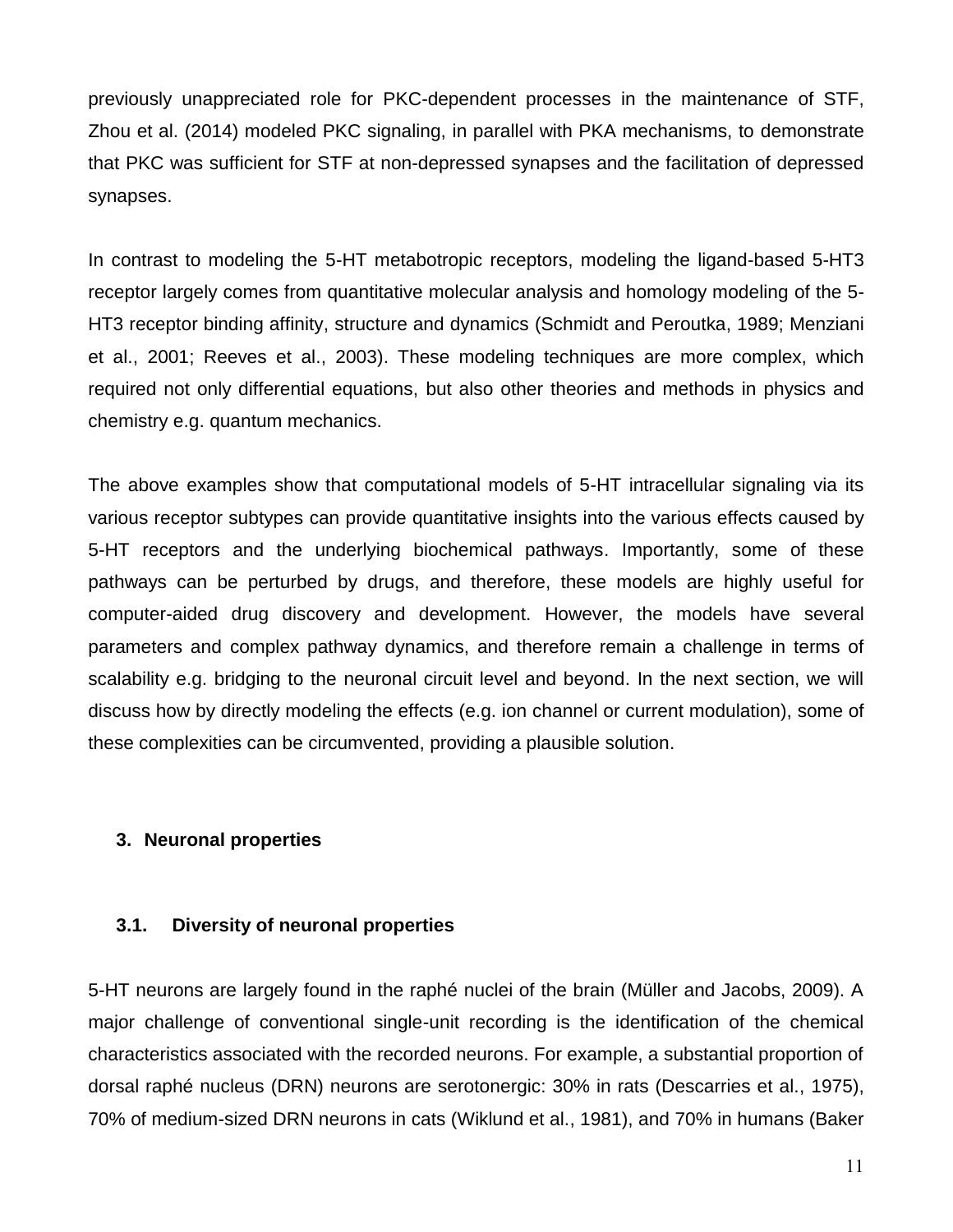et al., 1991); however, the DRN also includes neurons containing other neurotransmitters, such as gamma-aminobutyric acid (GABA), glutamate, dopamine, noradrenaline/norepinephrine and peptides (e.g. cholecystokinin, somatostatin, enkephalin, galanin, substance P, and neurotensin) (Michelsen et al., 2007; Kohler and Steinbusch, 1982; Jacobs and Azmitia, 1992; Fu et al., 2010). GABAergic neurons form the largest population of non-5-HT neurons in the dorsal raphé (Celeda et al., 2001; Varga et al., 2001; Varga et al., 2003; Calizo et al., 2011). However, there is little coexistence of GABA and 5-HT in the same cells (Fu et al., 2010; Shikanai et al., 2012). Dopamine, a monoamine like 5-HT, also appears to be present in DRN neurons, which are separate from 5-HT neurons (Hökfelt et al., 1976; Descarries et al.., 1986; Yoshida et al., 1989; Fu et al., 2010).

The properties of neurons in the raphé nuclei are diverse and heterogeneous, including metabolism, anatomy, neurochemistry and physiology (Beck et al., 2004; Gaspar and Lilesaar, 2012; Andrade and Haj-Dahmane, 2013; Okaty et al., 2015; Muzerelle et al., 2016; Fernandez et al., 2016). Electrophysiologically, 5-HT and non-5-HT neurons are heterogeneous in terms of resting membrane potentials, input resistances, spike amplitudes and spike thresholds (Li et al., 2001; Allers and Sharp, 2003; Marinelli et al., 2004; Kocsis et al., 2006). There are also regional excitability differences among subnuclei within the DRN. For example, the lateral wings contain neurons with higher membrane excitability (Crawford et al., 2010; but see Shikanai et al., 2012). 5-HT neurons have been found to exhibit classical regular-spiking and bursting behavior (Li et al., 2001; Kirby et al., 2003; Hajos and Sharp, 1996; Hajos et al., 1996; Hajos et al., 2007; Cohen et al., 2015) and are also associated with a characteristic slow after-hyperpolarization (AHP) (Kirby et al., 2003). The variety of 5-HT neuronal spiking behavior has been suggested to be due to the interplay among multiple ion channel currents (Aghajanian and Sanders-Bush, 2002).

#### **3.2. Neuronal models**

Despite the wealth of electrophysiological data accumulated over the decades, the membrane excitability and spike generation of 5-HT neurons have only recently been modeled (Penington and Tuckwell, 2012; Tuckwell, 2013; Tuckwell and Penington, 2014). In their latest model, based on voltage clamp data, Tuckwell and Penington (2014) used a biophysical single-compartmental 5-HT neuronal model with eleven ion channel currents and calcium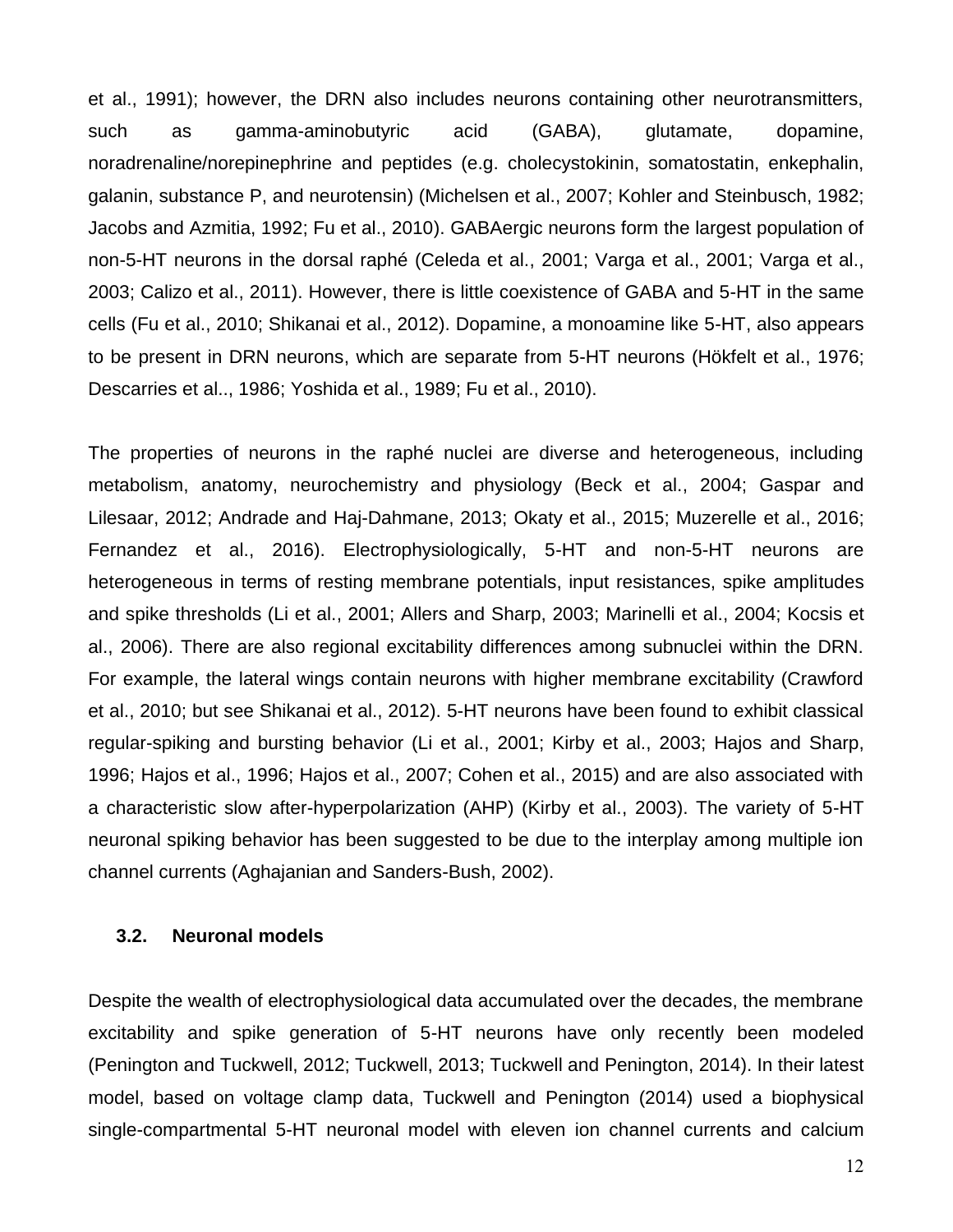dynamics. Their conductance-based model includes fast sodium current, delayed rectifier potassium current, transient potassium current, slow non-inactivating potassium current, lowthreshold calcium current, two high-threshold calcium currents, small- and large-conductance potassium currents, hyperpolarization-activated cation current, and leak currents. These currents are modeled using the Hodgkin-Huxley formalism (Hodgkin and Huxley, 1952). With this model, Tuckwell and Penington were able to account for a wide variety of electrophysiological properties of 5-HT neurons. For instance, the neuronal membrane potential of the model could exhibit spontaneous periodic spiking, spike doublets, humps or notches as found in experiments. The model also supported the competitive functions of the transient potassium current and the low-threshold calcium current on interspike intervals. The model also can mimic the excitatory effects of adrenoreceptor  $(\alpha_1)$  effects by decreasing the potassium leak conductance and the resting membrane potential.

The neuronal spiking behaviour of 5-HT neurons can also be modeled using different and simpler spiking neuronal models. In particular, Wong-Lin et al. (2011; 2012) have used the Izhikevich neuronal model (Izhikevich, 2003) that has only two coupled differential equations and four intrinsic neuronal parameters and hence is computationally efficient. Yet, it can replicate a repertoire of spiking and sub-threshold membrane potential behaviors (e.g. slow periodic spiking, and spike doublets or triplets) as observed in 5-HT neurons without explicitly involving specific complex ion channel dynamics (Wong-Lin et al., 2011; Wong-Lin et al., 2012). This two-dimensional dynamical model is also highly conducive for rigorous mathematical (e.g. phase-plane) analysis, such that specific neuronal behaviour can be easily selected without extensive brute-force model parameter searching (Izhikevich, 2007; Wong-Lin et al., 2011; Wong-Lin et al., 2012). A similar type of model, the adaptive exponential integrate-and-fire neuronal model (Brette and Gerstner, 2005), has also been adapted to model 5-HT neurons (Joshi, 2014; Joshi et al., 2015). Similarly, Tuckwell et al. (2015) subsequently also developed other reduced 5-HT neuronal models, namely the Fitzhugh-Nagumo (Fitzugh, 1961; Nagumo et al., 1962) and the reduced Hodgkin-Huxley model, both described by only two coupled differential equations. Despite some limitations (e.g. higher firing frequency), the general spiking behaviors are similar to those from experimental observations. Due to their lesser complexity, the models were also rigorously mathematically analysed.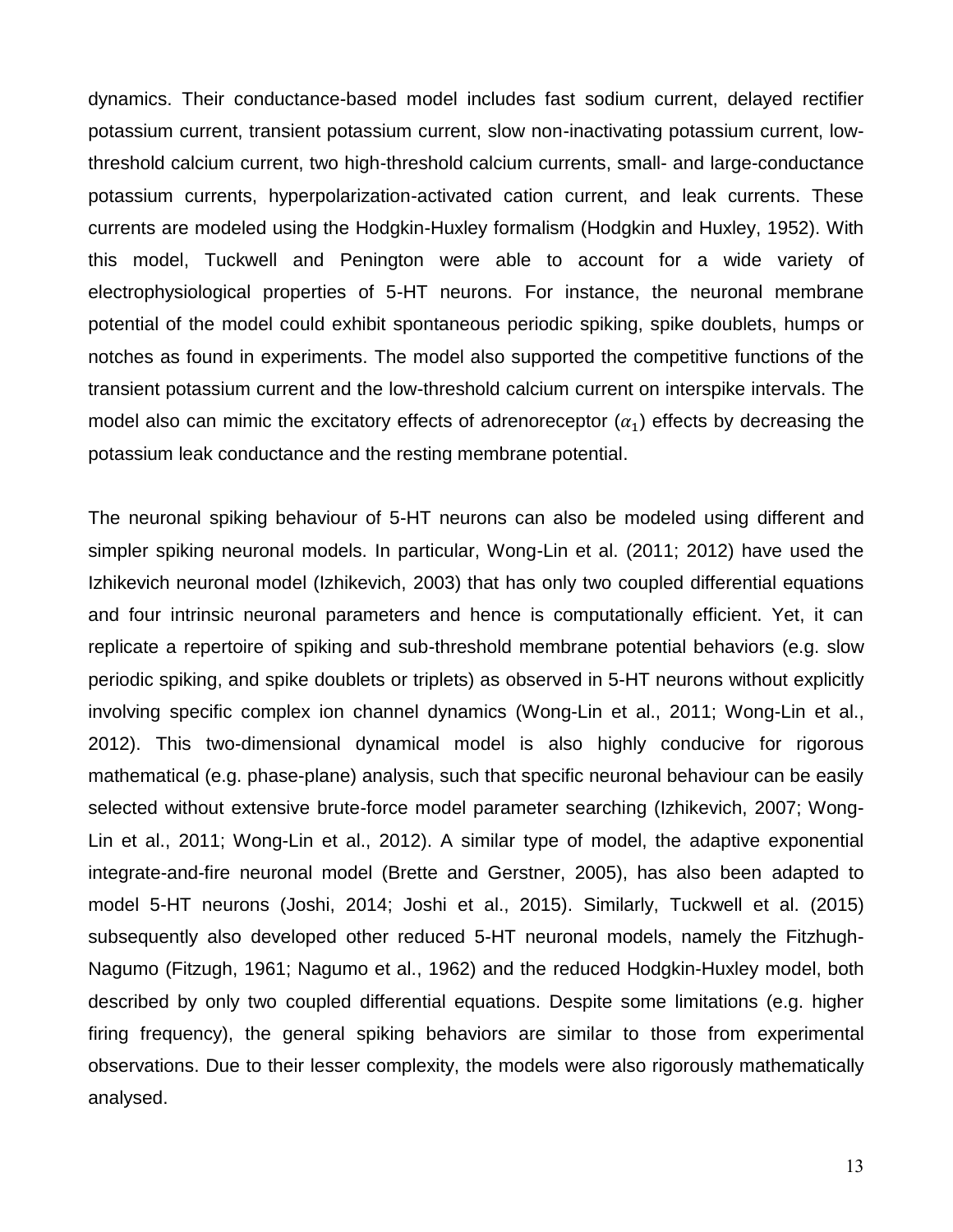More generally, neuronal computational models can provide a platform to mimic the effects of 5-HT on the targeted areas, circumventing detailed modeling of signaling pathway processes. This can be done by directly simulating the affected conductances or currents or other neuronal properties. For example, based on voltage-clamp studies of sensory neurons in Aplysia, Baxter et al. (1999) used the Hodgkin-Huxley type model to describe the neuronal excitability of a sensory neuron modulated by 5-HT modulation. Specifically, the model was based on the knowledge that 5-HT induced elevation of cAMP modulated several membrane currents: (i) decreasing S current ( $I_{K,s}$ ) and a slow component of the Ca<sup>2+</sup>-activated K<sup>+</sup> current  $(I_{K, Ca-s})$ ; (ii) decreasing the conductance and slowing the kinetics of a large, steeply voltagedependent  $K^+$  current ( $I_{K-V}$ ); while (iii) enhancing a dihydropyridinesensitive and slowly inactivating component of the  $Ca^{2+}$  current similar to the L-type  $Ca^{2+}$  current ( $I_{Ca+}$ ). Thus, Baxter et al. (1999) mimicked PKA and PKC effects by decreasing the conductances of  $I_{K,s}$ ,  $I_{K,Ca-s}$ , while increasing that of  $I_{Ca-L}$ . They also simulated the actions of 5-HT on  $I_{K-V}$  by increasing the time constants of the activating and inactivating variables. Despite the model not incorporating explicit intracellular signaling, the model could replicate experimental data of the PKA and PKC effects on membrane currents and action potential waveform. The model also predicted the important contribution of  $I_{K,Ca-s}$  and  $I_{Ca-L}$  in the excitability of the sensory neurons, which had not been investigated prior to this work. Moreover, the model prompted further investigation of  $Na<sup>+</sup>$  currents to fill the remaining discrepancy between the neuronal model behavior and experimental data.

Other models that mimicked the affected currents include Bertram (1993; 1994). Bertram (1993) modeled and mathematically analyzed how 5-HT could affect the burster  $R_{15}$  neuronal activity by modulating its subthreshold inward rectifier currents  $(I_R)$  and negative-slope-region currents ( $I_{NSR}$ ) that control the neuronal bursting mechanism. The model suggested that 5-HT increases the sensitivity of the burster neuron to synaptic perturbations due to the competition between various states (stationary, bursting and the beating attractor). Bertram (1994) further reduced the model for more detailed mathematical analysis of the model.

With a similar modeling approach, Cano-Colin et al. (2014) modeled 5-HT1A and 2A effects on prefrontal cortical neurons by modulating the 5-HT induced currents. Specifically, the 5- HT1A effects on prefrontal cortical (PFC) excitatory pyramidal cells were simulated by modeling the inhibitory 5-HT modulation on some GIRK currents  $(I<sub>GIRK</sub>)$ . In contrast, 5-HT2A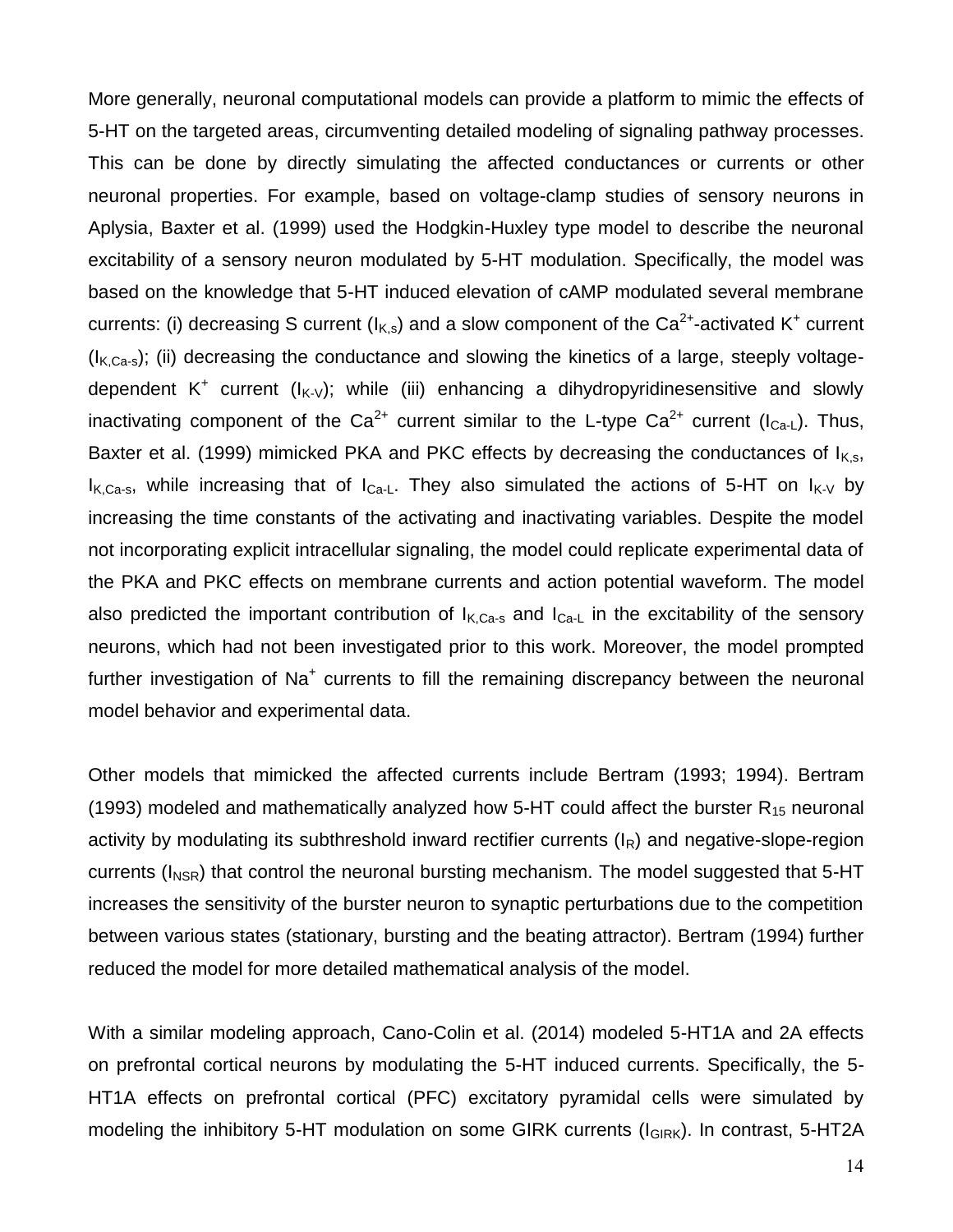exerted excitatory effects on pyramidal cells via increased in intracellular  $Ca^{2+}$ , which simultaneously inhibited Ca<sup>2+</sup>-activated afterhyperpoloarization currents (I<sub>K,Ca</sub>) and activated an afterdepolarization current mediated by a  $Ca^{2+}$ -dependent nonselective cation channel  $(I_{Can})$ . In addition, their model also included 5-HT2A modulation of prefrontal inhibitory interneurons by decreasing the conductance of their leak current. This model will be further discussed in the next section.

To allow even higher scalability in the modeling, Joshi et al. (in press) fitted a nonlinear relationship between 5-HT concentration levels and the induced currents on targeted neurons based on experimental data from electrophysiology, pharmacology and voltammetry. By shifting the nonlinear input-output functions or changing the parameter values in the Michaelis-Menten relationships, the model can simulate drug (e.g. antidepressants) effects. The modeling framework proposed was sufficiently general to model the interactions of multiple drugs and neuromodulators on multiple brain regions. Simpler and more abstract models have been developed (Joshi et al., 2011; Jalewa et al., 2014); the modulated currents in Jalewa et al. (2014) were more abstract (i.e. based on neural firing-rate type model (Wilson and Cowan, 1972)); and Joshi et al. (2011) directly obtained the nonlinear function from [5- HT] to neuronal population firing rate without introducing any affected currents. In contrast to 5-HT modulation via its metabotropic receptors, simplified more scalable model for 5-HT3 mediated currents has only recently been modeled (Jalewa et al., 2014). These models will be further discussed in the next section.

In summary, the computational models of 5-HT neurons can be rather complex with several ion channel currents involved. However, more recent modeling work has attempted to reduce the model to allow better scalability – e.g. neuronal circuit level. Models of neurons and neural populations innervated by 5-HT can also be simulated, circumventing the need to explicitly model the complex signaling transduction pathways. This is mainly achieved through direct modeling of the affected currents in the neuronal or neuronal population models.

#### 4. **Single neuronal functions and neuronal microcircuits**

#### 4.1. **Circuits and functions of 5-HT neurons**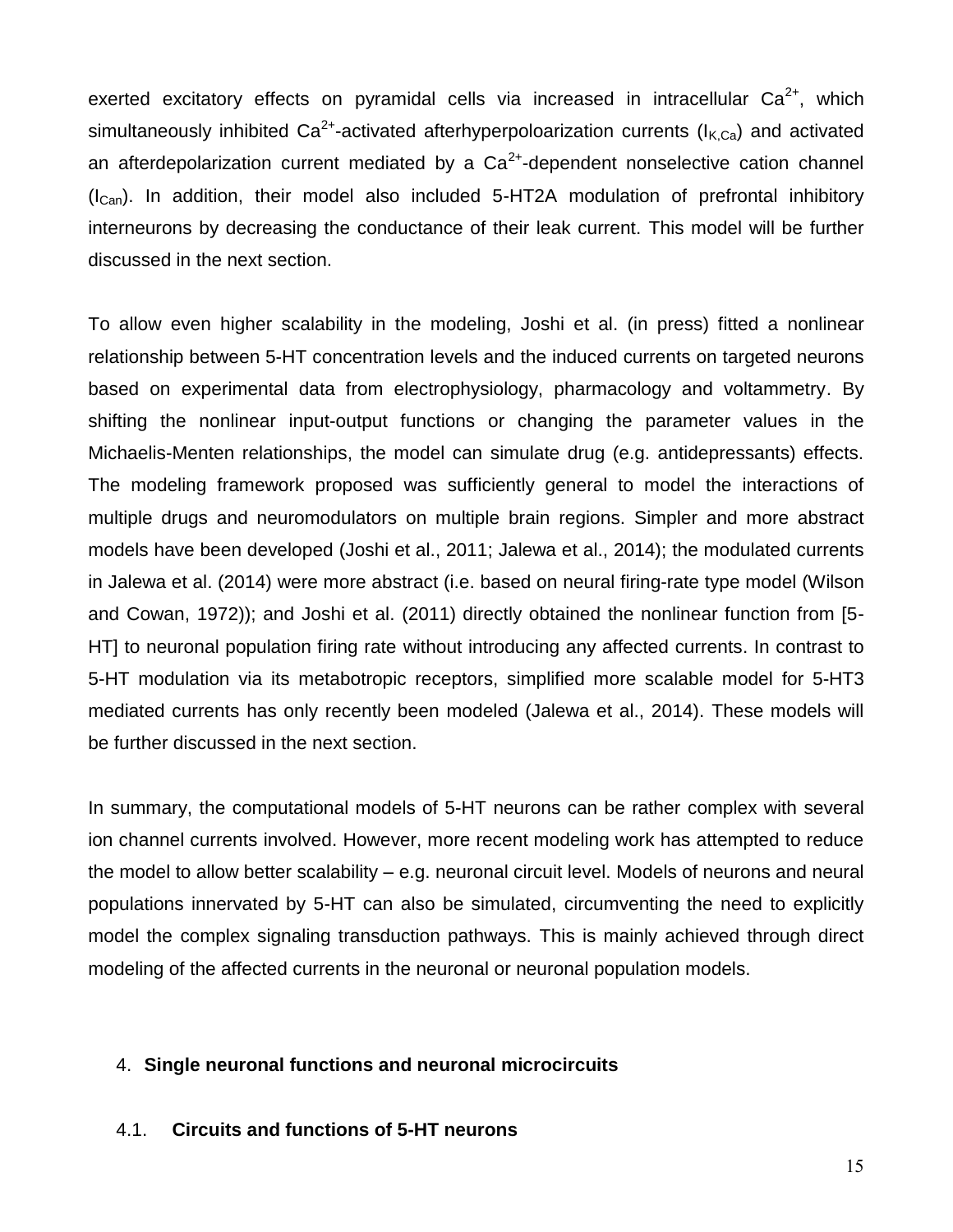A useful way to understand 5-HT function in the brain is to measure the activation pattern of single cells ("units") in the raphé nuclei of animals performing behavioral tasks. This can provide rich information about the context and events encoded by DRN neurons, at least some of which secrete 5-HT, and behavioral-pharmacological experiments can then examine how 5-HT is utilized at the projection sites. Due to its high spatiotemporal resolution, single unit recording is also beneficial for analyzing trial-by trial changes in activity related to particular aspects of behavioral tasks.

To date, several characteristics and heterogeneity of DRN neuronal activity have emerged from single-unit recording studies in awake animals (Nakamura et al., 2008; Ranade and Mainen, 2009; Miyazaki et al., 2011; Li et al., 2013; Inaba et al., 2013; Cohen et al., 2015; Hayashi et al., 2015; Li et al., 2016). First, DRN neurons respond to various task events, including visual, olfactory, and somatosensory events, to incentive events such as reward and punishments, to movement, and to delay, which indicates that there is a wide array of inputs to the DRN. Second, different activation patterns in terms of timescale were observed; very brief responses, well-aligned to the onset of sensory stimuli, and tonic activity that may last across trials, which encodes appetitive and aversive contexts (Hayashi et al., 2015; Cohen et al., 2015). Third, responses with modulations in opposite directions were observed. For example, a group of neurons exhibited an increase while others exhibited a decrease in activity during the same sensory events, such as a tail pinch (Schweimer and Ungless, 2010) or air puff (Cohen et al., 2015). Task factors such as reward value also evoked opposite direction modulations in DRN neurons (Hayashi et al., 2015; Nakamura et al., 2013). It is unknown how and why such mirror-imaged modulation in neuronal activity is created and utilized downstream of the information processing. The characteristics of the DRN neuronal activity described above are in strong contrast to those observed in midbrain dopamine neurons which typically exhibit phasic, not tonic, and uniformly excitatory responses (Nakamura, 2013).

While the activities of DRN neurons are correlated with a variety of events (Ranade and Mainen, 2009), it appears that reward information is one of the most influential factors that modulate DRN neuronal activity (Nakamura et al., 2008; Ranade and Mainen, 2009; Bromberg-Martin et al., 2010; Miyazaki et al., 2011; Inaba et al., 2013; Cohen et al., 2015;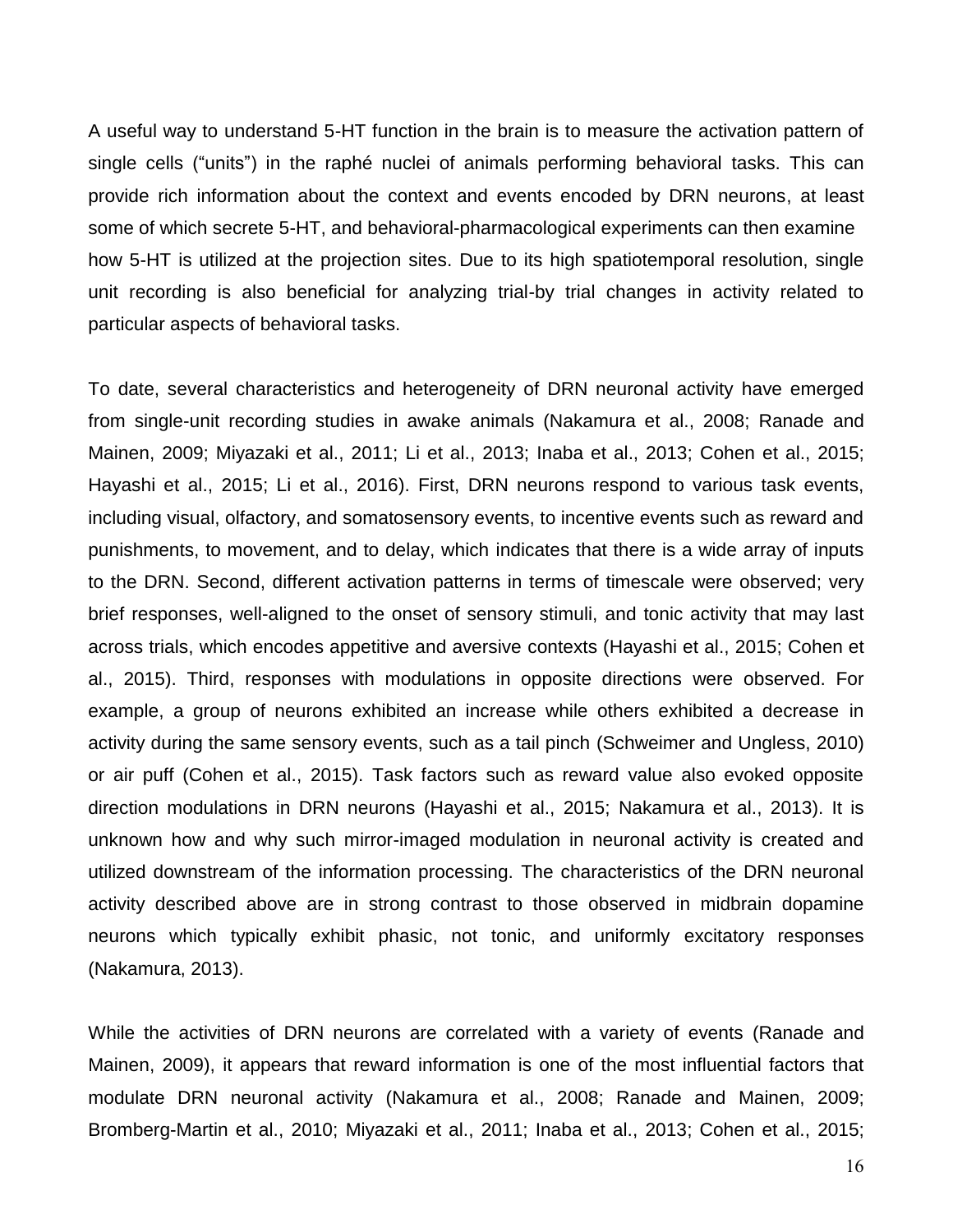Luo et al., 2015). One of the prevailing questions is whether the DRN is involved in appetitive or aversive information processing. To answer this question, Hayashi et al. (2015) measured the activities of DRN neurons while monkeys performed a Pavlovian conditioning task, in which visual cues predicted appetitive or aversive outcomes. In the "appetitive" trial blocks, conditional visual stimuli which were associated with a liquid reward at different probabilities were presented. In the "aversive" blocks, visual stimuli which were associated with an aversive air puff at various probabilities. Note that, this separate presentation of appetitive and aversive conditional stimuli as a block created appetitive and aversive context. Hayashi et al. (2015) found that single DRN neurons encode both appetitive and aversive information, but over differing time scales: a tonic and categorical activity to discriminate emotional (i.e. appetitive and aversive) contexts, and a relatively phasic, quantitative activity to encode rewarding events (i.e. the probability of outcomes) (Hayashi et al., 2015).

In terms of animal models of psychiatric disorders, recent work using acute pharmacogenetics perturbation on 5-HT neuronal activity of the dorsal and median raphé nuclei has demonstrated that these nuclei are causally linked to differential control on emotional behaviors (Teissier, et al., 2015). Specifically, median raphe 5-HT hyperactivity in mice seems to encourage anxiety behavior while low dorsal/median raphe 5-HT activity increases depression-like behavior.

In addition to the raphé nuclei's heterogeneous populations of 5-HT and non-5-HT neurons and diverse expression of neurotransmitters (and co-transmitters), these neurons also provide diffuse projection to multiple targets, thereby increasing their complexity. The mammalian DRN contains the majority of forebrain-projecting 5-HT neurons (Descarries et al., 1975; Azmitia and Segal, 1978; Moore and Halaris, 1978; Vertes, 1991; Jacobs and Azmitia, 1992), which appears to be highly conserved across vertebrates (Azmitia, 2007). However, the projection of DRN 5-HT neurons is selective. Some 5-HT neurons make collaterals to multiple distal structures, but many appear to selectively target particular areas (Vasudeva et al., 2011; Waselus et al., 2011; Gagnon and Parent, 2014). Glutamatergic inputs appear to be nonuniformly distributed among DR subnuclei (Commons, 2009; Crawford et al., 2011), which could contribute to the diversity of neuronal activity *in vivo*. 5-HT neurons in different areas are highly interconnected (Bang et al., 2012), which may perhaps be important for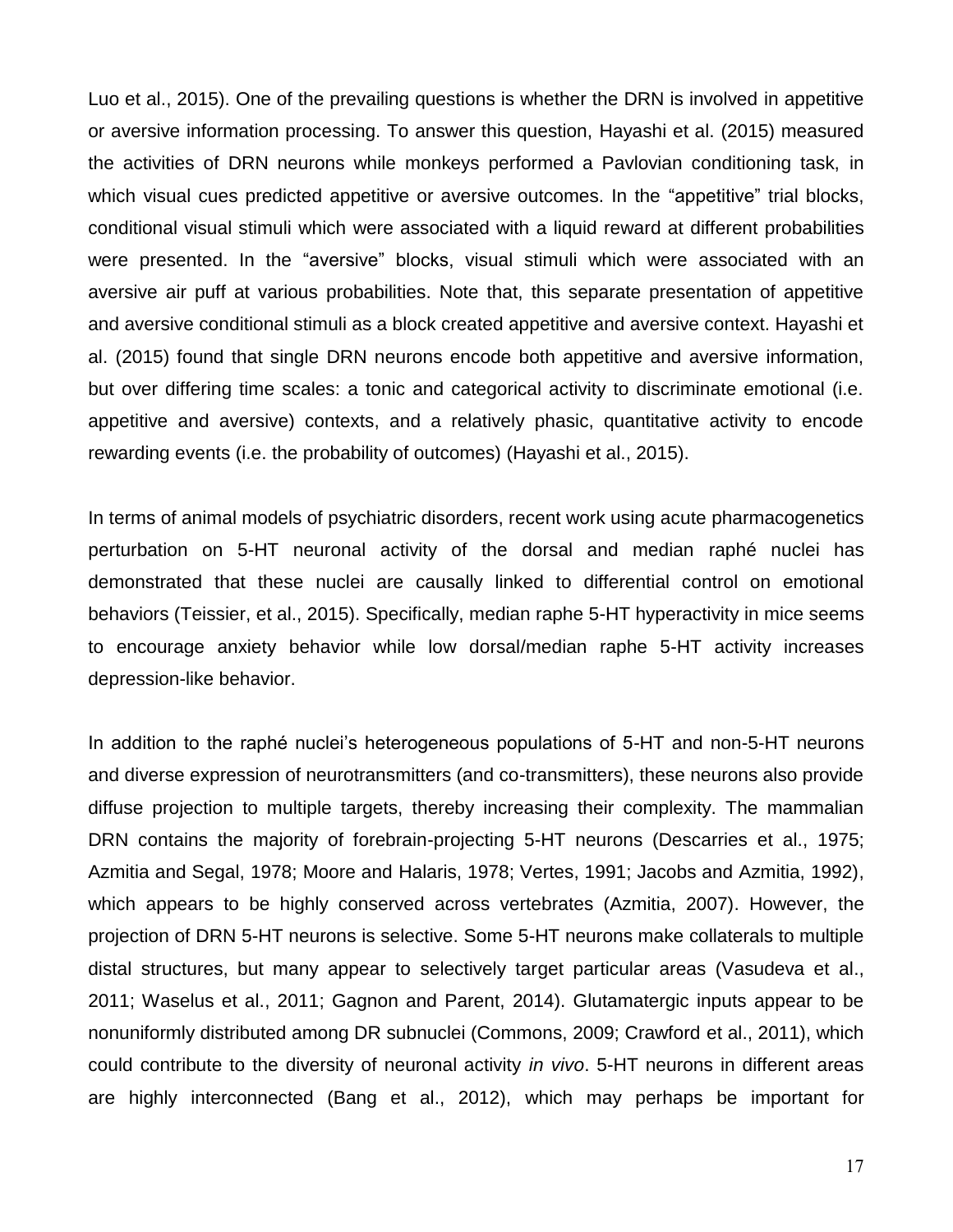autoregulation. Interestingly, GABAergic and glutamatergic inputs to DRN neurons can themselves be regulated by 5-HT (Lemos et al. 2006), which form larger regulatory circuits.

Many GABAergic neurons in the DRN are synaptically connected to 5-HT neurons (Bang and Commons, 2012; Weissbourd et al., 2014). DRN's GABAergic neurons inhibit at least 20% of midline 5-HT neurons, and are likely important regulators of 5-HT function (Challis et al., 2013). For instance, the corticotropin-releasing factor, a stress-related hormone, can inhibit 5- HT neurons both directly and indirectly (via DRN's GABAergic neurons) (Lowry et al., 2000; Pernar et al., 2004; Kirby et al., 2008). VGLUT3-expressing (glutamatergic) neurons also form a sizeable population in the DRN (Hioki et al., 2010). Recent studies have suggested a role in reward-based processes (Liu et al., 2014; McDevitt et al., 2014). Interestingly, there appears to be a substantial coexpression of 5-HT and glutamate in many DRN cells, with the potential to regulate targets across multiple timescales (Johnson, 1994; Trudeau, 2004; Cohen et al., 2015). Some of the dopaminergic neurons in DRN can also co-release glutamate and have been shown, with *in vivo* calcium imaging and optogenetics techniques, to be causally linked to social preference (following isolation) and place avoidance (Matthews et al., 2016).

Animal models with simpler organizations have also been useful to further illuminate the functions of 5-HT on targeted microcircuits (Marder, 2012). For instance, in zebrafish, the habenulo-raphé pathway is found to be necessary for active avoidance learning but not classical fear conditioning (Amo et al., 2015). In *Cancer borealis* crab, 2 mutually coupled neurons isolated from the gastric mill of the stomatogastric ganglion has been shown to be modulated by 5-HT by increasing the alternating bursting regime in parameter space and burst frequency (Grashow et al., 2009). In nematode Caenorhabditis elegans, 5-HT could for example promote exploitation by speeding up foraging decision-making under complex environments (Iwanir et al., 2016) and transition from crawling to swimming (Vidal-Gadea et al., 2011), while in leeches and lampreys, 5-HT can modulate swimming behavior (Harris-Warrick and Cohen, 1985; Brodfuehrer et al., 1995).

Overall, the picture that has emerged is one of heterogeneity of cell type and connectivity, which has limited strong support for any particular theory of 5-HT function, though there may be some principles of afferent connectivity (Ogawa et al., 2014; Dorocic et al., 2014).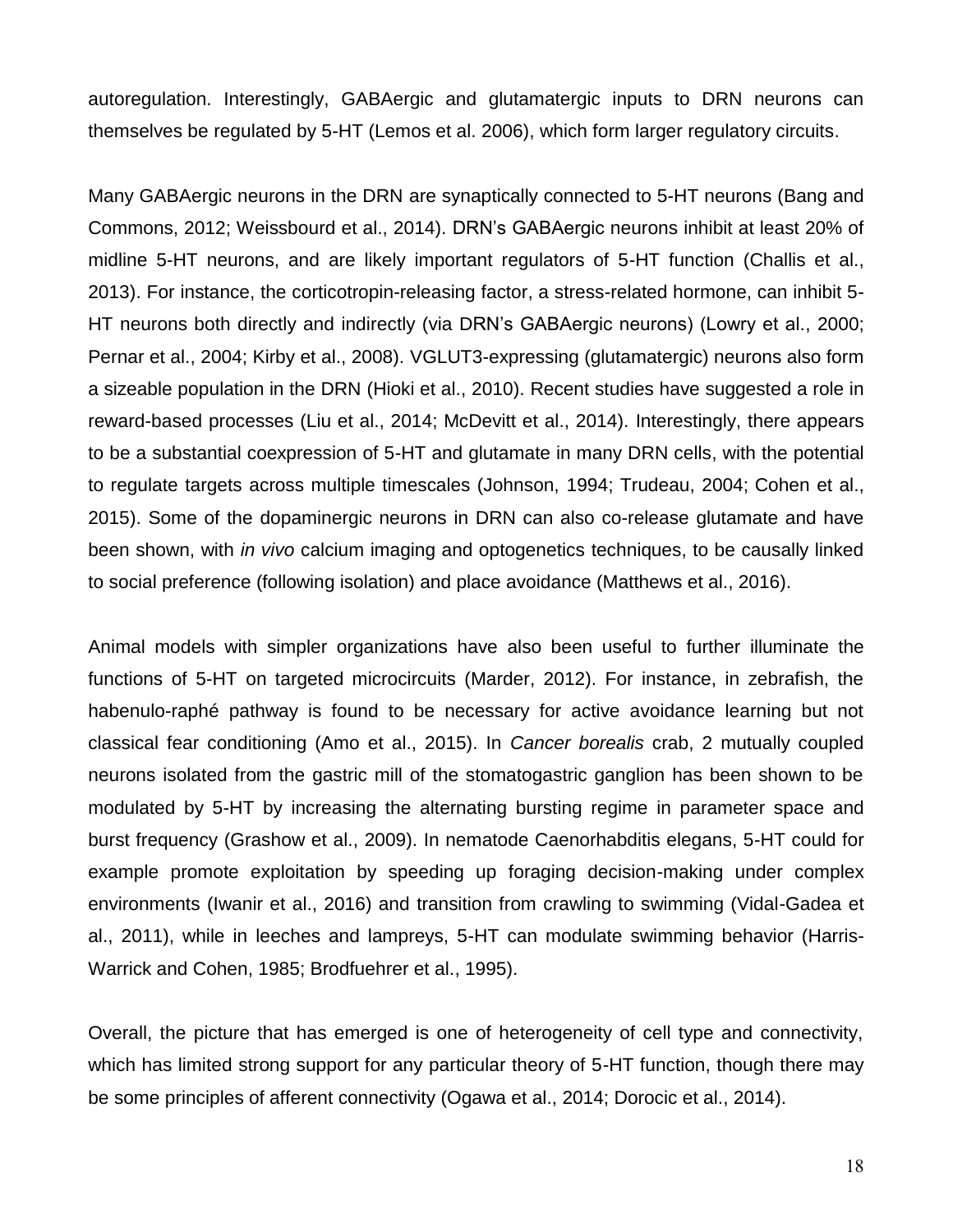#### 4.2. **Neural circuit models**

There are several computational models of 5-HT modulation of neural microcircuits. For instance, Meeter et al. (2006) had used a spiking neuronal network model of the hippocampus that included the entorhinal cortex, dentate gyrus, and fields CA1 and CA3, and demonstrated that 5-HT-mediated hyperpolarizing effect on principal cells could affect memory performance. Using simpler "firing-rate" type network model, which included connectivity across the cortex, striatum, DRN, substantia nigra compacta (SNc) and thalamus, Reed et al. (2013) showed that long-range feedback connections in the circuit allows 5-HT to stabilize the network as dopamine neurons get depleted as in Parkinson's disease. Given the known connections between DRN and the lateral hypothalamus (LHA), Joshi et al. (2011), Jalewa et al. (2014), Joshi (2014), and Joshi et al. (in press) had also developed similar firing-rate type models that described the interactions between the DRN and LHA. In the model in Jalewa et al. (2014), non-5-HT GABAergic neurons in the DRN and LHA were included to study the effects of direct and indirect connectivity on the DRN-LHA circuit dynamics. Using a spiking neuronal network model, which consisted of heterogeneous 5-HT and non-5-HT DRN neurons, Wong-Lin et al. (2011) and Wong-Lin et al. (2012) accounted for the single-unit neuronal data from non-human primates performing rewarded and unrewarded tasks (Bromberg-Martin et al., 2010), as discussed above. After fitting the data, the model identified a potential DRN microcircuit model architecture that predicted the presence of fast inhibition from the non-5-HT to 5-HT neurons, and slow theta band oscillation in the network.

As the PFC is one of the most densely 5-HT modulated brain regions (Celada et al., 2013), it is important to model and understand the potential effects 5-HT have on the PFC functions. Given that dopamine is also known to strongly innervate the PFC, Wang and Wong-Lin (2013) used ("mean-field") firing-rate models to mathematically analyze how dopamine and 5- HT co-modulation on PFC neurons and synapses can affect PFC circuit dynamics. The PFC network model consisted of multiple pyramidal neuronal populations and fast spiking inhibitory interneurons, and NMDA-, AMPA- and GABA-mediated synapses. 5-HT1A, 5-HT2A, dopaminergic D1 and D2 receptor mediated effects were implemented in the model, constrained by past experimental findings. The network model's oscillatory behavior was found to be co-modulated in complex, non-intuitive ways, due to the different affinities and the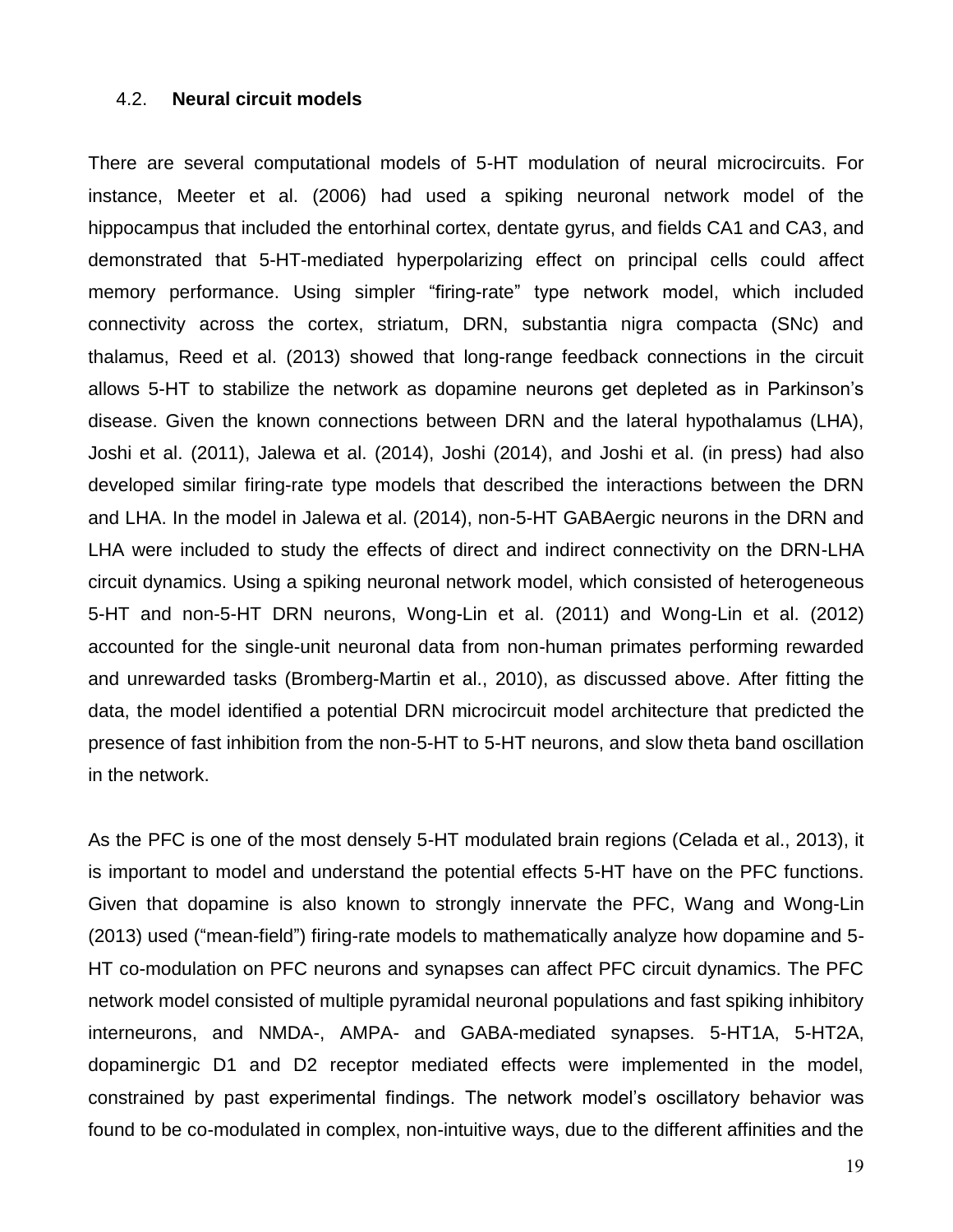PFC network connectivity. For example, the model showed that certain combination of dopamine and 5-HT receptors could lead to the robustness of beta and gamma band oscillations, or the existence of multiple discrete oscillatory regimes. The model also made predictions in terms of pharmacological (receptor agonist/antagonist) effects. For instance, the model could mimic the effects of 5-HT2A antagonists (by shifting of the input-output function) causing the reduction of beta band oscillation amplitude, which was consistent with 5-HT2 agonist (2,5-Dimethoxy-4-iodoamphetamine or DOI) effects in the frontal cortex of anesthesized rats (Budzinska, 2009).

In another work, Cano-Colino et al. (2013) and Cano-Colino et al. (2014) simulated the effects of 5-HT1A and 5-HT2A receptors on the PFC by incorporating simplified induced currents,  $I_{GIRK}$ , and modulating membrane currents  $I_{K,Ca}$ , and  $I_{Can}$  and the leak currents, as discussed previously. This was then used to investigate the effects of 5-HT on spatial working memory (SWM). The PFC model, inspired by non-human primate studies (Williams et al., 2002), included inhibitory interneurons and pyramidal neurons, which were used to represent the maintenance of information about different target spatial locations. The model in Cano-Colino et al. (2014) showed that with increasing 5-HT concentration level, SWM performance of the network followed an inverted U-shape manner due to the differential effects of 5-HT1A and 5- HT2A receptors. The model suggested that SWM output errors due to low and high 5-HT levels are caused by the network's dynamical instabilities. In Cano-Colino et al. (2013), further predictions of the same model were made. Specifically, the model suggested that excessive levels of 5-HT could cause SWM deficits that increased with delay duration, and higher vulnerability to distractors. Interestingly, the neuronal memory fields were predicted to be better tuned than the behavioral report for excessive 5-HT.

Maia and Cano-Colino (2015) also used a similar model to provide an explanation for reduced 5-HT levels leading to obsessive and compulsive disorder (OCD). Specifically, the model suggested that a decrease in 5-HT levels made the network more stable and difficult to get out of a stable steady ("attractor") state (arguably a neural substrate for obsessions and compulsions). Simulating the effects of 5-HT2A blocker (mimicking the partial effects of second-generation antipsychotics) or 5-HT1A agonist was effective in reducing the OCD state, through decreasing the overall network's excitability.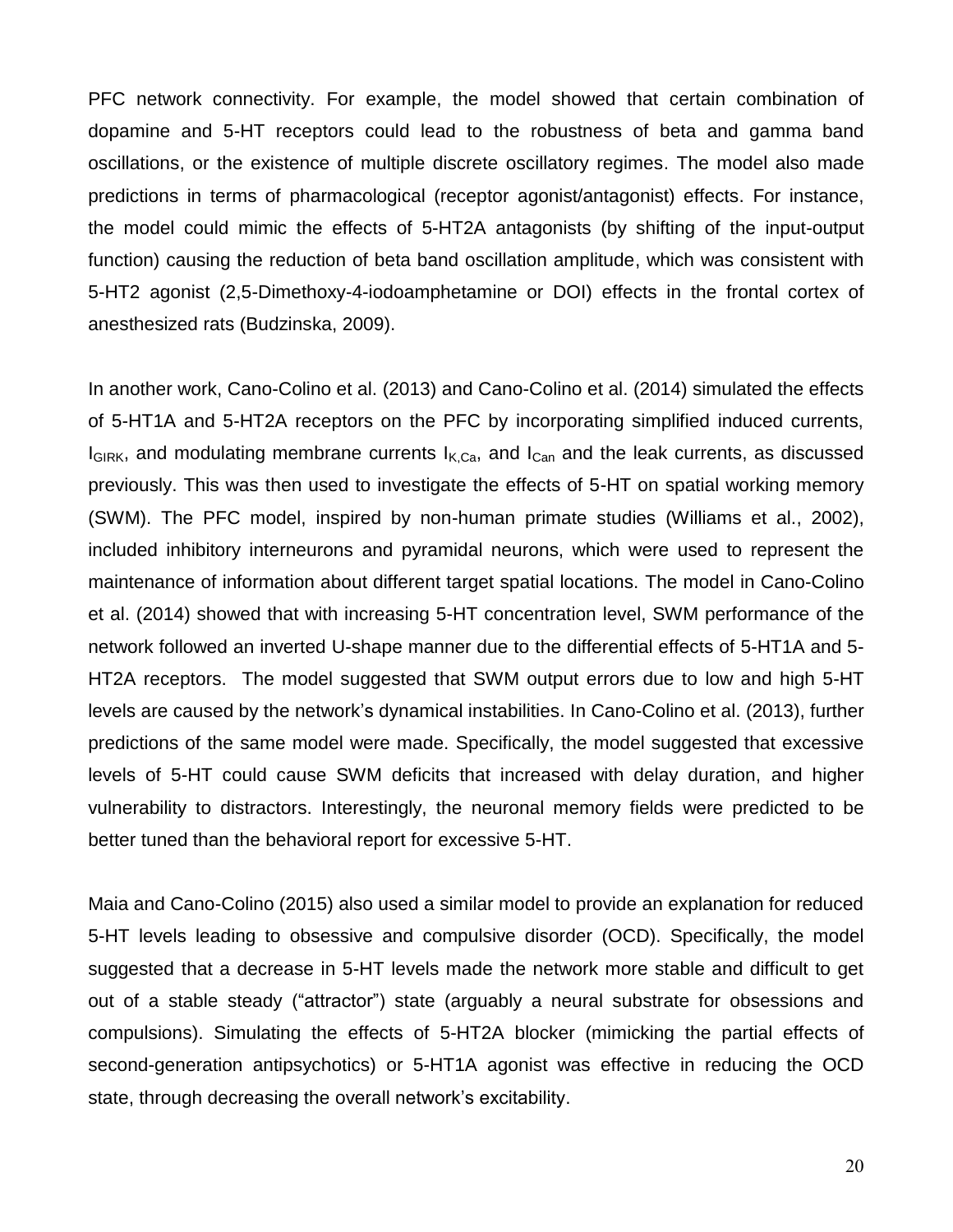Serotonergic influence on synapses has been modeled in a similar way. For example, Puzerey et al. (2014) modeled a cortical (layer 2/3) microcircuit model using excitatory and inhibitory neurons, bombarded by synaptic noise. The network model could mimic the effects of spontaneous epileptic seizures ("fast runs") by increasing the synaptic noise (to simulate 5- HT3R mediated modulation) and excitatory coupling strength (to simulate 5-HT2R mediated modulation). The inhibition of slow afterhyperpolarization current alone (due to 5-HT2R mediated modulation) could also induce fast-run oscillation. By increasing the excitatory neuronal leak conductance (to simulate the postsynaptic effect of 5-HT1R activation in the presence of antidepressant fluoxetine) the epileptiform network dynamics can be suppressed, as observed in experiments. To capture a more systemic modulation, the abovementioned Wang and Wong-Lin (2013) work not only modeled the PFC neuronal excitability modulation by 5-HT, but also simultaneously simulated 5-HT modulation on the synapses by varying the excitatory and inhibitory synaptic coupling strengths.

The models discussed here showed how they could be used to systematically and quantitatively study 5-HT modulation on neuronal circuits within and out of the raphe nuclei. Importantly, this type of neural circuit models is promising in terms of mechanistically bridging from neuronal and synaptic physiological and pharmacological level to cognition and behavior.

## 5. **Human cognition and behavior**

## **5.1. Human studies**

Similar to the animal studies discussed above, 5-HT in humans is known to play a role in a range of processes. They include learning and memory, aggression, sexual behavior, sleep, among others (Harvey, 2003; Hull et al., 1998; Moresco et al., 2002). Dysfunctions in the 5- HT system have been linked to a range of brain disorders, including depression, anxiety disorders, impulsivity, eating disorders, schizophrenia, and addiction (Dalley et al., 2011; Dalley et al., 2008; Maes and Meltzer, 1995; Tanaka et al., 2007; Young, 2013).

5-HT function in humans could be studied with various approaches. They include behavioral neurogenetics (relationship between genes coding for 5-HT system and behavior), trytophan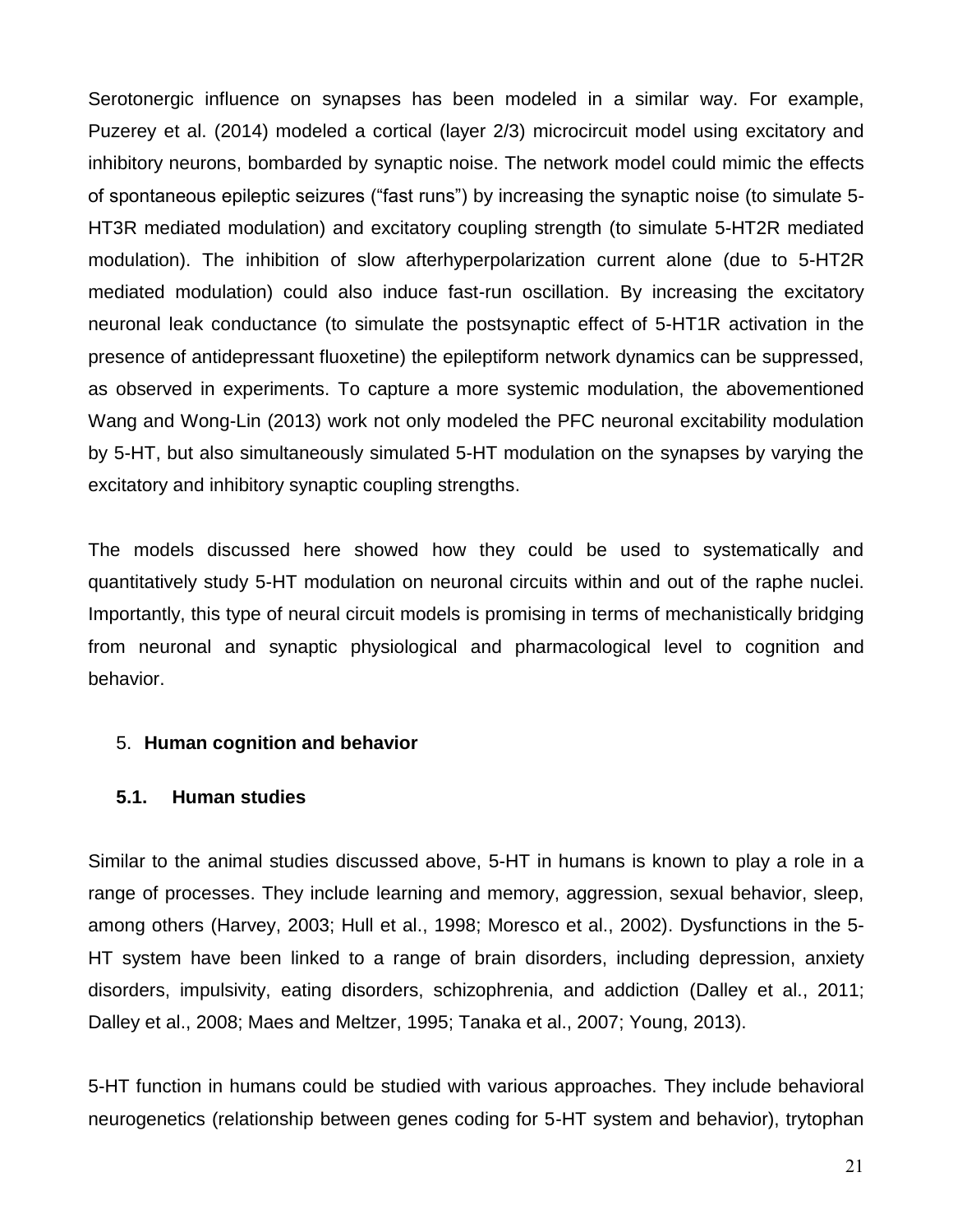depletion (which reduces 5-HT levels synthesized in the brain; see Fig. 1), and psychopharmacological (the administration of 5-HT agonists and antagonists to healthy human subjects) studies. These can be combined with brain imaging (e.g. PET and fMRI) (Kumar and Mann, 2014; Beliveau et al., 2015; Spies et al., 2015) and genes related to 5-HT function, e.g. associated with SERT and receptors (Hariri and Holmes, 2006). In humans, the short allele of this gene has been shown to correlate with harm avoidance behavior compared to individuals with two copies of the long allele (Katsuragi et al., 1999; Lesch et al., 1996; Ricketts et al., 1998). Genetic variation of the 5-HT2A receptor gene is known to influence episodic memory in humans (de Quervain et al., 2003), while the SERT gene can affect riskbased decision-making (He et al., 2010; Kuhnen et al., 2013). Many tryptophan depletion studies investigated its role in learning as well as affective processes. For example, modulation in 5-HT level by acute tryptophan depletion modulates the sensitivity to punishment (for review, Cools et al., 2011). Although controversial, several reports indicate acute typtophan depletion induces inappropriate switching after probabilistic punishments (i.e. too sensitive to punishments) (Chamberlain, et al., 2006; Cools et al., 2008; Robinson et al., 2012). Psychopharmacological methods can investigate both decrease and increase in 5-HT levels on behavior. For example, 5-HT agonist Psilocybin could reduce attentional performance in healthy human subjects (Carter et al., 2005). At a more abstract level, 5-HT has also been found to promote prosocial behavior (Siegel and Crockett, 2013).

#### **5.2. Cognitive models**

Existing computational cognitive models focus on one or a few of 5-HT's functions. Many of the models employ high-level reinforcement learning model such as temporal difference learning (Doya, 2002; Huys et al., 2016). There are models that suggest 5-HT plays an antagonistic function with respect to that of dopamine (Daw et al., 2002; Asher et al., 2013; Asher et al., 2010; Zaldivar et al., 2010; Weng et al., 2013). Although there are experimental supports to these studies (Hebart and Glascher, 2015), more recent experimental studies have shown that this theory is incomplete, as there are complex interactions between both neuromodulators (see above). In addition, some 5-HT receptors are found to inhibit dopamine release while others facilitate dopamine release (Alex and Pehek, 2007; Boureau and Dayan, 2011).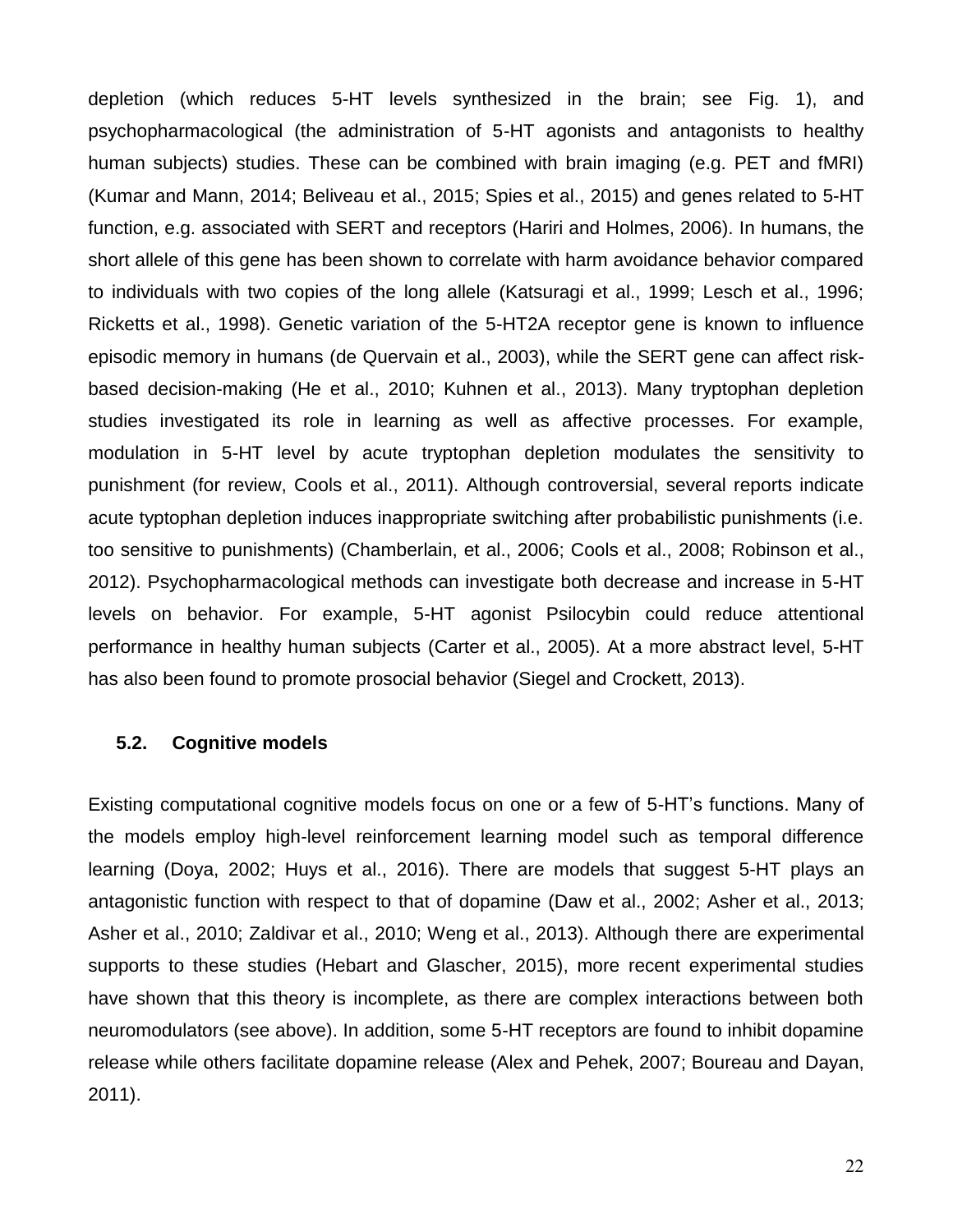Other models have suggested that 5-HT plays more of a role in the scaling of future rewards (Doya, 2002; Tanaka et al., 2007; Schweighofer et al., 2008). Specifically, in these models, 5- HT controls the timing of reward prediction signals, which is represented by the discount factors in reinforcement learning models (Doya, 2002). Functional MRI (Tanaka et al., 2007) and dietary tryptophan depletion (Schweighofer et al., 2008) studies support the role of 5-HT in controlling the timescale of reward prediction as suggested by Doya (2002). A more recent computational modeling work has suggested that 5-HT projections to the striatum plays a role in risk computation, that is, computations related to reward variance (Balasubramani et al., 2015; Balasubramani et al., 2014). These models were able to account for large behavioral datasets, including the role of 5-HT in reward, punishment, and risk-based decision-making, as reported in experimental studies (Long et al., 2009; Murphy et al., 2009; Rogers, 2011; Homberg, 2012).

Overall, cognitive models on 5-HT have been very successful in accounting for various animal and human neural data and decision-making behaviour, and their changes due to drugs or psychiatric disorders. These models typically have lesser number of parameters than neuronal circuit models. However, a challenge would be to bridge it back to the more physiologically constrained neural circuit models.

## **6. Toward bridging across the scales**

We have reviewed various experimental and computational approaches, from intracellular to human behavioral levels, and we have seen the complex functional roles played by 5-HT. A major contribution of this review is the synthesis and categorization of a wide range of computational and mathematical models of 5-HT systems. Table 2 provides a summary of the discussed models. Clearly, a number of them are limited to a single level of organization. Hence, an integrated view of 5-HT functions is currently lacking (Nakamura and Wong-Lin, 2014). To make better sense of its multifaceted roles, new approaches are needed.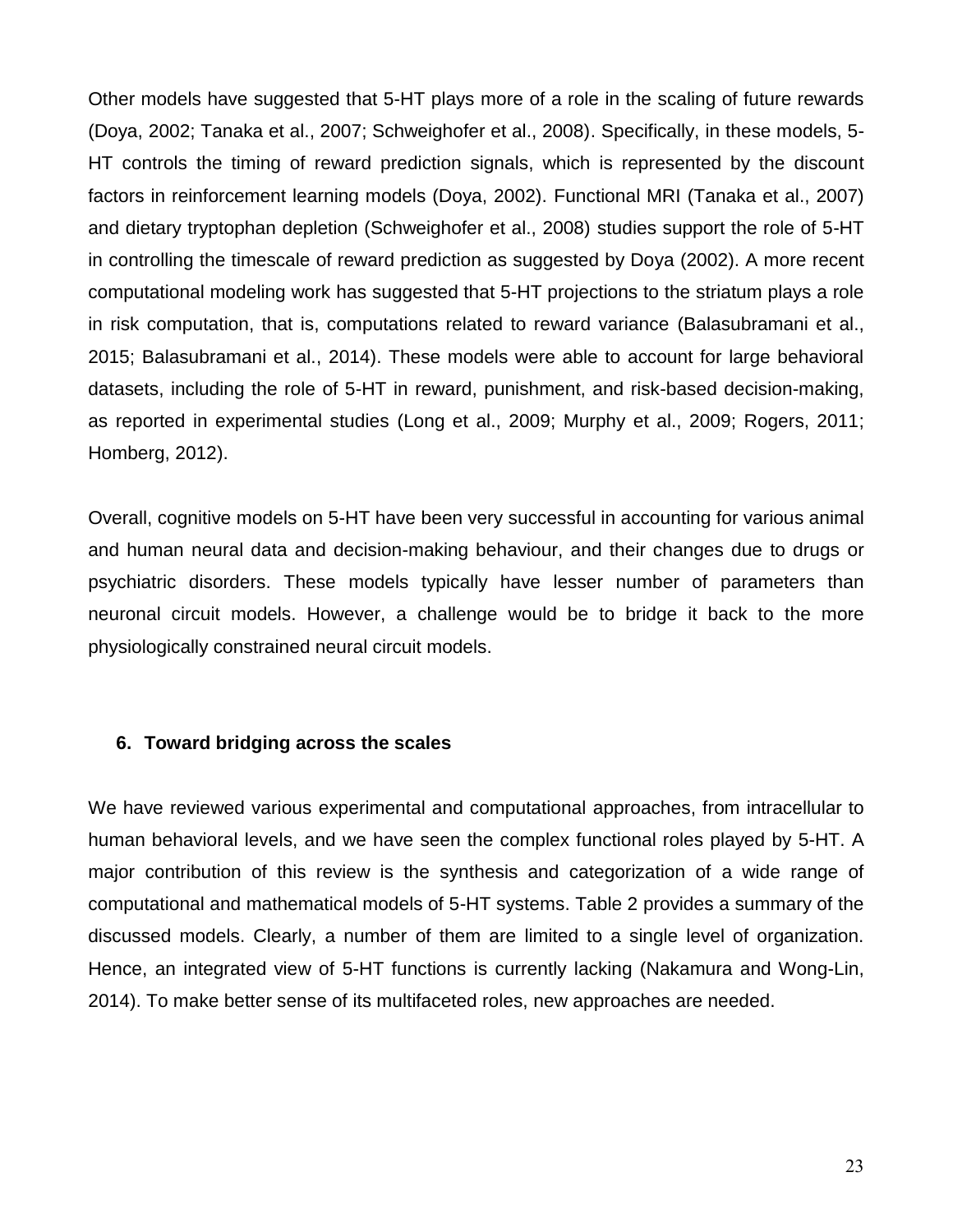| <b>Common scale of</b><br>description | <b>Models</b>                                                                                                                               | <b>Range of scales</b>                                      | Mathematical /<br>computational<br>descriptions                            |  |
|---------------------------------------|---------------------------------------------------------------------------------------------------------------------------------------------|-------------------------------------------------------------|----------------------------------------------------------------------------|--|
| Single neuronal<br>electrophysiology  | Tuckwell & Penington (2014); Tuckwell<br>et al. (2015)                                                                                      | Ion channels to neuronal<br>membrane potential              | Differential equations                                                     |  |
| (membrane<br>potential<br>dynamics)   | Wong-Lin et al. (2011); Wong-Lin et al.<br>(2012)                                                                                           | Neuronal membrane<br>potential to behaviour                 |                                                                            |  |
|                                       | Stoltenberg & Nag (2010); Best et al.<br>(2010)                                                                                             | Intracellular processes                                     |                                                                            |  |
| Pre-synaptic<br>terminal (5-HT        | Flower & Wong-Lin et al. (2012)                                                                                                             | Intracellular processes &<br>neuronal membrane<br>potential | Differential equations                                                     |  |
| synthesis,<br>release &               | Bunin et al. (1998); Wood et al. (2014)                                                                                                     | Release-reuptake                                            |                                                                            |  |
| reuptake)                             | Joshi et al. (2011)                                                                                                                         | Release-reuptake to neural<br>population dynamics           |                                                                            |  |
|                                       | Schmidt & Peroutka (1989); De Rienzo<br>et al. (2001); Reeves et al. (2003)                                                                 | Molecule/protein<br>dynamics                                | Differential<br>equations, & other<br>techniques in physics<br>& chemistry |  |
|                                       | Pettigrew et al. (2005); Zhang et al.<br>(2012); Zhou et al. (2014)                                                                         | Intracellular processes                                     |                                                                            |  |
| Signal                                |                                                                                                                                             |                                                             |                                                                            |  |
| transduction &<br>modulated           | Bertram (1993; 1994;1999)                                                                                                                   | Ion channel currents                                        | Differential equations                                                     |  |
| currents                              | Cano-Colin et al. (2014)                                                                                                                    | Ion channel currents to<br>behavior                         |                                                                            |  |
|                                       | Joshi et al. (2011; in press); Joshi (2014)                                                                                                 | Release-reuptake to neural<br>population                    |                                                                            |  |
|                                       | Joshi et al. (2011); Jalewa et al. (2014);<br>Wang & Wong-Lin (2013); Puzerey,<br>Decker & Galán (2014)                                     | Microcircuit                                                |                                                                            |  |
| Neural circuit                        | Meeter et al. (2006); Wong-Lin et al.<br>(2011); Wong-Lin et al. (2012); Cano-<br>Colino et al. (2013; 2014); Maia & Cano-<br>Colino (2015) | Microcircuit to behavior                                    | Differential equations                                                     |  |
|                                       | Reed et al. (2013); Joshi et al. (in press)                                                                                                 | Large-scale circuit                                         |                                                                            |  |
| Cognition &<br>behavior               | Doya (2002); Daw et al. (2002); Asher et<br>al. (2013); Zaldivar et al. (2010); Weng<br>et al. (2013); Balasubramani et al.<br>(2014)       | Behavior                                                    | Algorithms,<br>optimal/Bayesian, &<br>difference/differential<br>equations |  |
|                                       | Balasubramani et al. (2015)                                                                                                                 | Neural circuit & behavior                                   |                                                                            |  |

**Table 2. Summary of the types of computational models.** At each level of organization, models may span across multiple levels of organization. Italics: multiscale models.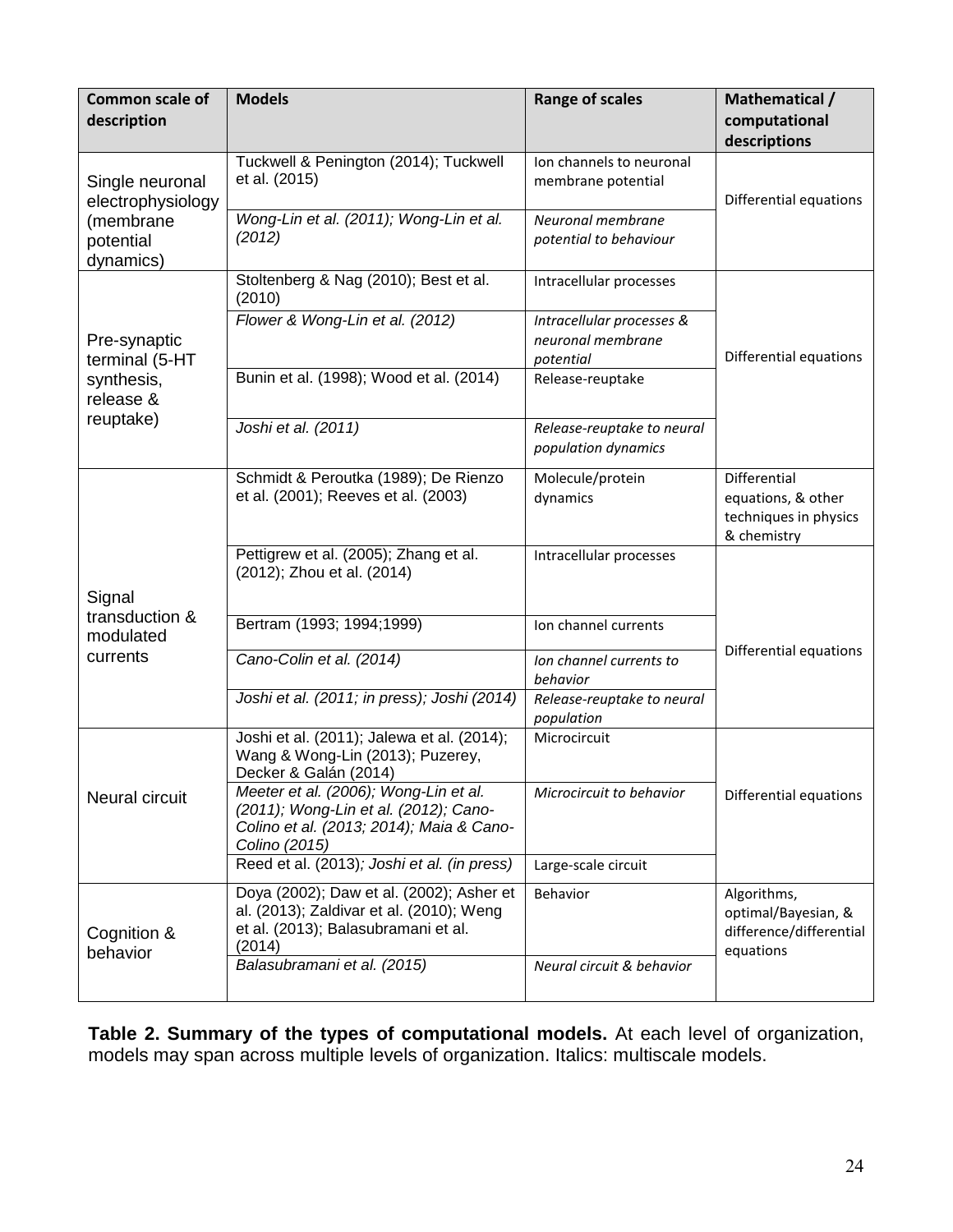A potential direction would be to develop multiscale computational models that can bridge across multiple levels of descriptions. The models at different scales have to be linked in a consistent way so that the information from a lower scale can be carried into the simplified model at a higher scale. The advantages of such a computational approach are that they can integrate experimental data at various levels and from separate sources, shed insights into the mechanisms across different levels, and form predictions for future experiments.

As an example, suppose there was a research enquiry regarding how the (e.g. oscillatory) dynamics of a neural network is affected in a certain brain function disorder, say major depressive disorder. A biophysically detailed neural network model can reveal how specific intracellular or genetic processes can influence it. Reduced version of the network model can be rigorously mathematically analyzed and formed predictions regarding how specific cognition and behavior (e.g. memory) are altered. Multiscale modelling is already used in many fields of natural sciences and engineering (E, 2011; Horstemeyer, 2009) and in biology and systems medicine (Schnell, Grima, & Maini, 2007; Qu, Garfinkel, Weiss, & Nivala, 2011). However, it has yet to be readily embraced in modelling neuromodulator systems.

Based on our review, we have already seen promising computational models that have bridged across multiple scales (italics in Table 2). For example, we have discussed 5-HTbased computational models that bridge from ion channels through neural networks to cognitive functions (e.g. Wong-Lin et al., 2011; Wong-Lin et al., 2012; Wang and Wong-Lin, 2013; Cano-Colino et al., 2013; Wang and Wong-Lin, 2013; Cano-Colino et al., 2014). Such models can also incorporate neuronal diversity in the DRN (e.g. Wong-Lin et al., 2011; Wong-Lin et al., 2012) or targeted brain regions (Wang and Wong-Lin, 2013; Cano-Colino et al., 2013; Cano-Colino et al., 2014). Other similar modeling attempts had been focused more on the effects of other monoaminergic systems, namely, dopaminergic and norepinephrine/noradrenaline modulation, especially on cortical computation (e.g. Brunel and Wang, 2001; Durstewitz and Seamans, 2002; Eckhoff et al., 2009; Eckhoff et al., 2011).

One of the key ingredients, and indeed a major challenge when developing multiscale models, is to find essential components or behaviors at each scale that have to be retained and bridge to higher scale. Otherwise, the overall model will become overwhelming with details, and conceptual understanding of mechanisms will remain elusive. For instance, when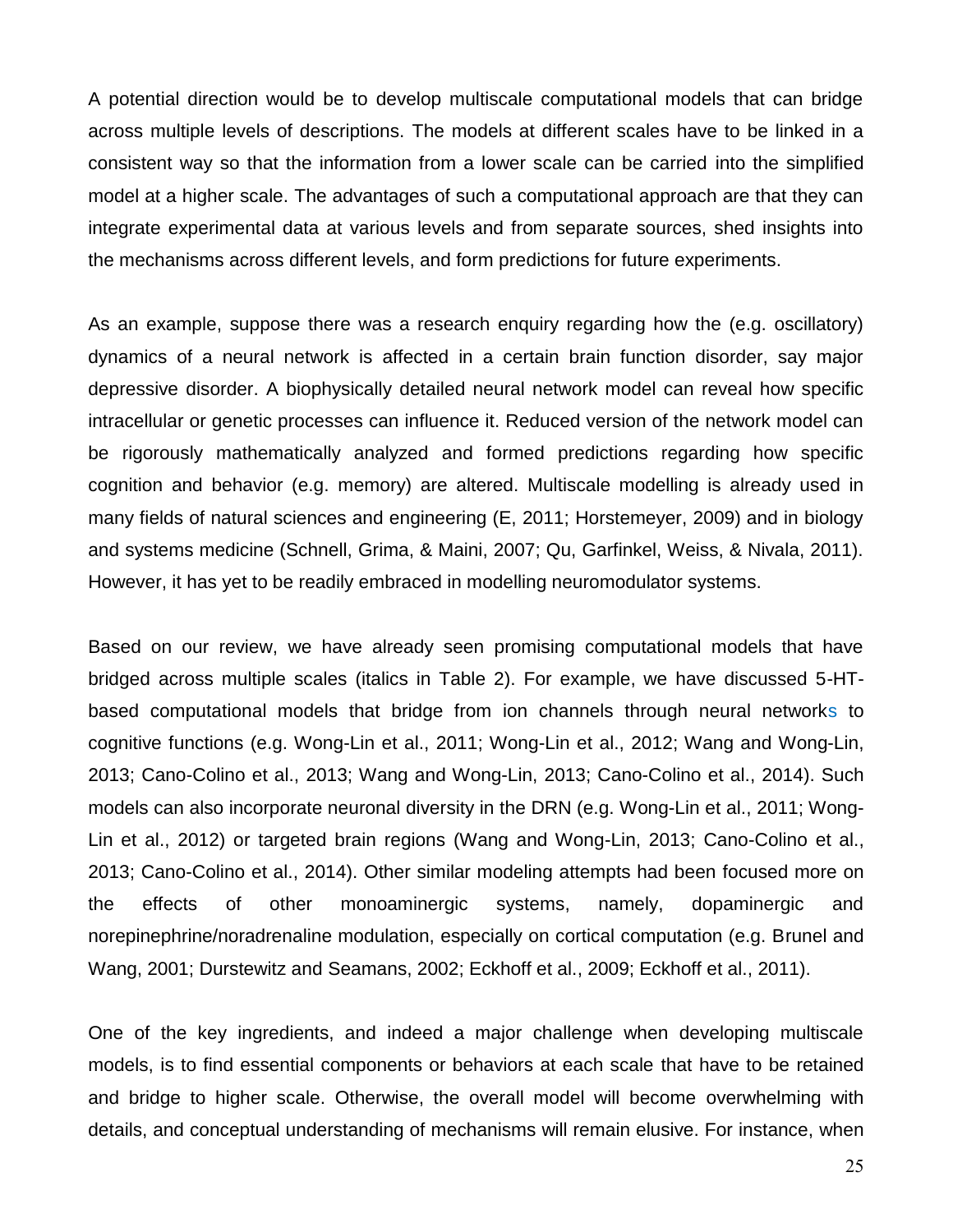there are multiple temporal scales co-existing, only certain biological variables (e.g. fast variables at the intracellular level of a 5-HT pre-synaptic terminal) may be important to produce certain behavior (e.g. neuronal activity dependent extracellular 5-HT level) at a higher scale, again leading to a lower dimensional model (e.g. Flower and Wong-Lin, 2014). However, in general it is not always clear cut what components need to be retained or ignored.

An advantage across many of the models discussed is their common mathematical "language", in that they can generally be described by discrete (e.g. state transition algorithms in reinforcement learning) or more often, continuous (e.g. differential equations in neuronal circuit model) dynamical systems (Guckenheimer and Holmes, 1983; Strogatz, 2001). Thus, theories from dynamical systems can provide useful tools to model, analyze and unify various (e.g. emergent) phenomena and concepts in neurobiological and cognitive systems (Finkel, 2000; Freeman, 2007; Rabinovich et al., 2007).

Given this advantage, we may be able to make use of well-established dynamical model reductions methods, e.g. center manifolds (Guckenheimer and Holmes, 1983). For example, when certain compositions or dynamical variables of the system operate at relatively slower dynamics, the much faster dynamical variables can be assumed to have reached their quasisteady states, or averaged out over time and spared the need to be updated over time e.g. Guckenheimer and Holmes (1983), Izhikevich, 2007; Ermentrout and Terman, 2010; Wong and Wang, 2006; Roxin and Ledberg, 2008). Simple but effective perturbation technique has been used to elucidate important timescales and strengths of relationships of substrates within the 5-HT pre-synaptic terminal model, which subsequently led to a reduced lowdimensional model, which can be incorporated into the next (neuronal circuit) scale (Flower and Wong-Lin, 2014). A recent similar technique has also been applied to dopaminergic presynaptic terminals (Cullen and Wong-Lin, 2014; Cullen and Wong-Lin, 2015). Thus, welljustified approximations can reduce the number of model parameters and complexity to enhance understanding of the essentials while allowing scalability across multiple scales and with more efficient computations.

Further, "mean-field" techniques, originating from statistical physics (to bridge atomic interactions to thermodynamical properties), have been successfully used for analysing the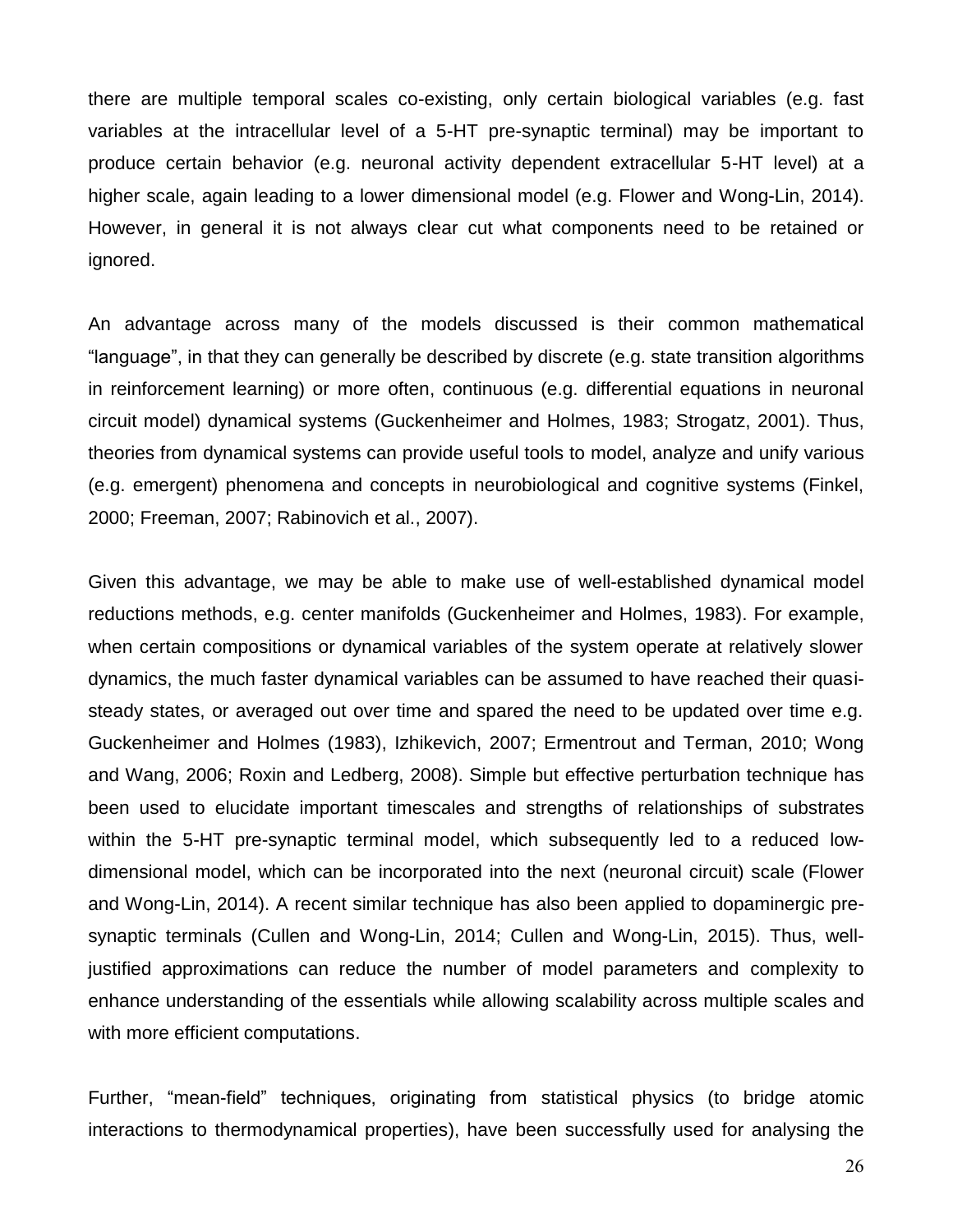emergent dynamical behavior of neural systems (Wilson and Cowan, 1972; Wilson and Cowan, 1973; Hopfield, 1982; Amit et al., 1983; Amit, 1992). Mean-field approaches are excellent approximations for understanding stationary states and linear (first-approximation) temporal responses of networks. Extended versions have now been used to investigate behaviours of sufficiently realistic noisy spiking neuronal circuits, providing a means to connect from ion channel to cognitive models while allowing conceptual understanding via dynamical systems theory (e.g. Renart et al., 2003; Hasegawa, 2003; Burkitt, 2006a, Burkitt, 2006b; Brunel and Wang, 2001; Eckhoff et al., 2011). For example, Wang and Wong (2013) showed that it is possible to perform rigorous mathematical (stability) analysis of a system of heterogeneous populations of cortical neurons co-modulated differently by 5-HT and dopamine. In another example, Joshi et al. (in press) proposed a promising mean-field modeling framework to bridge to large-scale brain circuit dynamics, which can link pharmacological mechanisms to neuroimaging studies. However, more advanced mean-field approaches that embrace heterogeneity in the system (e.g. Nicola and Campbell, 2013; Harrison et al., 2015; Ly, 2015) would be required to model the complex and heterogeneous 5-HT system.

Crucial to the development of computational models and theoretical approaches are the availability of accurate experimental data. Despite decades of research linking 5-HT with its various functions such as emotional control, we still do not know what information 5-HT neurons signal nor how such signals are encoded. There are two reasons for such slow progress: (i) there is a lack of methods to record the activity of identified 5-HT neurons during behavior and previous attempts are largely based on neuronal electrophysiological characteristics; and (ii) recent work has shown that the midbrain raphé is more complex than anticipated, with multiple 5-HT neuron subtypes. Interactions within the raphé microcircuitry also remain poorly understood.

To overcome the above issues, technical advances to tag neurons with chemical and anatomical specificity would lead to further understandings of the roles of specific types of neurons in the raphé (Li et al., 2014; Cohen et al., 2016). Advanced (e.g., optogenetic) tools to manipulate serotonergic neurons would help refine current theories of their functions (Liu et al., 2014; McDevitt et al., 2014; Miyazaki et al., 2014; Cohen et al., 2015; Fonseca et al., 2015). Capturing the 5-HT system's complexity will require large-scale recordings of identified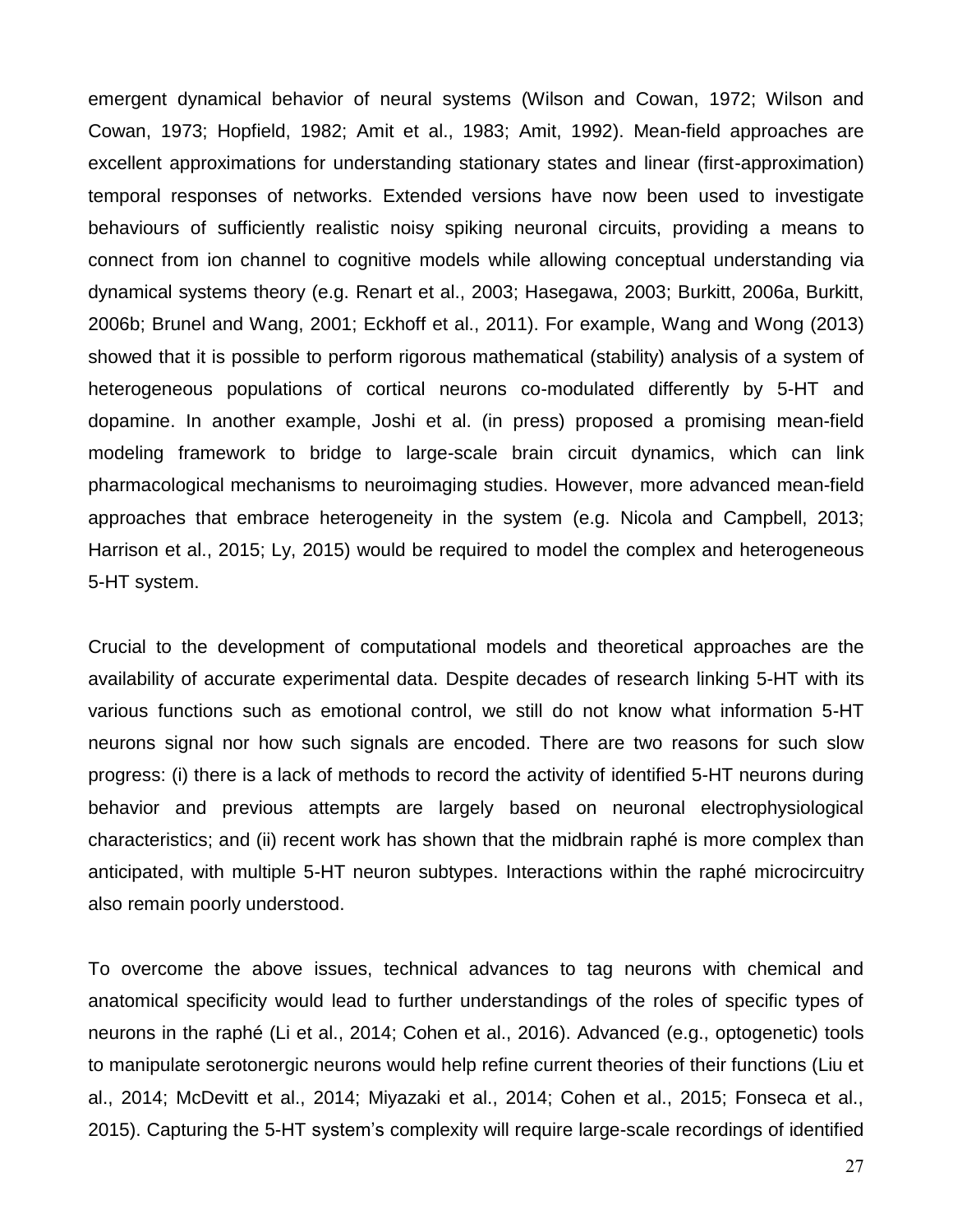neurons in behaving animals, and the generation of large datasets. Advanced data analytical (e.g., machine learning) techniques, modeling, and interpretation of such datasets will be required (Gao and Ganguli, 2015; Helmstaedter, 2015; Huys et al., 2016). In human studies, elucidating the connectivity changes due to 5-HT perturbations (e.g. drugs or gene alleles) could illuminate the whole-brain changes on behavior. Hence, effective/functional connectivity analysis of global brain activity such as dynamic causal modeling, Granger causal analysis and machine learning may prove useful (e.g., Youssofzadeh et al., 2015a; Youssofzadeh et al., 2015b; Beliveau et al, 2015).

In summary, we have reviewed current experimental and computational work on 5-HT across multiple scales. We have also suggested that a more holistic understanding of the 5-HT's complex functions may require an integrated multiscale modeling approach. With the availability of such multiscale models, one can rapidly test hypotheses, and provide model predictions that can be verified by future experiments. Such an approach could also illuminate future treatments related to brain disorder involving serotonergic dysfunctions, for example, anxiety, depression, schizophrenia and post-traumatic stress disorder. All these will depend not only on advanced theoretical and computational techniques, but also advanced experimental methods to generate better datasets and the systematic curation of the data.

#### **References**

Abbott, L. F. (2008) Theoretical neuroscience rising. *Neuron*, 60, 489-495.

Adell, A., Celada, P., Abellán, M. T., & Artigas, F. (2002) Origin and functional role of the extracellular serotonin in the midbrain raphe nuclei. *Brain Res. Rev.*, *39,* 154–180. doi: 10.1016/S0165-0173(02)00182-0.

Aghajanian, G. K., & Sanders-Bush, E. (2002) Serotonin. In: Davis, K. L., Charney, D., Coyle, J. T., & Nemeroff, C. (Eds.), Neuropsychopharmacology: The Fifth Generation of Progress, American College of Neuropsychopharmacology (Chapter 2).

Albert, P. R., Le François, B., & Millar, A. M. (2011) Transcriptional dysregulation of 5-HT1A autoreceptors in mental illness. *Mol. Brain*, *4*, 21. doi: 10.1186/1756-6606-4-21.

Alex, K. D., & Pehek, E. A. (2007). Pharmacologic mechanisms of serotonergic regulation of dopamine neurotransmission. *Pharmacol Ther, 113*(2), 296-320. doi:10.1016/ j.pharmthera. 2006.08.004.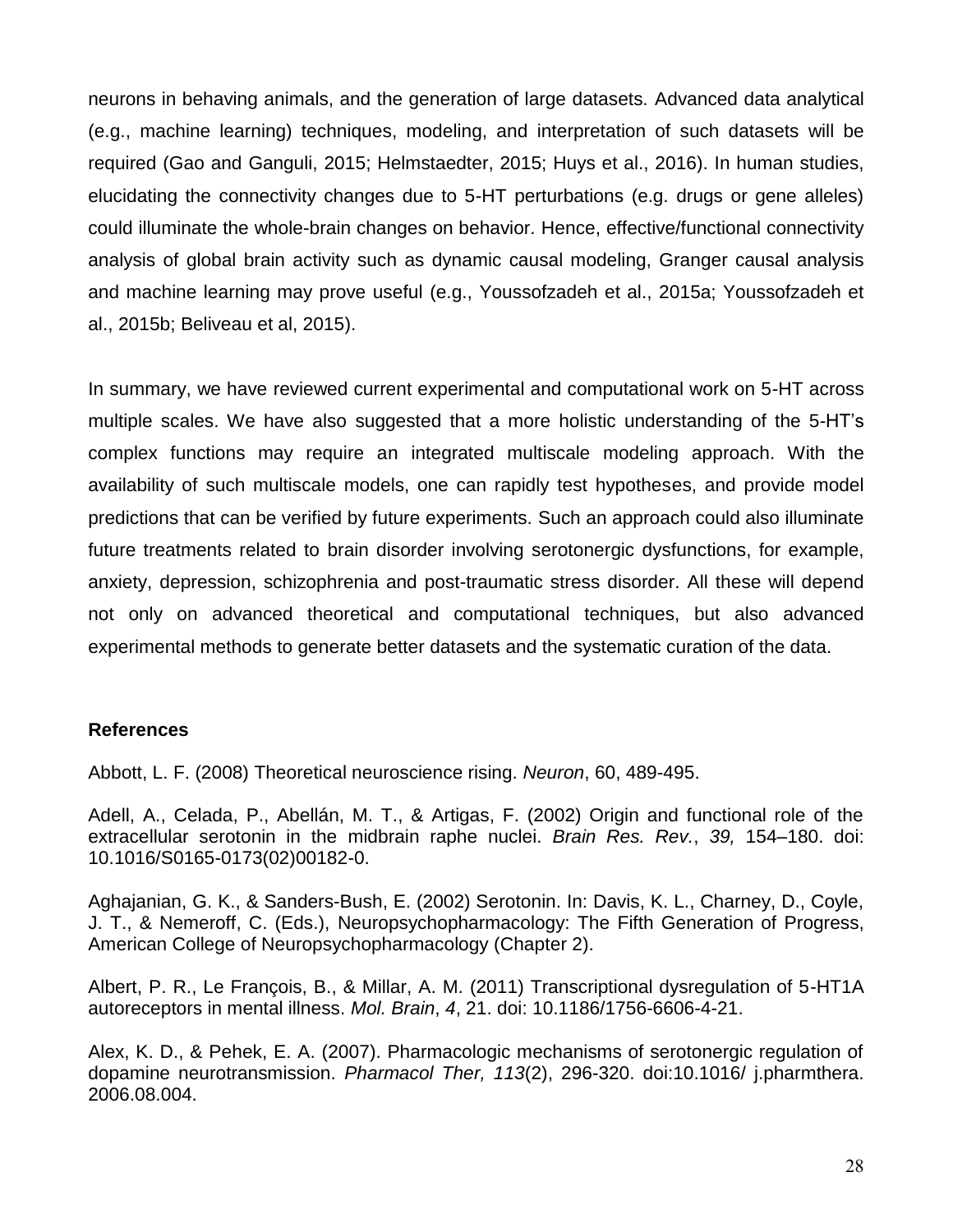Allers, K. A., & Sharp, T. (2003) Neurochemical and anatomical identification of fast- and slow-firing neurones in the rat dorsal raphe nucleus using juxtacellular labelling methods in vivo. *Neuroscience*, *122*, 193-204.

Amit, D. J. (1992) *Modeling brain function: The world of attractor neural networks*. Cambridge University Press.

Amit, D. J., Gutfreund, H., & Sompolinsky, H. (1985) Spin glass models of neural networks. *Phys. Rev. A*, *32*, 1007-1018.

Amo, R., Fredes, F., Kinoshita, M., Aoki, R., Aizawa, H., Agetsuma, M., Aoki, T., Shiraki, T., Kakinuma, H., Matsuda, M., Yamazaki, M., Takahoko, M., Tsuboi, T., Higashijima, S. I., Miyasaka, N., Koide, T., Yabuki, Y., Yoshihara, Y., Fukai, T., & Okamoto, H. (2014) The habenulo-raphe serotonergic circuit encodes an aversive expectation value essential for adaptive active avoidance of danger. *Neuron*, *84*, 1034–1048. doi: 10.1016/j.neuron.2014.10.035.

Andrade, R., & Haj-Dahmane, S. (2013) Serotonin neuron diversity in the dorsal raphe. *ACS Chem. Neurosci.*, *4*, 22-25.

Ansorge, M. S., Zhou, M., Lira, A., Hen, R., & Gingrich, J. A. (2004) Early-life blockade of the 5-HT transporter alters emotional behavior in adult mice. *Science*, 306, 879-881.

Asher, D. E., Craig, A. B., Zaldivar, A., Brewer, A. A., & Krichmar, J. L. (2013). A dynamic, embodied paradigm to investigate the role of serotonin in decision-making. *Front Integr Neurosci, 7*, 78. doi:10.3389/fnint.2013.00078

Asher, D. E., Zaldivar, A., & Krichmar, J. L. (2010). *Effect of neuromodulation on performance in game playing: a modeling study.* Paper presented at the Development and Learning (ICDL), 2010 IEEE 9th International Conference.

Azmitia, E. C., & Segal, M. (1978) An autoradiographic analysis of the differential ascending projections of the dorsal and median raphe nuclei in the rat. *J. Comp. Neurol.*, *179*, 641-668.

Azmitia, E. C. (2007) Serotonin and brain: evolution, neuroplasticity, and homeostasis. *Int. Rev. Neurobiol.*, *77*, 31-56.

Baker, K. G., Halliday, G. M., Halasz, P., Hornung, J. P., Geffen, L. B., Cotton, R. G., & Törk, I. (1991) Cytoarchitecture of serotonin-synthesizing neurons in the pontine tegmentum of the human brain. *Synapse*, *7*, 301-320.

Balasubramani, P. P., Chakravarthy, V. S., Ali, M., Ravindran, B., & Moustafa, A. A. (2015). Identifying the Basal Ganglia network model markers for medication-induced impulsivity in Parkinson's disease patients. *PLoS ONE, 10*(6), e0127542. doi:10.1371/journal.pone.0127542

Balasubramani, P. P., Chakravarthy, V. S., Ravindran, B., & Moustafa, A. A. (2014). An extended reinforcement learning model of basal ganglia to understand the contributions of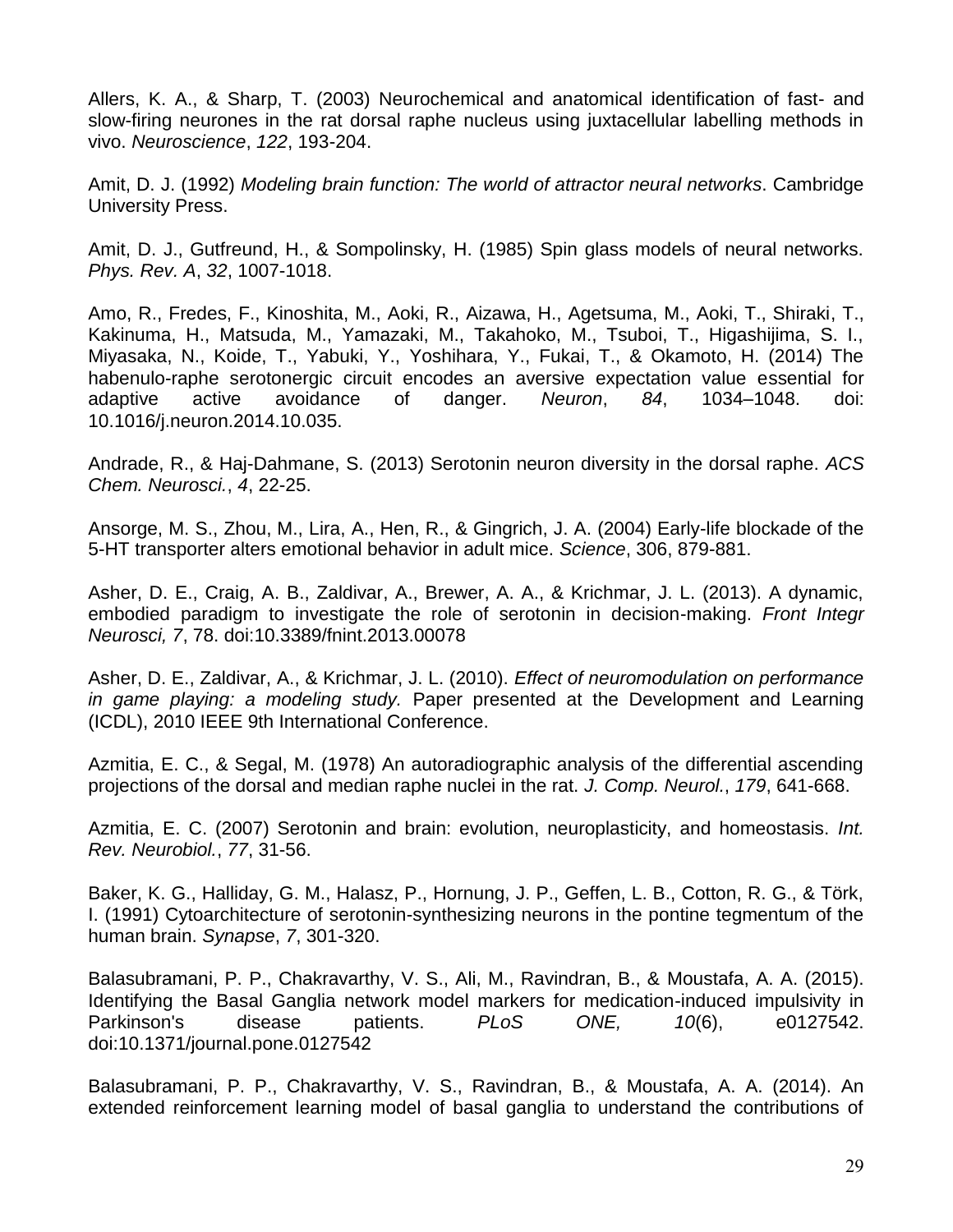serotonin and dopamine in risk-based decision making, reward prediction, and punishment learning. *Front. Comput. Neurosci., 8*, 47. doi:10.3389/fncom.2014.00047

Bang, S. J., & Commons, K. G. (2012) Forebrain GABAergic projections from the dorsal raphe nucleus identified by using GAD67-GFP knock-in mice. *J. Comp. Neurol.*, 520, 4157- 4167.

Bang, S. J., Jensen, P., Dymecki, S. M., & Commons, K. G. (2012) Projections and interconnections of genetically defined serotonin neurons in mice. *Eur. J. Neurosci.*, 35, 85- 96.

Barnes, N. M., & Sharp, T. (1999) A review of central 5-HT receptors and their function. *Neuropharmacology*, *38(8)*, 1083-1152.

Baxter, D. A., Canavier, C. C., Clark, J. W. Jr., & Byrne, J. H. (1999). Computational model of the serotonergic modulation of sensory neurons in Aplysia. *J. Neurophysiol. 82*, 2914–2935.

Beliveau, V., Svarer, C., Frokjaer, V. G., Knudsen, G. M., Greve, D. N., & Fisher, P. M. (2015) Functional connectivity of the dorsal and median raphe nuclei at rest. *Neuroimage*, 116, 187- 195. doi: 10.1016/j.neuroimage.2015.04.065.

Beck, S. G., Pan, Y. Z., Akanwa, A. C., & Kirby, L. G. (2004) Median and dorsal raphe neurons are not electrophysiologically identical. *J. Neurophysiol.*, 91, 994-1005.

Benmansour, S., Owens, W. A., Cecchi, M., Morilak, D., & Frazer, A. (2002) Serotonin clearance in vivo is altered to a greater extent by antidepressant-induced downregulation of the serotonin transporter than by acute blockade of the transporter. *J. Neurosci.*, *22*, 6766– 6772.

Berridge, M. J. (2014) *Cell Signalling Pathways*; doi:10.1042/csb0001002. Portland Press Limited.

Bertram, R. (1993). A computational study of the effects of serotonin on a molluscan burster neuron. *Biol. Cybern.*, *69*, 257–267.

Bertram, R. (1994). Reduced-system analysis of the effects of serotonin on a molluscan burster neuron. *Biol. Cybern.*, *70*, 359–368.

Best, J. A., Nijhout, H. F., & Reed, M. C. (2009) Homeostatic mechanisms in dopamine synthesis and release: a mathematical model. *Theor. Biol. Med. Model*., *6*, 21. doi: 10.1186/1742-4682-6-21.

Best, J., Nijhout, H. F., & Reed, M. (2010) Serotonin synthesis, release and reuptake in terminals: a mathematical model. *Theor. Biol. Med. Model*., *7*, 34. doi: 10.1186/1742-4682-7- 34.

Best, J., Nijhout, H. F., & Reed, M. (2011) Bursts and the efficacy of selective serotonin reuptake inhibitors, *Pharmacopsychiatry*, *44*, S76-S83. doi: 10.1055/s-0031-1273697.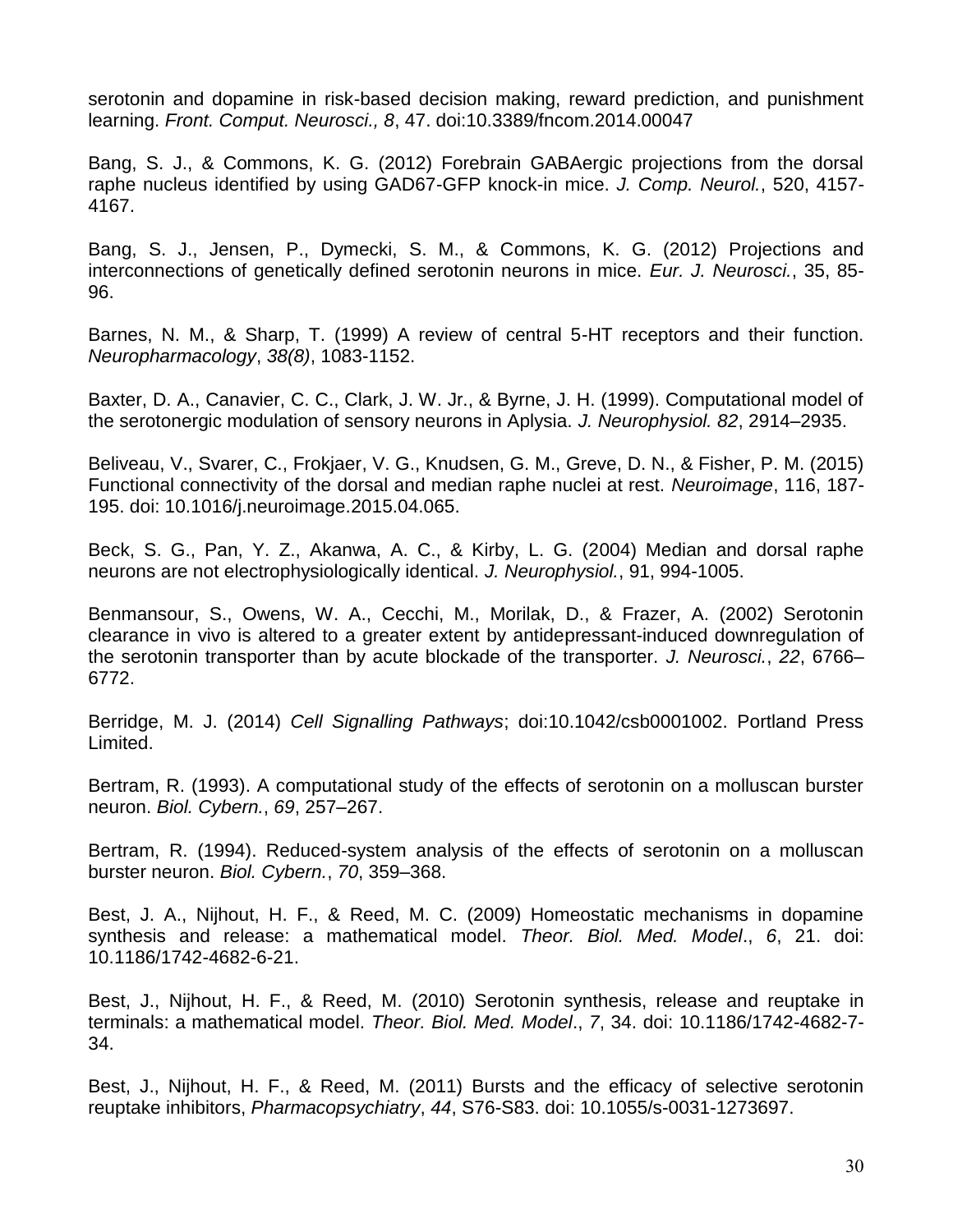Bockaert, J., Claeysen, S., Becamel, C., Dumuis, A., & Marin, P. (2006) Neuronal 5-HT metabotropic receptors: fine-tuning of their structure, signaling, and roles in synaptic modulation. *Cell Tissue Res*., *326*, 353–372.

Boureau, Y. L., & Dayan, P. (2011). Opponency revisited: competition and cooperation between dopamine and serotonin. *Neuropsychopharmacology, 36*(1), 74-97. doi:10.1038/npp.2010.151

Brembs, B., Lorenzetti, F. D., Reyes, F. D., Baxter, D. A., & Byrne, J. H. (2002) Operant reward learning in Aplysia: Neuronal correlates and mechanisms. *Science*, *296*, 1706–1709.

Brette, R., & Gerstner, W. (2005) Adaptive exponential integrate-and-fire model as an effective description of neuronal activity, *J. Neurophysiol.*, 94, 3637-3642.

Bromberg-Martin, E. S., Hikosaka, O., Nakamura, K. (2010) Coding of task reward value in the dorsal raphe nucleus. *J. Neurosci.*, *30*, 6262-6272.

Brodfuehrer, P. D., Debski, E. A., O'Gara, B. A., Friesen, W. O. (1995) Neuronal control of leech swimming. *J. Neurobiol.*, *27*, 403-418.

Brunel, N., & Wang, X.-J. (2001) Effects of neuromodulation in a cortical network model of object working memory dominated by recurrent inhibition. *J. Comput. Neurosci.*, *11*, 63-85.

Brunelli, M., Castellucci, V. F., & Kandel, E. R. (1976) Synaptic facilitation and behavioral sensitization in Aplysia: Possible role of serotonin and cyclic AMP. *Science*, *194*, 1178–1181.

Budzinska, K. (2009) Serotonergic modulation of cortical and respiratory responses to episodic hypoxia. *Eur. J. Med. Res.*, 14, 32-37.

Bunin, M. A., Prioleau, C., Mailman, R. B., & Wightman, R. M. (1998) Release of update rates of 5-hydroxytryptamine in the dorsal raphe and substantia nigra reticulata of the rat brain. *J. Neurochem.*, *70*, 1077-1087.

Burkitt, A. N. (2006a) A review of the integrate-and-fire neuron model: I. Homogeneous synaptic input. *Biol. Cybern.*, *95*, 1-19.

Burkitt, A. N. (2006b) A review of the integrate-and-fire neuron model: II. Inhomogeneous synaptic input and network properties. *Biol. Cybern.*, *95*, 97-112.

Calizo, L. H., Akanwa, A., Ma, X., Pan, Y., Lemos, J. C., Craige, C., Heemstra, L. A., & Beck, S. G. (2011) Raphe serotonin neurons are not homogeneous: electrophysiological, morphological and neurochemical evidence. *Neuropharmacology* 61, 524-543.

Cano-Colino, M., Almeida, R., & Compte, A. (2013) Serotonergic modulation of spatial working memory: Predictions from a computational network model. *Front. Integr. Neurosci.*, *7*:71. doi: 10.3389/fnint.2013.00071.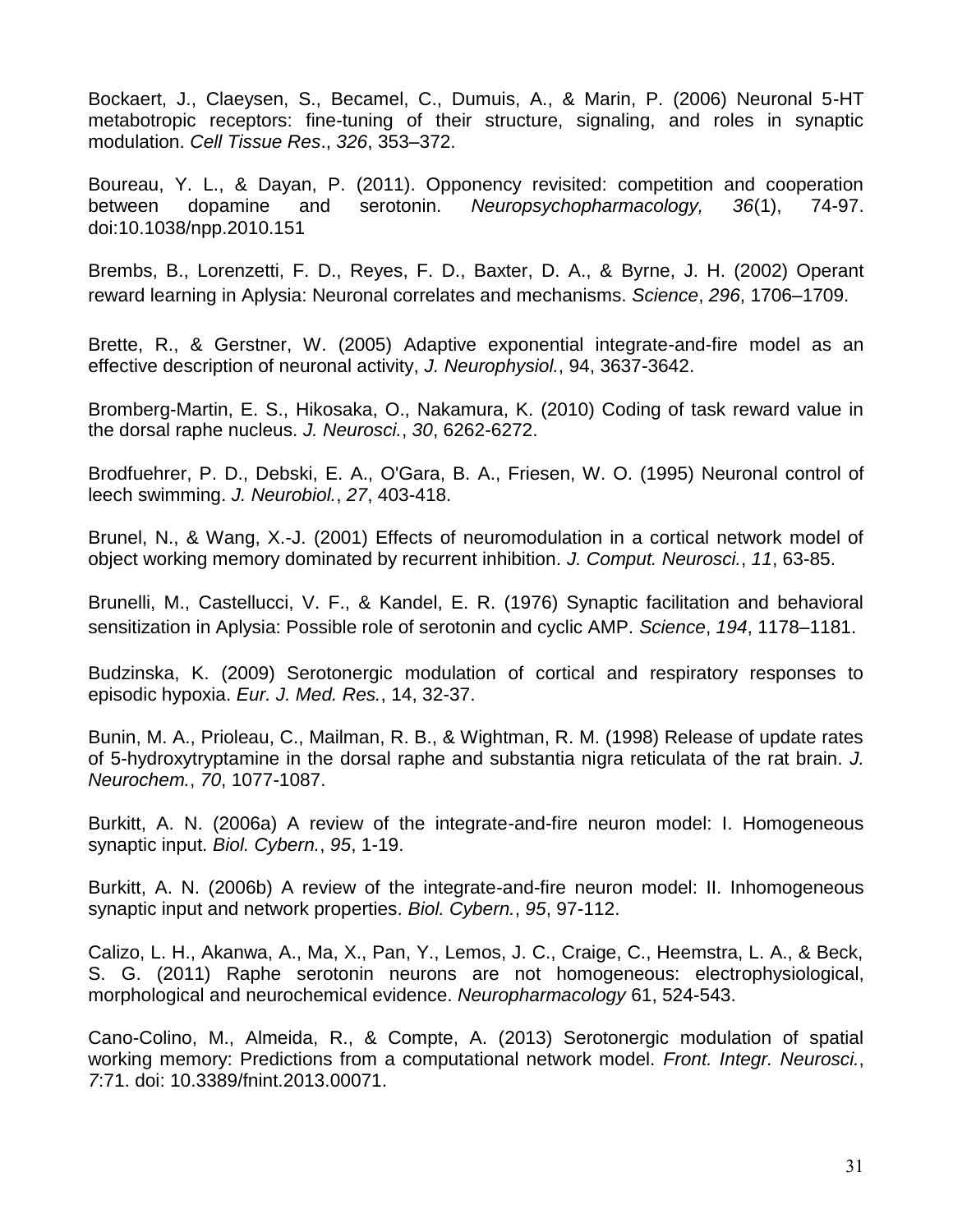Cano-Colino, M., Almeida, R., Gomez-Cabrero, D., Artigas, F., & Compte, A. (2014) Serotonin regulates performance nonmonotonically in a spatial working memory network. *Cereb. Cortex*, *24*, 2449-2463. doi:10.1093/cercor/bht096.

Carew, T. J., Castellucci, V .F., & Kandel, E. R. (1971) An analysis of dishabituation and sensitization of the gill-withdrawal reflex in Aplysia. *Int. J. Neurosci.*, *2*, 79–98.

Carew, T. J., Walters, E. T., & Kandel, E. R. (1981) Associative learning in Aplysia: Cellular correlates supporting a conditioned fear hypothesis. *Science*, *211*, 501–504.

Carew, R. D., Hawkins, R. D., & Kandel, E. R. (1983) Differential classical conditioning of a defensive withdrawal reflex in Aplysia californica. *Science*, *219*, 397–400.

Carter, O. L., Burr, D. C., Pettigrew, J. D., Wallis, G. M., Hasler, F., & Vollenweider, F. X. (2005). Using psilocybin to investigate the relationship between attention, working memory, and the serotonin 1A and 2A receptors. *J Cogn Neurosci, 17*(10), 1497-1508. doi:10.1162/089892905774597191

Casanovas, J. M., & Artigas, F. (1996) Differential effects of ipsapirone on 5 hydroxytryptamine release in the dorsal and median Raphe neuronal pathways. *J. Neurochem.*, *67*, 1945–1952. doi: 10.1046/j.1471-4159.1996.67051945.x.

Caspi, A. (2003) Influence of life stress on depression: moderation by a polymorphism in the 5-HTT gene. *Science*, *301*, 386–389. doi: 10.1126/science.1083968.

Castellucci, V. F., & Kandel, E. R. (1976) Presynaptic facilitation as a mechanism for behavioral sensitization in Aplysia. *Science*, *194*, 1176–1178.

Celada, P., Puig, M. V., & Artigas, F. (2013). Serotonin modulation of cortical neurons and networks. *Front. Integr. Neurosci*. 7:25. doi: 10.3389/fnint.2013.00025.

Challis, C., Boulden, J., Veerakumar, A., Espallergues, J., Vassoler, F. M., Pierce, R. C., Beck, S. G., & Berton, O. (2013) Raphe GABAergic neurons mediate the acquisition of avoidance after social defeat. *J. Neurosci.*, 33, 13978-13988.

Chamberlain, S. R., Muller, U., Blackwell, A. D., Clark, L., Robbins, T. W., & Sahakian, B. J. (2006) Neurochemical modulation of response inhibition and probabilistic learning in humans. *Science*, 311, 861-863.

Chang, C. W., Poteet, E., Schetz, J. A., Gumus, Z. H., & Weinstein, H. (2009). Towards a Quantitative Representation of the Cell Signaling Mechanisms of Hallucinogens: Measurement and Mathematical Modeling of 5-HT1A and 5-HT2A receptor-mediated ERK1/2 Activation. *Neuropharmacology*, *56*, 213–225. doi: 10.1016/j.neuropharm.2008.07.049.

Cheng, X., Ji, Z., Tsalkova, T., & Mei, F. (2008) Epac and PKA: a tale of two intracellular cAMP receptors. *Acta Biochim. Biophys. Sin. (Shanghai)*, *40*, 651-662.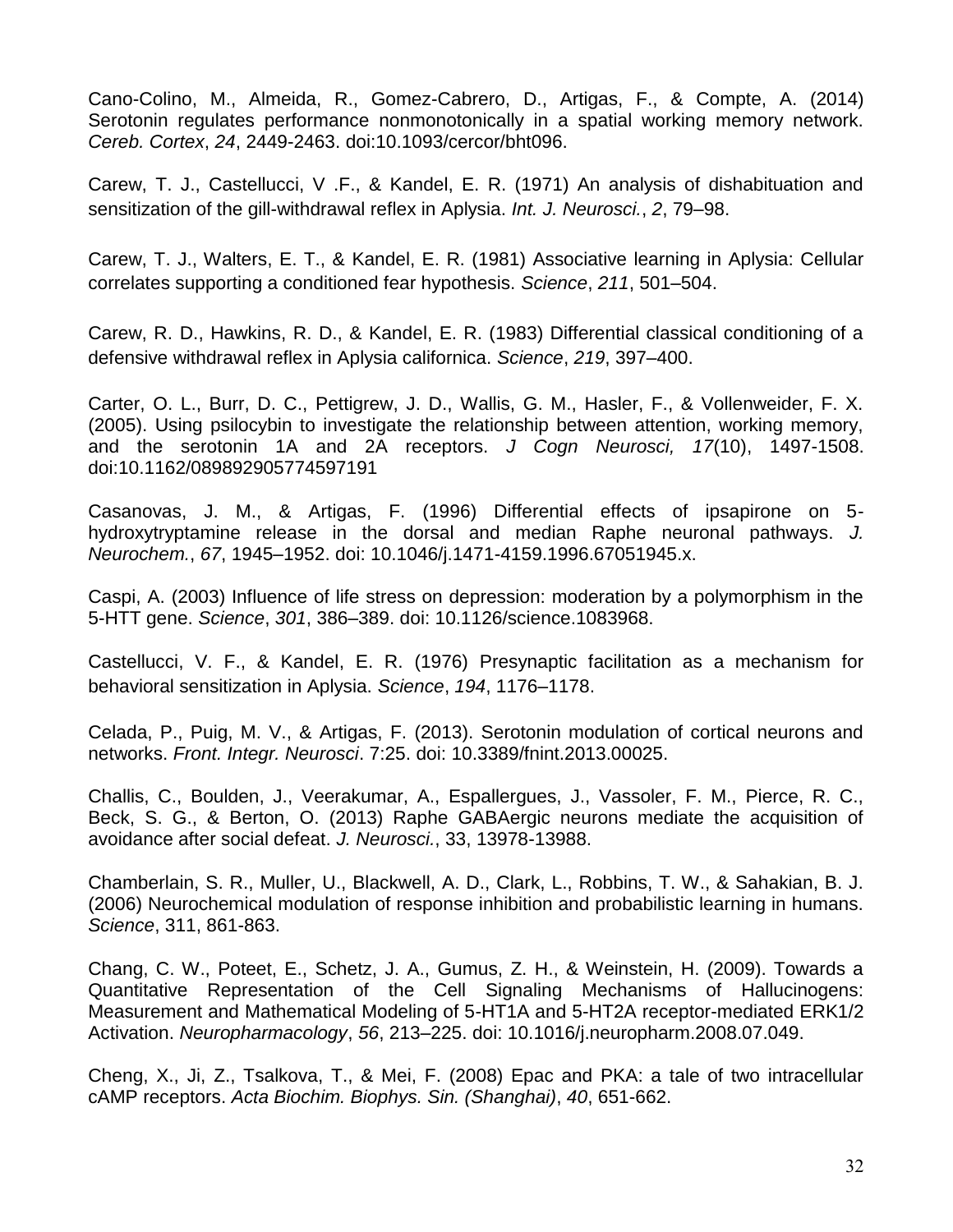Cohen, J. Y., Amoroso, M. W., & Uchida, N. (2015) Serotonergic neurons signal reward and punishment on multiple timescales. Elife, 4. doi: 10.7554/eLife.06346.

Commons, K. G. (2009) Locally collateralizing glutamate neurons in the dorsal raphe nucleus responsive to substance P contain vesicular glutamate transporter 3 (VGLUT3). *J. Chem. Neuroanat.*, 38, 273-281.

Cools, R., Nakamura, K., & Daw, N. D. (2011). Serotonin and dopamine: unifying affective, activational, and decision functions. *Neuropsychopharmacology, 36*(1), 98-113. doi:10.1038/npp.2010.121

Cools, R., Robinson, O. J., & Sahakian, B. (2008). Acute tryptophan depletion in healthy volunteers enhances punishment prediction but does not affect reward prediction. *Neuropsychopharmacology, 33*(9), 2291-2299. doi:10.1038/sj.npp.1301598

Crawford, L. K., Craige, C. P., & Beck, S. G. (2010) Increased intrinsic excitability of lateral wing serotonin neurons of the dorsal raphe: a mechanism for selective activation in stress circuits. *J. Neurophysiol.*, 103, 2652-2663.

Crawford, L. K., Craige, C. P., & Beck, S. G. (2011) Glutamatergic input is selectively increased in dorsal raphe subfield 5-HT neurons: role of morphology, topography and selective innervation. *Eur. J. Neurosci*., 34, 1794-1806.

Cullen, M., & Wong-Lin (2014) Analysis of a computational model of dopamine synthesis and release through perturbation. In: *Bioinformatics and Biomedicine, 2014 IEEE International Conference*, pp. 1-7, Belfast, UK, 2-5 Nov, 2014.

Cullen, M. & Wong-Lin (2015) An integrated dopaminergic neuronal model with reduced intracellular processes and inhibitory autoreceptors. *IET Syst. Biol.*, 9, 245-258.

Dalley, J. W., Everitt, B. J., & Robbins, T. W. (2011). Impulsivity, compulsivity, and top-down cognitive control. *Neuron, 69*(4), 680-694. doi:10.1016/j.neuron.2011.01.020

Dalley, J. W., Mar, A. C., Economidou, D., & Robbins, T. W. (2008). Neurobehavioral mechanisms of impulsivity: fronto-striatal systems and functional neurochemistry. *Pharmacol Biochem Behav, 90*(2), 250-260. doi:10.1016/j.pbb.2007.12.021

Dankowski, E. C., & Wightman, R. M. (2013) Monitoring serotonin signaling on a subsecond time scale. *Front. Integr. Neurosci.*, *7*, 44. doi: 10.3389/fnint.2013.00044.

Daw, N. D., Kakade, S., & Dayan, P. (2002). Opponent interactions between serotonin and dopamine. *Neural Networks, 15*(4-6), 603-616. doi:S0893-6080(02)00052-7 [pii]

Daws, L. C., Montãnez, S., Owens, W. A., Gould, G. G., Frazer, A., Toney, G. M., & Gerhardt, G. A. (2005) Transport mechanisms governing serotonin clearance in vivo revealed by highspeed chronoamperometry. *J. Neurosci. Methods*, *143*, 49-62.

Dayan, P. (2012) Twenty-five lessons from computational neuromodulation. *Neuron*, *76*, 240- 256. doi: 10.1016/j.neuron.2012.09.027.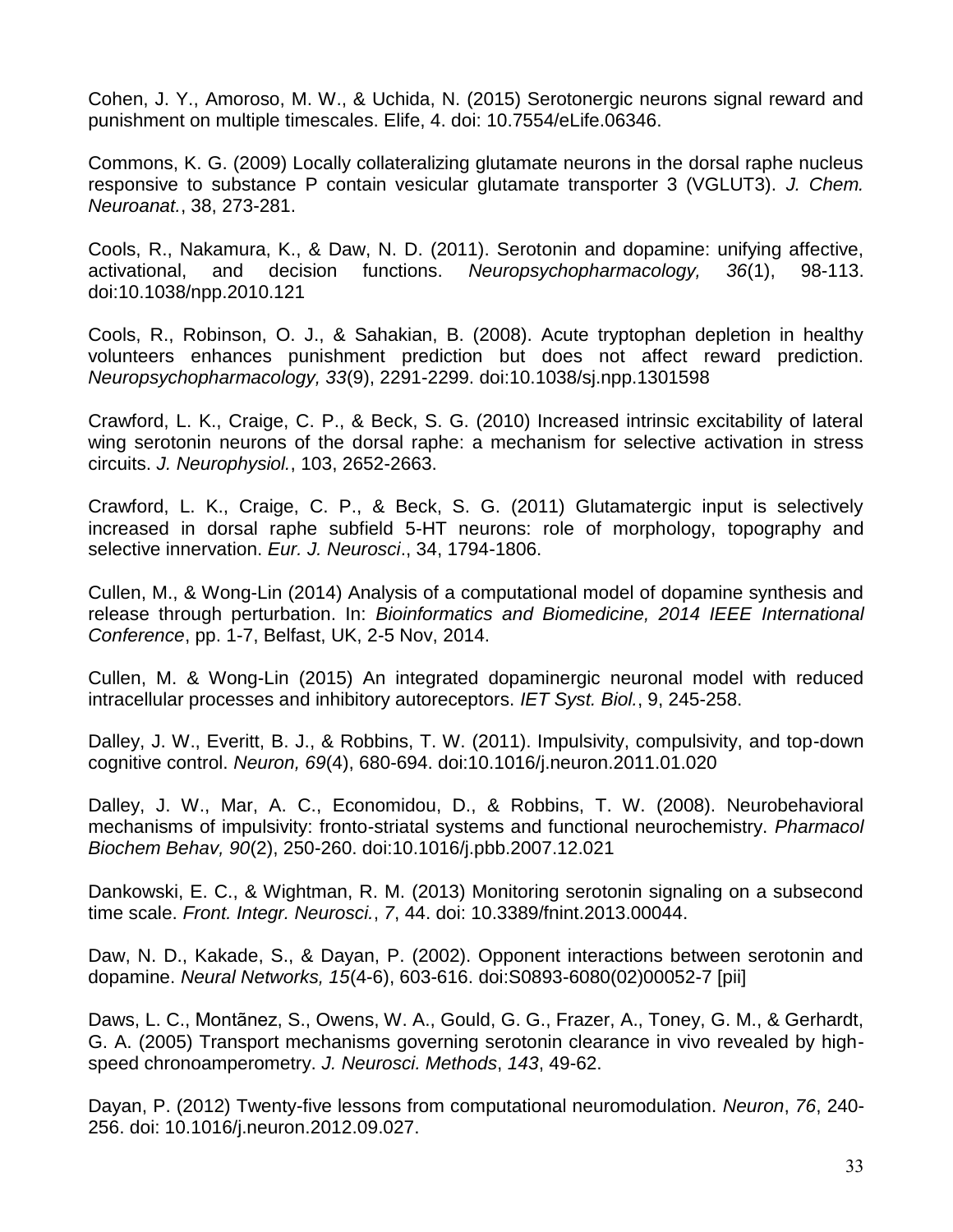Deneris, E. S., & Wyler, S. C. (2012) Serotonergic transcriptional networks and potential importance to mental health. *Nat. Neurosci.*, 15, 519-527.

Descarries, L., Beaudet, A., Watkins, K. C. (1975) Serotonin nerve terminals in adult rat neocortex. *Brain Res.*, *100*, 563-588.

Descarries, L., Berthelet, F., Garcia, S., & Beaudet, A. (1986) Dopaminergic projection from nucleus raphe dorsalis to neostriatum in the rat. *J. Comp. Neurol*., 249, 511-520.

Ding, Y.-Q., Marklund, U., Yuan, Q., Yin, J., Wegman, L., Ericson, J., Deneris, R. L., Johnson, Z.-F. Chen (2003) Lmx1b is essential for the development of serotonergic neurons. *Nat. Neurosci.*, 6, 933-938.

Dorocic, I. P., Furth, D., Xuan, Y., Johansson, Y., Pozzi, L., Silberberg, G., Carlen, M., Meletis, K. (2014) A whole-brain atlas of inputs to serotonergic neurons of the dorsal and median raphe nuclei. *Neuron*, *83*, 663-678.

Doya, K. (2002). Metalearning and neuromodulation. *Neural Netw*., *15*, 495-506.

Durstewitz, D., & Seamans, J. K. (2002) The computational role of dopamine D1 receptors in working memory. *Neural Netw.*, *15*, 561-572.

E, W. (2011) Principles of multiscale modeling. Cambridge University Press, New York.

Eckhoff, P., Wong-Lin, K. F., & Holmes, P. (2009) Optimality and robustness of a biophysical decision-making model under norepinephrine modulation. *J. Neurosci.*, *29*, 4301-4311. doi: 10.1523/JNEUROSCI.5024-08.2009.

Eckhoff, P., Wong-Lin, K. F., & Holmes, P. (2011) Dimension reduction and dynamics of a spiking neural network model for decision making under neuromodulation. *SIAM J. Appl. Dyn. Syst.*, *10*, 148-188.

Ermentrout, G. B., & Terman, D. (2010) *Mathematical foundations of neuroscience*. New York: Springer-Verlag,.

Fellous, J.-M., Linster, C. (1998) Computational Models of Neuromodulation. *Neural Comput.*, *10*, 771–805.

Fernandez, S.P., Muzerelle, A., Scotto-Lomassese, S., Barik, J., Gruart, A., Delgado-Garcia, J.M., & Gaspar, P. (2016) Constitutive and acquired serotonin deficiency alters memory and hippocampal synaptic plasticity. *Neuropsychopharmacology*. doi: 10.1038/npp.2016.134.

Finkel, L. H. (2000) Neuroengineering models of brain disease. *Annu. Rev. Biomed. Eng.*, *2*, 577-606.

Fitzugh, R. (1961) Impulses and physiological states in theoretical models of nerve membrane. *Biophysical J.*, 1, 445-466.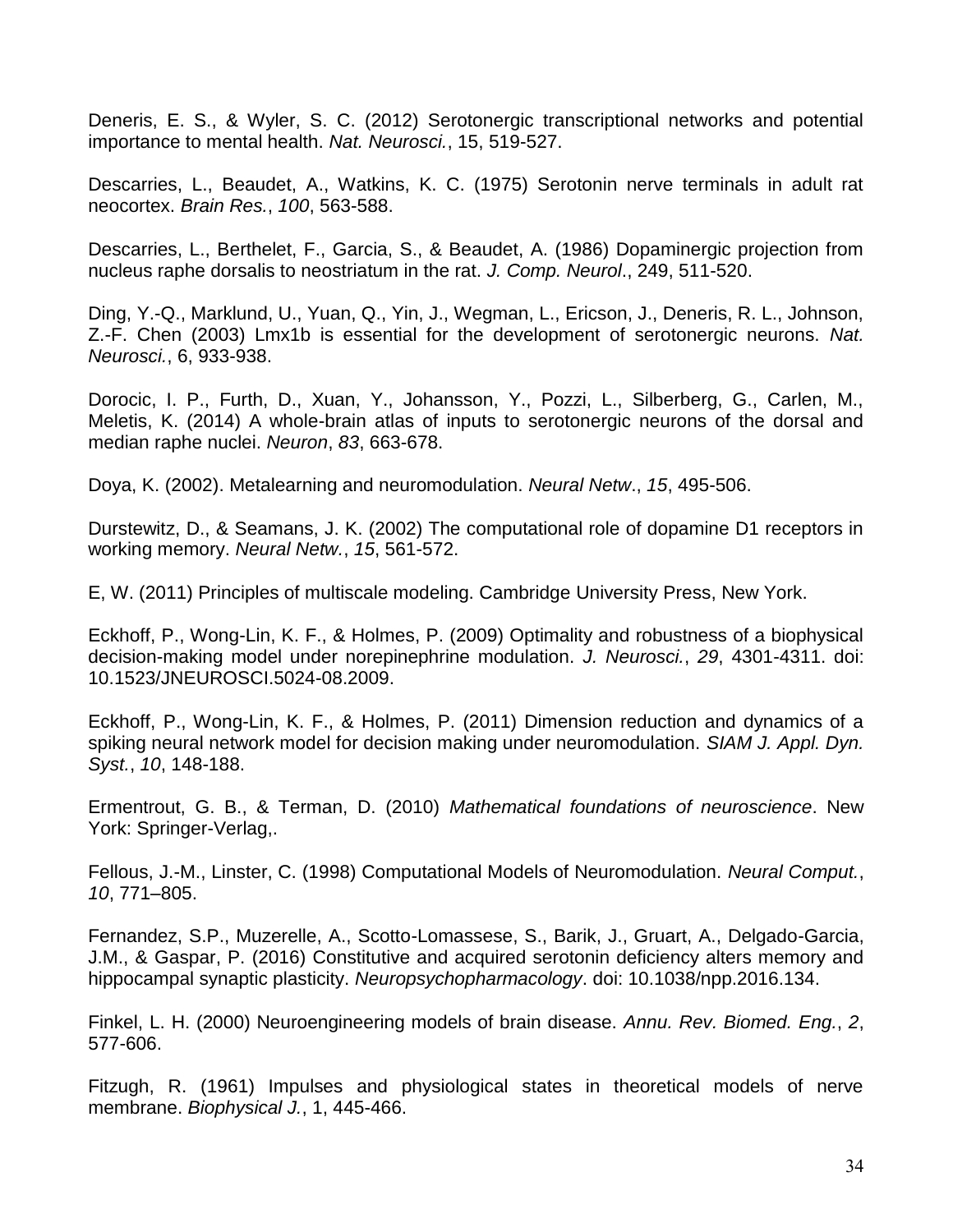Flower, G., & Wong-Lin, K. (2014) Reduced computational models of serotonin synthesis, release, and reuptake. *IEEE Trans. Biomed. Eng.*, *61*, 1054-1061.

Freeman, W. J. (2007) The place of 'codes' in nonlinear neurodynamics. *Prog. Brain Res.*, *165*, 447-462.

Fu, W., Le Maître, E., Fabre, V., Bernard, J.F., David Xu Z.Q., & Hökfelt, T. (2010) Chemical neuroanatomy of the dorsal raphe nucleus and adjacent structures of the mouse brain. *J. Comp. Neurol.*, 518, 3464-3494.

Gagnon, D., & Parent, M. (2014) Distribution of VGLUT3 in highly collateralized axons from the rat dorsal raphe nucleus as revealed by single-neuron reconstructions. *PLoS ONE* 9, e87709, 2014.

Gao, P. & Ganguli, S. (2015) On simplicity and complexity in the brave new world of largescale neuroscience. *Curr. Opin. Neurobiol.*, 32, 148-155.

Gartside, S. E., Umbers, V., Hajos, M., & Sharp, T. (1995) Interaction between a selective 5- HT1A receptor antagonist and an SSRI in vivo: effects on 5-HT cell firing and extracellular 5- HT. *Br. J. Pharmacol.*, *115*, 1064–1070.

Gaspar, P., & Lillesaar, C. (2012) Probing the diversity of serotonin neurons. *Philos. Trans. R. Soc. Lond. B Biol. Sci.*, *367*, 2382-2394. doi: 10.1098/rstb.2011.0378.

Gillman, P. K. (2007) Tricyclic antidepressant pharmacology and therapeutic drug interactions updated. *Br. J. Pharmacol.*, *151*, 737-748. doi: 10.1038/sj.bjp.0707253.

Grashow, R., Brookings, T., & Marder, E. (2009) Reliable neuromodulation from circuits with variable underlying structure. Proc. Natl. Acad. Sci., 106, 11742-11746. doi: 10.1073/pnas.0905614106.

Guckenheimer, J., & Holmes, P. (1983) *Nonlinear oscillations, dynamical systems, and bifurcations of vector fields*. New York: Springer-Verlag.

Hariri, A. R., & Holmes, A. (2006). Genetics of emotional regulation: the role of the serotonin transporter in neural function. *Trends Cogn Sci, 10*(4), 182-191. doi:10.1016/j.tics.2006.02.011

Hajós, M., & Sharp, T. (1996) Burst-firing activity of presumed 5-HT neurones of the rat dorsal raphe nucleus: electrophysiological analysis by antidromic stimulation. *Brain Res.*, *740*, 162- 168.

Hajós, M., Sharp, T., & Newberry, N. R. (1996) Intracellular recordings from burst-firing presumed serotonergic neurones in the rat dorsal raphe nucleus in vivo. *Brain Res.*, *737*, 308- 312.

Hajós, M., Allers, K. A., Jennings, K., Sharp, T., Charette, G., Sík, A., & Kocsis, B. (2007) Neurochemical identification of stereotypic burst-firing neurons in the rat dorsal raphe nucleus using juxtacellular labelling methods. *Eur. J. Neurosci.*, *25*, 119-126.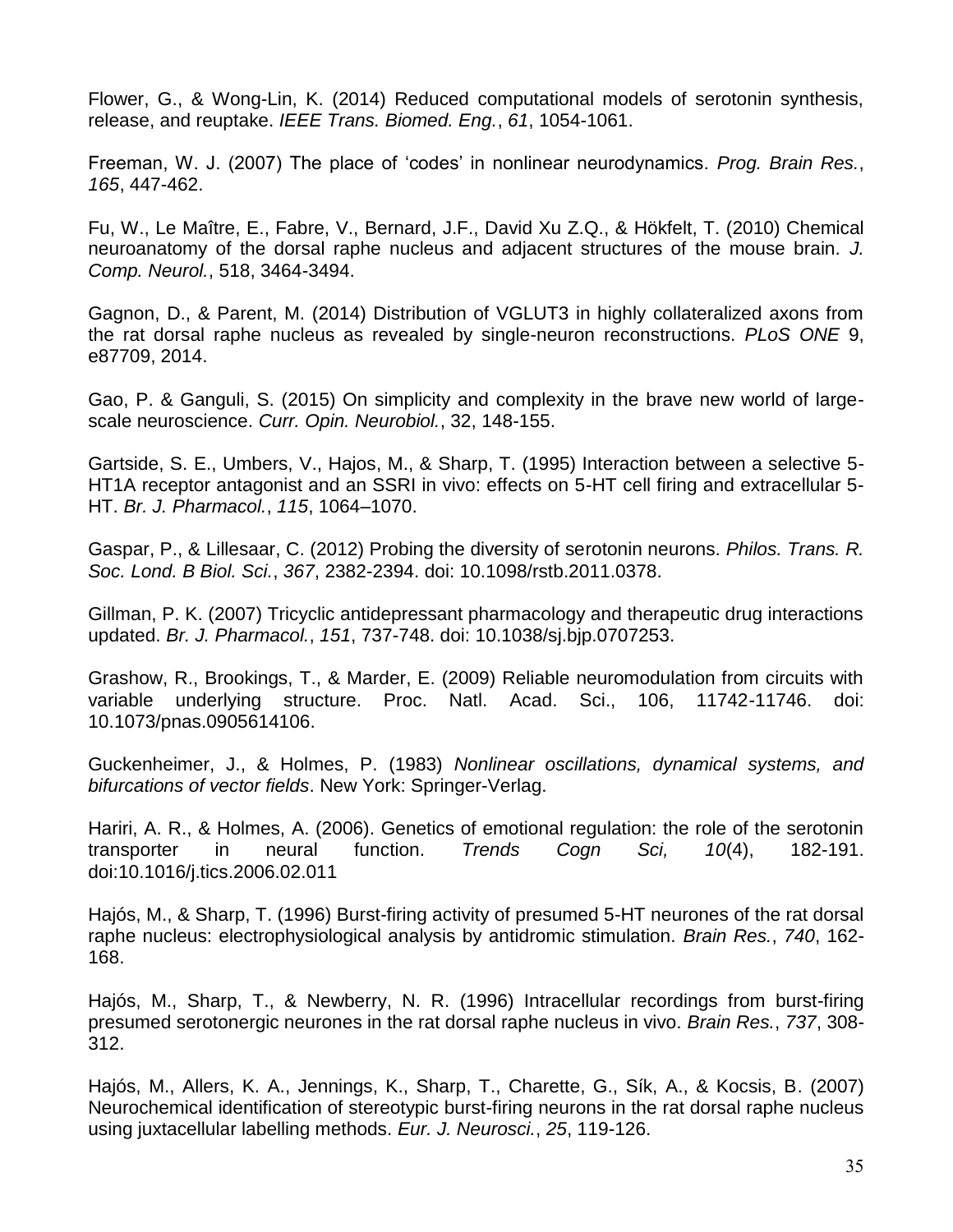Harris-Warrick, R. M., & Cohen, A. H. (1985) Serotonin modulates the central pattern generator for locomotion in the isolated lamprey spinal cord. *J. Exp. Biol.*, *116*, 27-46.

Harrison, P. M., Badel, L., Wall, M. J., & Richardson, M. J. (2015) Experimentally verified parameter sets for modelling heterogeneous neocortical pyramidal-cell populations. PLoS Comput. Biol., 11(8):e1004165. doi: 10.1371/journal.pcbi.1004165.

Harvey, J. A. (2003). Role of the serotonin 5-HT(2A) receptor in learning. *Learn Mem, 10*(5), 355-362. doi:10.1101/lm.60803

Hasegawa, H. (2003) Dynamical mean-field theory for noisy spiking neuron ensembles: application to the Hodgkin-Huxley model. *Phys. Rev. E*, *68*, 041909.

Hashemi, P., Dankowski, E. C., Wood, K. M., Ambrose, R. E., & Wightman, R. M. (2011) In vivo electrochemical evidence for simultaneous 5-HT and histamine release in the rat substantia nigra pars reticulata following medial forebrain bundle stimulation. *J. Neurochem.*, *118*, 749-759. doi: 10.1111/j.1471-4159.2011.07352.x.

Hayashi, K., Nakao, K., & Nakamura, K. (2015) Appetitive and aversive information coding in the primate dorsal raphe nucleus. *J. Neurosci.*, *35*, 6195-6208.

He, Q., Xue, G., Chen, C., Lu, Z., Dong, Q., Lei, X., Ding, N., Li, J., Li, H., Chen, C., Moyzis, R. K., & Bechara, A. (2010). Serotonin transporter gene-linked polymorphic region (5- HTTLPR) influences decision making under ambiguity and risk in a large Chinese sample. *Neuropharmacology, 59*(6), 518-526. doi: 10.1016/j.neuropharm.2010.07.008.

Hebart, M. N., & Glascher, J. (2015). Serotonin and dopamine differentially affect appetitive and aversive general Pavlovian-to-instrumental transfer. *Psychopharmacology (Berl), 232*(2), 437-451. doi:10.1007/s00213-014-3682-3

Heils, A., Teufel, A., Petri, S., Stöber, G., Riederer, P., Bengel, D., Lesch, K. P. (1996) Allelic variation of human serotonin transporter gene expression. *J. Neurochem.*, *66*, 2621–2624. doi: 10.1046/j.1471-4159.1996.66062621.x.

Helmstaedter, M. (2015) The mutual inspirations of machine learning and neuroscience. Neuron, 86, 25-28.

Hioki, H., Nakamura, H., Ma, Y. F., Konno, M., Hayakawa, T., Nakamura, K. C., Fujiyama, F., Kaneko, T. (2010) Vesicular glutamate transporter 3-expressing nonserotonergic projection neurons constitute a subregion in the rat midbrain raphe nuclei. *J. Comp. Neurol.*, *518*, 668- 686.

Hodgkin, A. L., & Huxley, A. F. (1952) A quantitative description of membrane current and its application to conduction and excitation in nerve. *J. Physiol.*, *117*, 500-544. doi: 10.1113/jphysiol.1952.sp004764.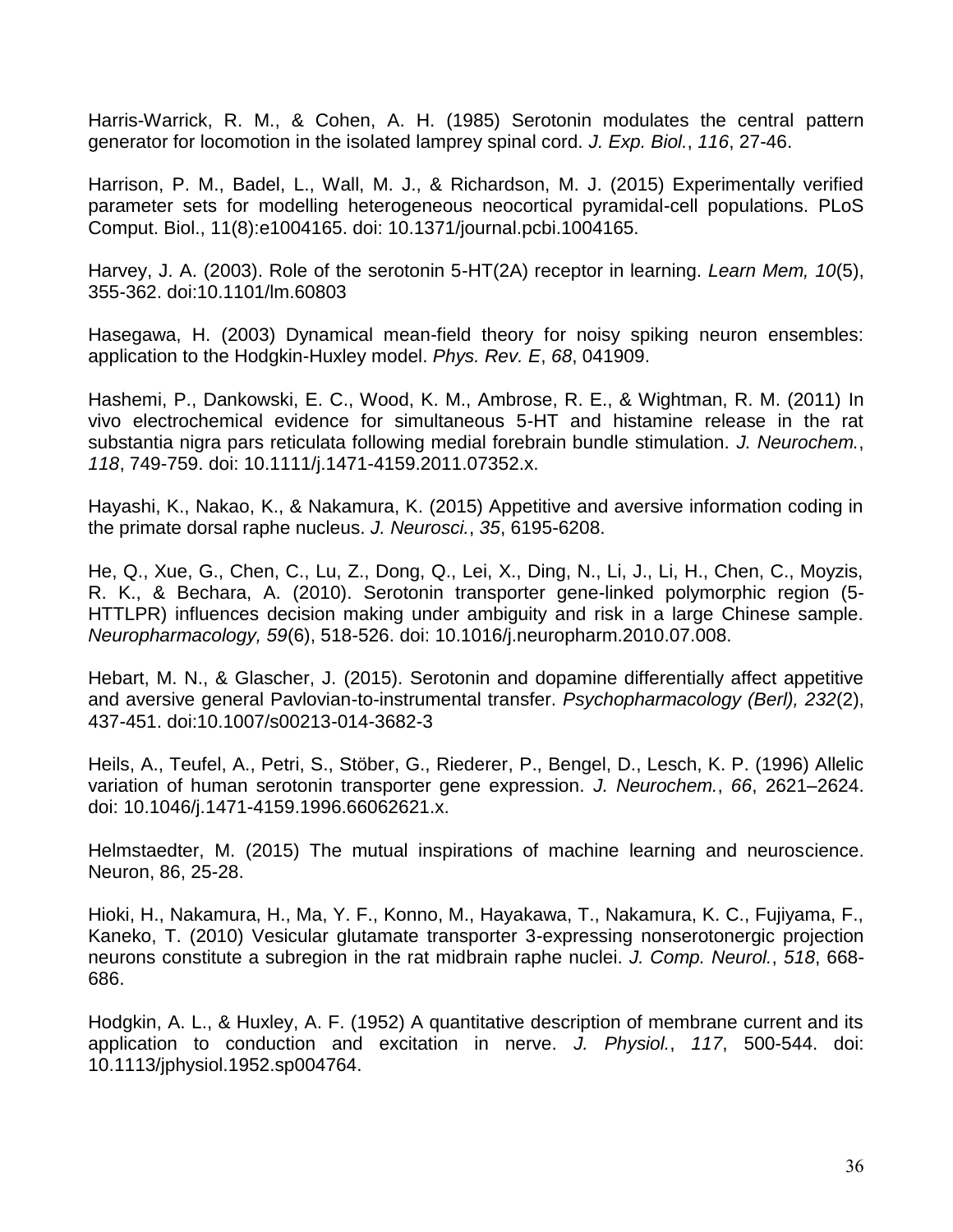Hökfelt, T., Johansson, O., Fuxe, K., Goldstein, M., & Park, D. (1976) Immunohistochemical studies on the localization and distribution of monoamine neuron systems in the rat brain. I. Tyrosine hydroxylase in the mes- and diencephalon. *Med. Biol.,* 54, 427-453.

Hopfield, J. J. (1982) Neural networks and physical systems with emergent collective computational properties. *Proc. Natl. Acad. Sci. USA*, *79*, 2554-2558.

Homberg, J. R. (2012) Serotonin and decision making processes. Neurosci. Biobehav. Rev., 36, 218-236.

Hornung, J.-P. (2003) The human raphe nuclei and the serotonergic system. *J. Chem. Neuroanat.*, 26, 331-343.

Horstemeyer, M. F. (2009) Multiscale modeling: A review. In: Leszczyński, J., Shukla, M. K.. *Practical Aspects of Computational Chemistry: Methods, Concepts and Applications*. pp. 87- 135.

Hull, E. M., Muschamp, J. W., & Sato, S. (2004). Dopamine and serotonin: influences on male sexual behavior. *Physiol Behav, 83*(2), 291-307. doi:10.1016/j.physbeh.2004.08.018

Huys, Q. J., Maia, T. V., & Frank, M. J. (2016) Computational psychiatry as a bridge from neuroscience to clinical applications. *Nat. Neurosci.*, 19, 404-413.

Inaba, K., Mizuhiki, T., Setogawa, T., Toda, K., Richmond, B. J., Shidara, M. (2013) Neurons in monkey dorsal raphe nucleus code beginning and progress of step-by-step schedule, reward expectation, and amount of reward outcome in the reward schedule task. *J. Neurosci.*, *33*, 3477-3491.

Iwanir, S., Brown, A. S., Nagy, S., Najjar, S., Kazabov, A., Lee, K. S., Zaslaver, A., Levine, E., & Biron, D. (2016) Serotonin promotes exploitation in complex environments by accelerating decision-making, BMC Biology, 14:9. doi: 10.1186/s12915-016-0232-y

Izhikevich, E. M. (2003) Simple model of spiking neurons. *IEEE Trans. Neural Netw.*, *14*, 1569-1572. doi: 10.1109/TNN.**2003**.820440.

Izhikevich, E. M. (2007) *Dynamical systems in neuroscience.* Cambridge, MA: MIT Press.

Jacobs, B. L., & Azmitia E. C. (1992) Structure and function of the brain serotonin system. *Physiol. Rev*., *72*, 165-229, 1992.

Jalewa, J., Joshi, A., McGinnity, T. M., Prasad, G., Wong-Lin, K., & Holscher, C. (2014) Neural circuit interactions between the dorsal raphe nucleus and the lateral hypothalamus: an experimental and computational study. PLoS ONE, 9(2), e88003. doi: 10.1371/journal.pone.0088003.

Johnson, M. D. (1994) Synaptic glutamate release by postnatal rat serotonergic neurons in microculture. *Neuron*, 12, 433-442.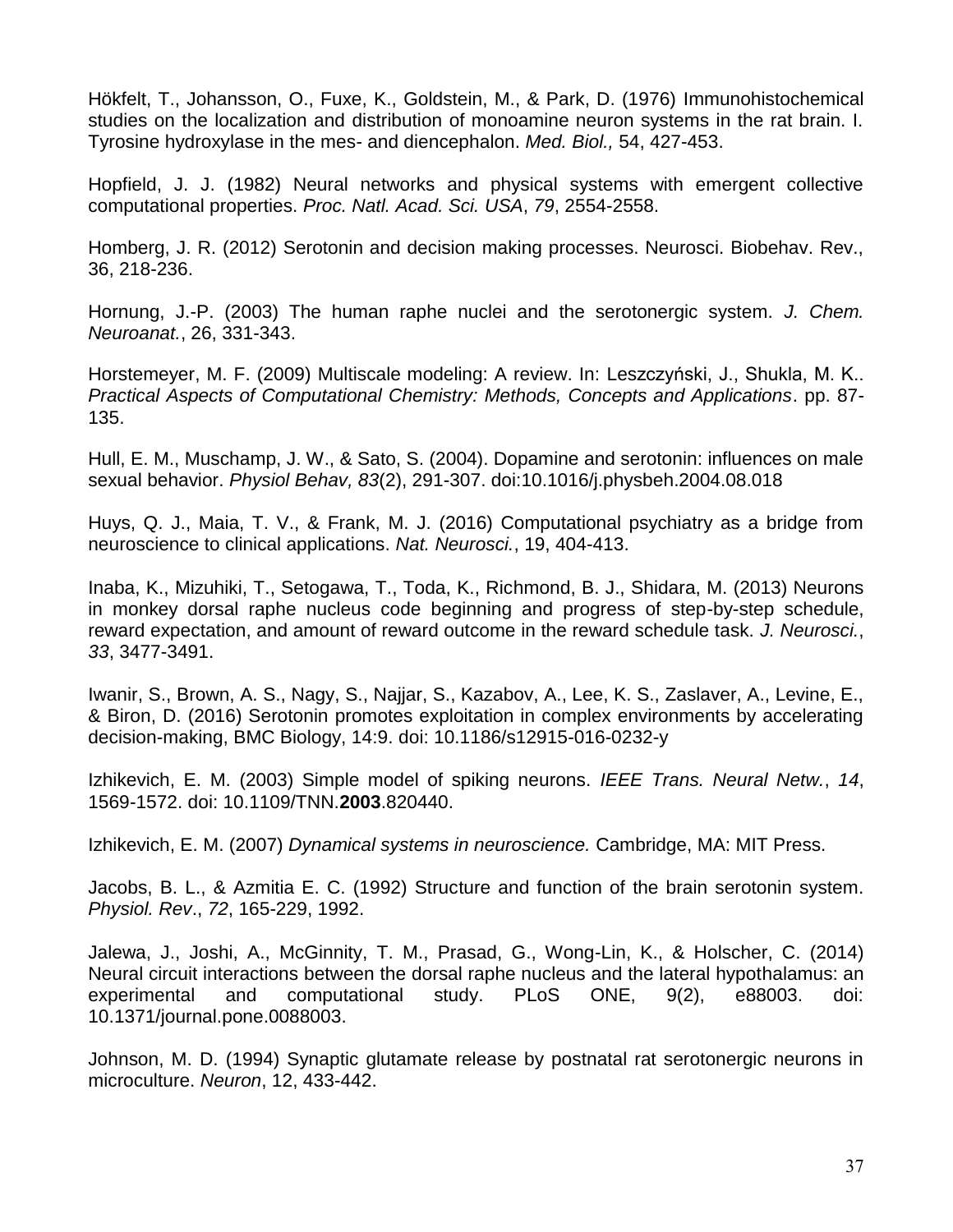Joshi, A., Wong-Lin, K., McGinnity, T. M., & Prasad, G. (2011) A mathematical model to explore the interdependence between the serotonin and orexin/hypocretin systems. Conf Proc IEEE Eng Med Biol Soc 2011: 7270–7273. doi: 10.1109/iembs.2011.6091837.

Joshi, A. (2014) Neural Circuit Modelling of the Orexin/Hypocretin System with Implications for Clinical Depression. Ph.D. Thesis. University of Ulster.

Joshi, A., McGinnity, T. M., Prasad, G., & Wong-Lin, K. (2015) Computational modelling of serotonin and orexin/hypocretin mediated GIRK and TRP-like currents. In: *British Neuroscience Association (BNA) meeting 2015*, BNA0543 P2-E-005, Manchester, UK, 12-15 April 2015.

Joshi, A., Youssofzadeh, V., Vemana, V., McGinnity, T. M., Prasad, G., & Wong-Lin, K. (In press) An integrated modelling framework for neural circuits with multiple neuromodulators. J. R. Soc. Interface. doi: 10.1098/rsif.2016.0902.

Katsuragi, S., Kunugi, H., Sano, A., Tsutsumi, T., Isogawa, K., Nanko, S., & Akiyoshi, J. (1999). Association between serotonin transporter gene polymorphism and anxiety-related traits. *Biol. Psychiatry, 45*(3), 368-370.

Keener, J. & Sneyd, J. (2008) Mathematical Physiology I: Cellular Physiology. Interdisciplinary Applied Mathematics. 2 ed. New York: Springer. doi:10.1007/978-0-387- 75847.

Kirby, L. G., Pernar, L., Valentino, R. J., & Beck S. G. (2003) Distinguishing characteristics of serotonin and non-serotonin-containing cells in the dorsal raphe nucleus: electrophysiological and immunohistochemical studies. *Neuroscience*, *116*, 669-683.

Kirby, L. G., Freeman-Daniels, E., Lemos, J. C., Nunan, J. D., Lamy, C., Akanwa, A., Beck, S. G. (2008) Corticotropin-releasing factor increases GABA synaptic activity and induces inward current in 5-hydroxytryptamine dorsal raphe neurons. *J. Neurosci.*, 28, 12927-12937.

Kocsis, B., Varga, V., Dahan, L., & Sik, A. (2006) Serotonergic neuron diversity: identification of raphe neurons with discharges time-locked to the hippocampal theta rhythm. *Proc. Natl. Acad. Sci. USA*, *103*, 1059-1064.

Kohler, C., & Steinbusch, H. (1982) Identification of serotonin and non-serotonin-containing neurons of the mid-brain raphe projecting to the entorhinal area and the hippocampal formation. A combined immunohistochemical and fluorescent retrograde tracing study in the rat brain. *Neuroscience*, *7*, 951-975.

Kuhnen, C. M., Samanez-Larkin, G. R., & Knutson, B. (2013). Serotonergic genotypes, neuroticism, and financial choices. *PLoS ONE, 8*(1), e54632.

Lechner, H. A., Baxter, D. A., & Byrne, J. H. (*2000a)* Classical conditioning of feeding in Aplysia: I. Behavioral analysis. *J. Neurosci., 20*, *3369*–3376.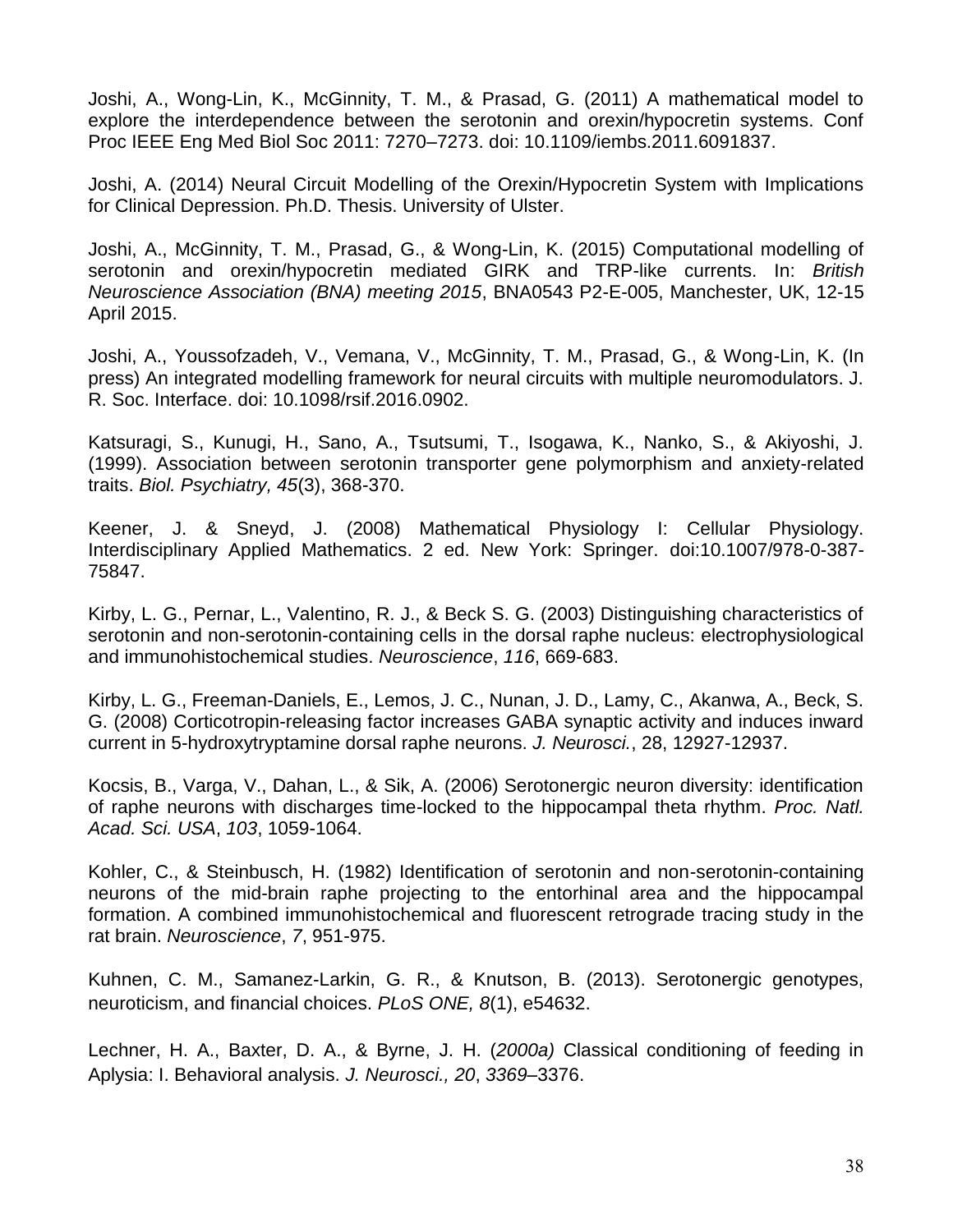Lechner, H. A., Baxter, D. A., & Byrne, J. H. (*2000b*) Classical conditioning of feeding in Aplysia: II. Neurophysiological correlates. *J. Neurosci., 20, 3377*–3386.

Lemos, J. C., Pan, Y., Ma, X., Lamy, C., Akanwa, A. C., & Beck, S. G. (2006) Selective 5- HT1B receptor inhibition of glutamatergic and GABAergic synaptic activity in the rat dorsal and median raphe. *Eur. J. Neurosci*., 24, 3415-3430.

Lesch, K. P., Bengel, D., Heils, A., Sabol, S. Z., Greenberg, B. D., Petri, S., Benjamin, J., Müller, C. R., Hamer, D. H., & Murphy, D. L. (1996). Association of anxiety-related traits with a polymorphism in the serotonin transporter gene regulatory region. *Science, 274*(5292), 1527-1531.

Li, Y. Q., Li, H., Kaneko, T., & Mizuno, N. (2001) Morphological features and electrophysiological properties of serotonergic and non-serotonergic projection neurons in the dorsal raphe nucleus. An intracellular recording and labeling study in rat brain slices. *Brain Res.*, *900*, 110-118.

Li, Y., Dalphin, N., & Hyland, B. I. (2013) Association with reward negatively modulates short latency phasic conditioned responses of dorsal raphe nucleus neurons in freely moving rats. *J. Neurosci.*, 33, 5065-5078.

Li, Y., Zhong, W., Wang, D., Feng, Q., Liu, Z., Zhou, J., Jia, C., Hu, F., Zeng, J., Guo, Q., Fu, L., & Luo, M. (2016) Serotonin neurons in the dorsal raphe nucleus encode reward signals. *Nat. Commun.*, 7:10503. doi: 10.1038/ncomms10503.

Liu, Z., Zhou, J., Li, Y., Hu, F., Lu, Y., Ma, M., Feng, Q., Zhang, J., Wang, D., Zeng, J., Bao, J., Kim, J.-Y., Chen, Z.-F., El Mestikawy, S., Lu, M. (2014) Dorsal raphe neurons signal reward through 5-HT and glutamate. *Neuron*, *81*, 1360-1374.

Long, A. B., Kuhn, C. M., & Platt, M. L. (2009). Serotonin shapes risky decision making in monkeys. *Soc Cogn Affect Neurosci, 4*(4), 346-356. doi:10.1093/scan/nsp020

Lowry, C. A., Rodda, J. E., Lightman, S. L., & Ingram, C. D. (2000) Corticotropin-releasing factor increases *in vitro* firing rates of serotonergic neurons in the rat dorsal raphe nucleus: evidence for activation of a topographically organized mesolimbocortical serotonergic system. *J. Neurosci.,* 20, 7728-7736.

Lucki, I. (1998). The spectrum of behaviors influenced by serotonin. *Biol Psychiatry, 44*(3), 151-162.

Luo, M., Zhou, J., & Liu, Z. (2015) Reward processing by the dorsal raphe nucleus: 5-HT and beyond. Learn. Mem., 22, 452-460.

Ly, C. (2015) Firing rate dynamics in recurrent spiking neural networks with intrinsic and network heterogeneity. *J. Comput. Neurosci.*, *39*, 311-327.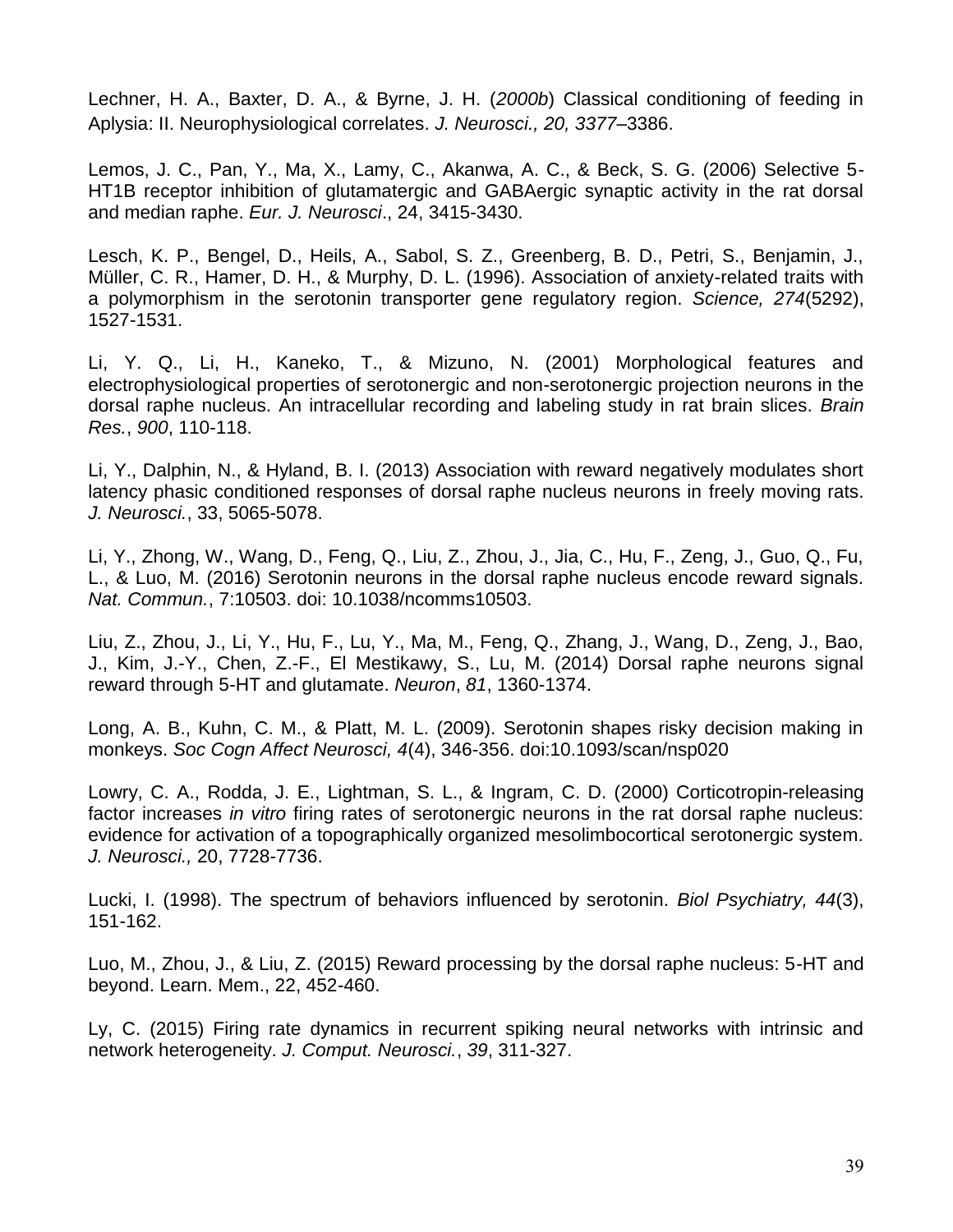Mackey, S. L., Kandel, E. R., & Hawkins, R. D. (1989) Identified serotonergic neurons LCB1 and RCB1 in the cerebral ganglia of Aplysia produce presynaptic facilitation of siphon sensory neurons. *J. Neurosci.*, *9*, 4227–4335.

Maejima, T., Masseck, O. A., Mark, M. D., & Herlitze, S. (2013) Modulation of firing and synaptic transmission of serotonergic neurons by intrinsic G protein-coupled receptors and ion channels. *Front. Integr. Neurosci.*, *7*:40. doi: 10.3389/fnint.2013.00040.

Maes M., & Meltzer, H. Y. (1995). The serotonin hypothesis of major depression. *Psychopharmacology - 4th Generation of Progress*, 933–944.

Magali, W. (2012). GPCRs and G protein activation. In: Deniz Ekinci (Eds.), *Biochemistry* (pp. 161-188). InTech. doi: 10.5772/33468.

Maia, T. V., & Cano-Colino, M. (2015) The role of serotonin in orbitofrontal function and obsessive-compulsive disorder. *Clin. Psychol. Sci.*, *3*, 460-482. doi: 10.1177/2167702614566809.

Marder, E. (2012) Neuromodulation of neuronal circuits: back to the future. *Neuron*, *76*, 1-11. doi: 10.1016/j.neuron.2012.09.010.

Marinelli, S., Schnell, S. A., Hack, S. P., Christie, M. J., Wessendorf, M. W., & Vaughan, C. W. (2004) Serotonergiv and nonserotonergic dorsal raphe neurons are pharmacologically and electrophysiologically heterogeneous. *J. Neurophysiol.*, *92*, 3532-3537.

Marinesco, S. and Carew, T. J. (2002) Serotonin release evoked by tail nerve stimulation in the CNS of Aplysia: Characterization and relationship to heterosynaptic plasticity. *J. Neurosci.*, *22*, 2299–2312.

Matthews, G. A., Nieh, E. H., Vander Weele, C. M., Halbert, S. A., Pradhan, R. V., Yosafat, A. S., Glober, G. F., Izadmehr, E. M., Thomas, R. E., Lacy, G. D., Wildes, C. P., Ungless, M. A., & Tye, K. M. (2016) Dorsal raphe dopamine neurons represent the experience of social isolation. *Cell*, 164, 617-631.

McCudden, C. R., Hains, M. D., Kimple, R. J., Siderovski, D. P., & Willard, F. S. (2005) Gprotein signaling: back to the future. *Cell. Mol. Life Sci.*, *62*, 551-577.

McDevitt, R. A., Tiran-Cappello, A., Shen, H., Balderas, I., Britt, J. P., Marino, R. A. M., Chung, S. L., Richie, C. T., Harvey, B. K., Bonci, A. (2014) Serotonergic versus nonserotonergic dorsal raphe projection neurons: differential participation in reward circuitry. *Cell. Rep*., *8*, 1857-1869.

Meeter, M., Talamini, L., Schmitt, J. A., & Riedel, W. J. (2003) Effects of 5-HT on memory and the hippocampus: model and data. *Neuropsychopharmacology*, *31*, 712-720.

Menziani, M. C., De Rienzo, F., Cappelli, A., Anzini, M., & De Benedetti, P. G. (2001) A computational model of the  $5-HT_3$  receptor extracellular domain: search for ligand binding sites. *Theor. Chem. Acc.*, *106*, 98–104.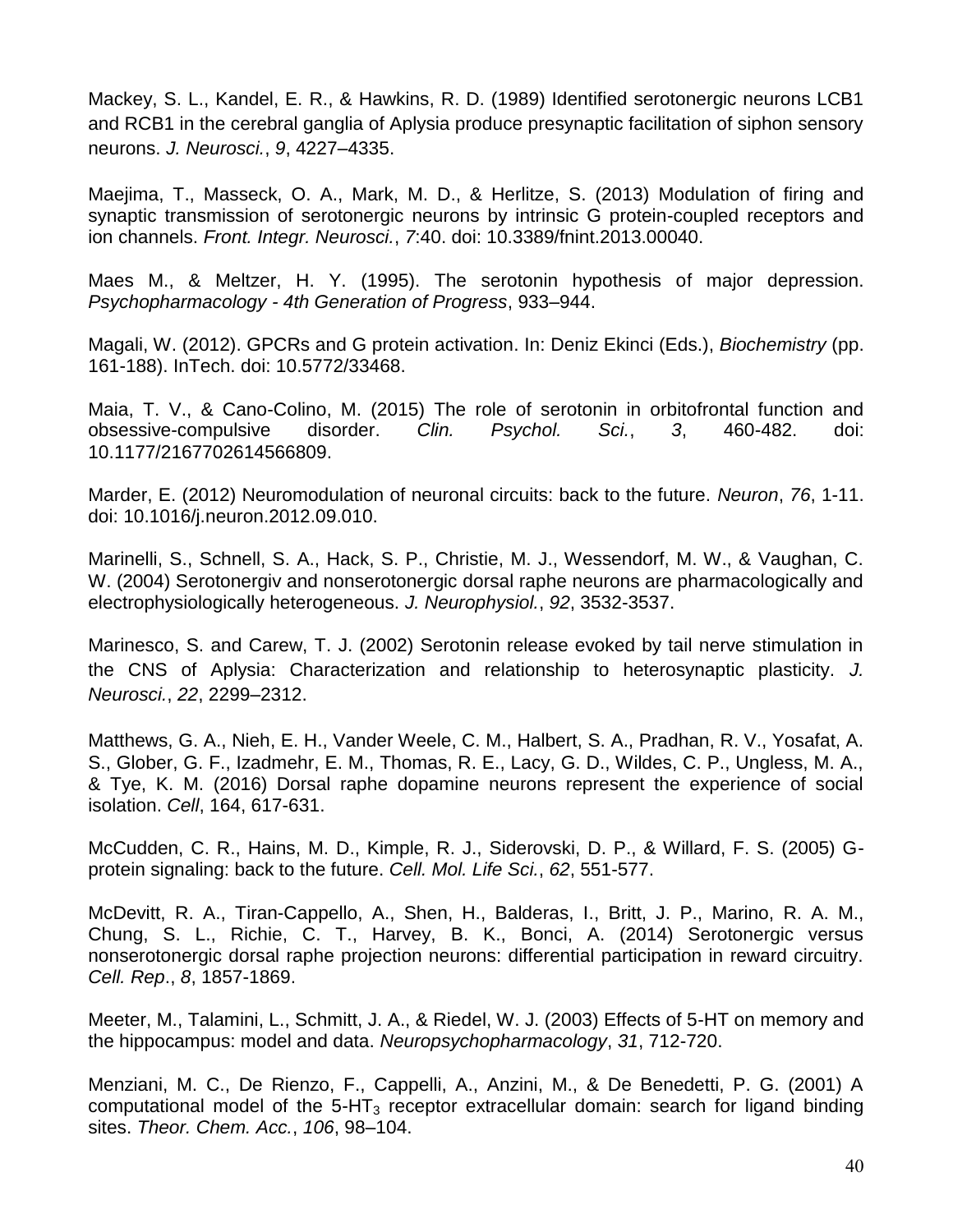Michaelis, L., & Menten, M. L. (1913) Die Kinetik der Invertinwirkung. *Biochem. Z.*, 49, 333- 369.

Michelsen, K. A., Schmitz, C., & Steinbusch, H. W. (2007) The dorsal raphe nucleus – from silver stainings to a role in depression. *Brain Res. Rev.*, *55*, 329-342.

Millan, M. J., Marin, P., Bockaert, J., & Mannoury la Cour, C. (2008) Signaling at G-proteincoupled serotonin receptors: recent advances and future research directions. *Trends Pharmacol. Sci.*, *29*, 454-464.

Miyazaki, K., Miyazaki, K. W., & Doya, K. (2011) Activation of dorsal raphe serotonin neurons underlies waiting for delayed rewards. *J. Neurosci.*, *31*, 469-479.

Mizra, N. R., Nielson, E. O., & Troelsen, K. B. (2007) Serotonin transporter density and anxiolytic-like effects of antidepressants in mice. *Prog. Neuropsycho. Biol. Psych.*, *31*, 858– 866. doi: 10.1016/j.pnpbp.2007.01.020.

Moore, R. Y., & Halaris, A. E., & Jones, B. E. (1978) Serotonin neurons of the midbrain raphe: ascending projections. *J. Comp. Neurol.*, *180*, 417-438.

Moresco, F. M., Dieci, M., Vita, A., Messa, C., Gobbo, C., Galli, L., Rizzo, G., Panzacchi, A., De Peri, L., Invernizz, G., & Fazio, F. (2002). In vivo serotonin 5HT(2A) receptor binding and personality traits in healthy subjects: a positron emission tomography study. *Neuroimage, 17*(3), 1470-1478.

Müller, C. P., & Jacobs, B. L. (2009). *Handbook of the Behavioral Neurobiology of Serotonin*. London: Academic Press.

Murphy, S. E., Longhitano, C., Ayres, R. E., Cowen, P. J., Harmer, C. J., & Rogers, R. D. (2009). The role of serotonin in nonnormative risky choice: the effects of tryptophan supplements on the "reflection effect" in healthy adult volunteers. *J Cogn Neurosci, 21*(9), 1709-1719. doi:10.1162/jocn.2009.21122

Muzerelle, A., Scotto-Lomassese, S., Bernard, J.F., Soiza-Reilly, M., & Gaspar, P. (2016) Conditional anterograde tracing reveals distinct targeting of individual serotonin cell groups (B5-B9) to the forebrain and brainstem. *Brain Struct. Funct.*, 221: 535-561.

Nagumo, J., Arimoto, S., & Yoshizawa, S. (1962) An active pulse transmission line simulating nerve axon. Proc. IRE, 50, 2061-2070.

Nakamura, K., Matsumoto, M., & Hikosaka, O. (2008) Reward-dependent modulation of neuronal activity in the primate dorsal raphe nucleus. J. Neurosci., 28, 5331-5343.

Nakamura, K. (2013) The role of the dorsal raphe nucleus in reward-seeking behavior. Front. Integr. Neurosci., 7:60. doi: 10.3389/fnint.2013.00060.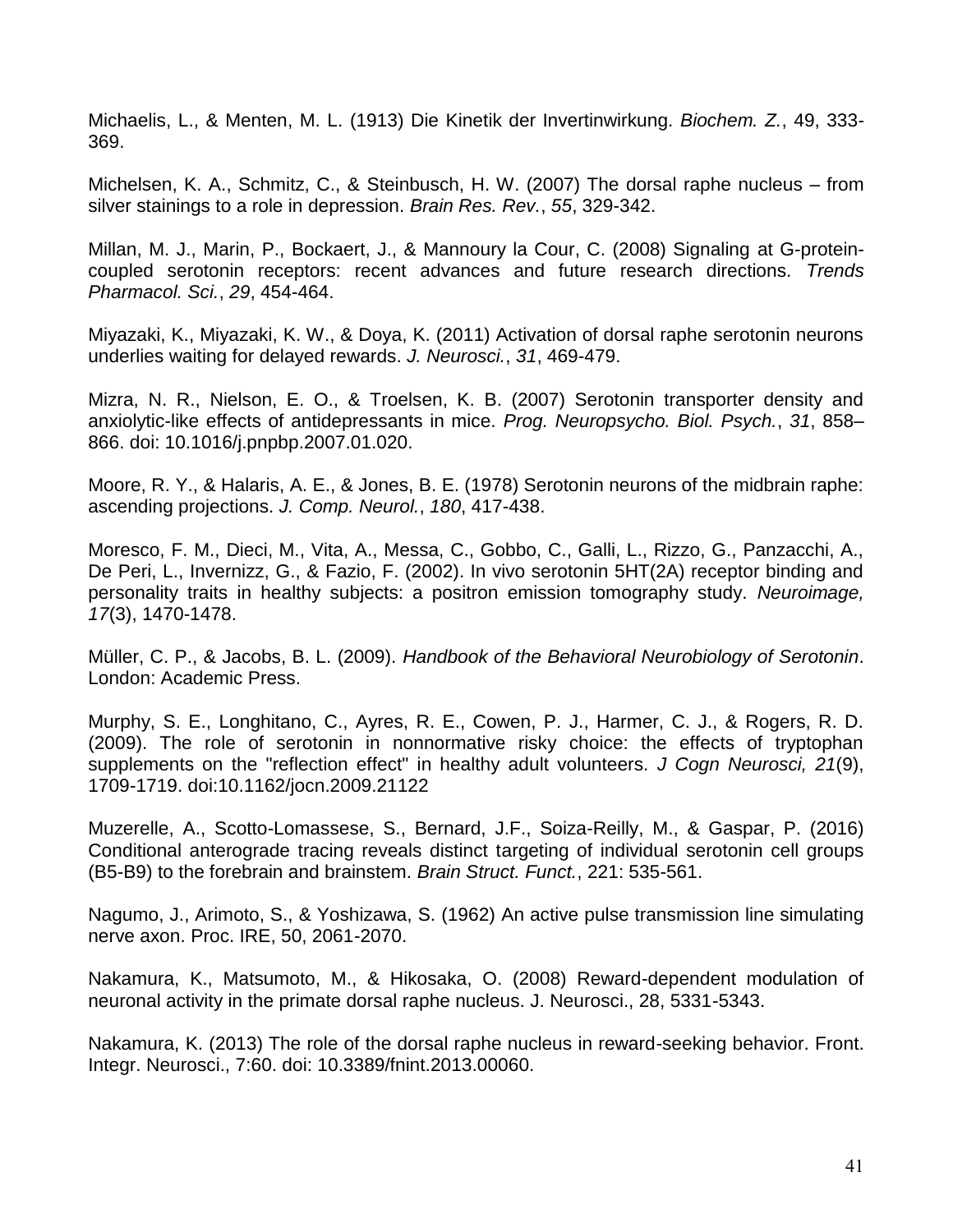Nakamura, K., & Wong-Lin, K. (2014) Functions and computational principles of serotonergic and related systems at multiple scales. *Front. Integr. Neurosci.*, 8:23. doi: 10.3389/fnint.2014.00023.

Nichola, W., & Campbell, S. A. (2013) Mean-field models for heterogeneous networks of twodimensional integrate and fire neurons. *Front. Comput. Neurosci.*, *7*: 184. doi: 10.3389/fncom.2013.00184.

Nichols, D. E., & Nichols, C. D. (2008). Serotonin receptors. *Chem. Rev*., *108*, 1614–1641. doi: 10.1021/cr078224o.

Ogawa, S. K., Cohen, J. Y., Hwang, D., Uchida, N., Watabe-Uchida, M. (2014) Organization of monosynaptic inputs to the serotonin and dopamine neuromodulatory systems. *Cell Rep. 8*, 1105-1118.

Okaty, B.W., Freret, M.E., Rood, B.D., Brust, R.D., Hennessy, M.L., deBairos, D., Kim, J.C., Cook, M.N., & Dymecki, S.M. (2015) Multi-scale molecular deconstruction of the serotonin neuron system. Neuron, 88: 774-791.

Penington, N. J., & Tuckwell, H. C. (2012) Properties of I(A) in a neuron of the dorsal raphe nucleus. *Brain Res.*, *1449*, 60-68. doi: 10.1016/j.brainres.2012.02.026.

Pernar, L., Curtis, A. L., Vale, W. W., Rivier, J. E., & Valentino, R. J. (2004) Selective activation of corticotropin-releasing factor-2 receptors on neurochemically identified neurons in the rat dorsal raphe nucleus reveals dual actions. *J. Neurosci.*, 24, 1305-1311.

Pettigrew, D. B., Smolen, P., Baxter, D. A., & Byrne, J. H. (2005) Dynamic properties of regulatory motifs associated with induction of three temporal domains of memory in Aplysia. *J. Comput. Neurosci. 18*, 163–181.

Pinsker, H. M., Kupfermann, I., Castellucci, V. F., & Kandel, E. R. (1970) Habituation and dishabituation of the gill-withdrawal reflex in Aplysia. *Science*, *167*, 1740–1742.

Pinsker, H. M., Hening, W. A., Carew, T. J., & Kandel, E. R. (1973) . Long-term sensitization of a defensive withdrawal reflex in Aplysia. *Science*, *182*, 1039 –1042.

Porcelli, S., Drago, A., Fabbri, C., Gibiino, S., Calati, R., & Serretti, A. (2011) Pharmacogenetics of antidepressant response. *J. Psychiatry Neurosci.*, *36*, 87-113. doi: 10.15013/jpn.100059.

Puzerey, Decker & Galán (2014) Elevated serotonergic signaling amplifies synaptic noise and facilitates the emergence of epileptiform network oscillations. *J. Neurophysiol.*, 112, 2357- 2373.

Qu, Z., Garfinkel, A., Weiss, J. N., & Nivala, M. (2011) Multi-scale modeling in biology: How to bridge the gaps between scales? *Prog. Biophys. Mol. Biol.*, 107, 21-31.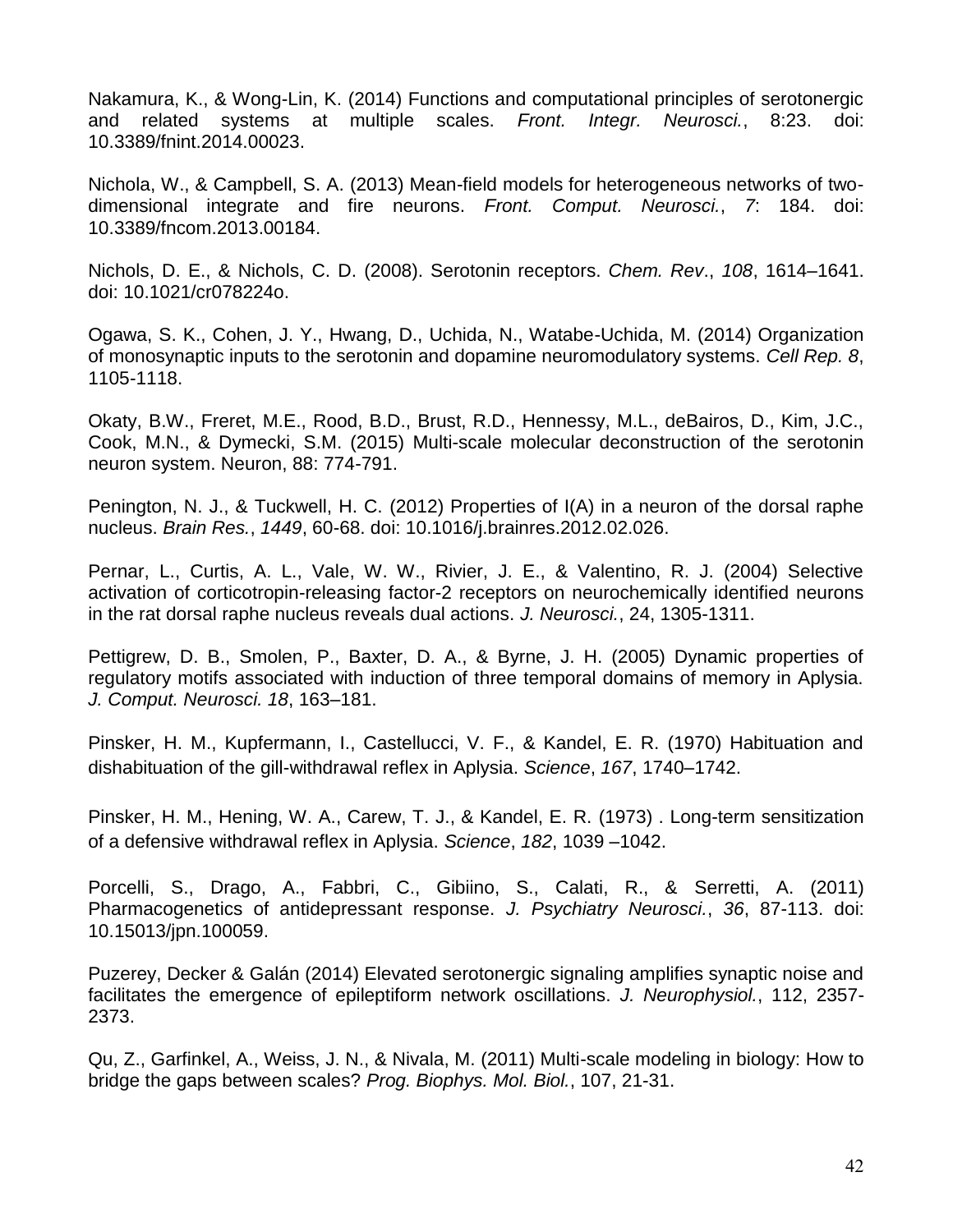Rabinovich, M. I., Varona, P., Selverston, A. I., & Abarbanel, H. D. I. (2007) "Dynamical principles in neuroscience," *Phys. Rev. Lett.*, 98(12): 128106.

Ranade, S. P., & Mainen, Z. F. (2009) Transient firing of dorsal raphe neurons encodes diverse and specific sensory, motor, and reward events. *J. Neurophysiol.*, *102*, 3026-3037.

Reed, M. C., Nijhout, H. F., & Best, J. (2013) Computational studies of the role of serotonin in the basal ganglia. Front. Integr. Neurosci., 7:31. doi: 10.3389/fnint.2013.00041.

Reeves, D. C., Sayed, M. F. R., Chau, P.-L., Price, K. L., & Lummis, S. C. R. (2003) Prediction of 5-HT3 receptor agonist-binding residues using homology modeling. *Biophys. J.*, 84, 2338-2344.

Renart, A., Brunel, N., & Wang, X.-J., (2003) Mean-field theory of recurrent cortical networks: from irregularly spiking neurons to working memory. In: *Computational Neuroscience: a comprehensive approach*, J. Feng (Ed.), CRC Press, Boca Raton.

Ricketts, M. H., Hamer, R. M., Sage, J. I., Manowitz, P., Feng, F., & Menza, M. A. (1998). Association of a serotonin transporter gene promoter polymorphism with harm avoidance behaviour in an elderly population. *Psychiatr Genet, 8*(2), 41-44.

Robinson, O. J., Cools, R., & Sahakian, B. J. (2012) Tryptophan depletion disinhibits punishment but not reward prediction: implications for resilience. Psychopharmacology (Berl), 219, 599-605. doi: 10.1007/s00213-011-2410-5.

Rogers, R. D. (2011). The roles of dopamine and serotonin in decision making: evidence from pharmacological experiments in humans. *Neuropsychopharmacology, 36*(1), 114-132. doi:10.1038/npp.2010.165

Roth, B. L. (Ed.). (2006) *The Serotonin Receptors: From Molecular Pharmacology to Human Therapeutics*. Totowa, New Jersey: Humana Press.

Roxin, A., & Ledberg, A. (2008) Neurobiological models of two-choice decision making can be reduced to a one-dimensional nonlinear diffusion equation. PLoS Comput. Biol., 4(3): e1000046. doi: 10.1371/journal.pcbi.1000046.

Samaga, R., & Klamt, S. (2013) Modeling approaches for qualitative and semi-quantitative analysis of cellular signaling networks. *Cell. Commun. Signal.* , 11, 43. doi:10.1186/1478- 811X-11-43.

Scheler, G. (2004) Regulation of neuromodulator receptor efficacy—implications for wholeneuron and synaptic plasticity. *Prog. Neurobiol.*, *72*, 399–415.

Schmidt, A. W., & Peroutka, S. J. (1989) Three-dimensional steric molecular modeling of the 5-hydroxytrptamine3 receptor pharmacophore. *Mol. Pharmacol.*, *36*, 505-511.

Schnell, S., Grima, R., & Maini, P. K. (2007) Multiscale modeling in biology. Amer. Sci., 95, 134-142.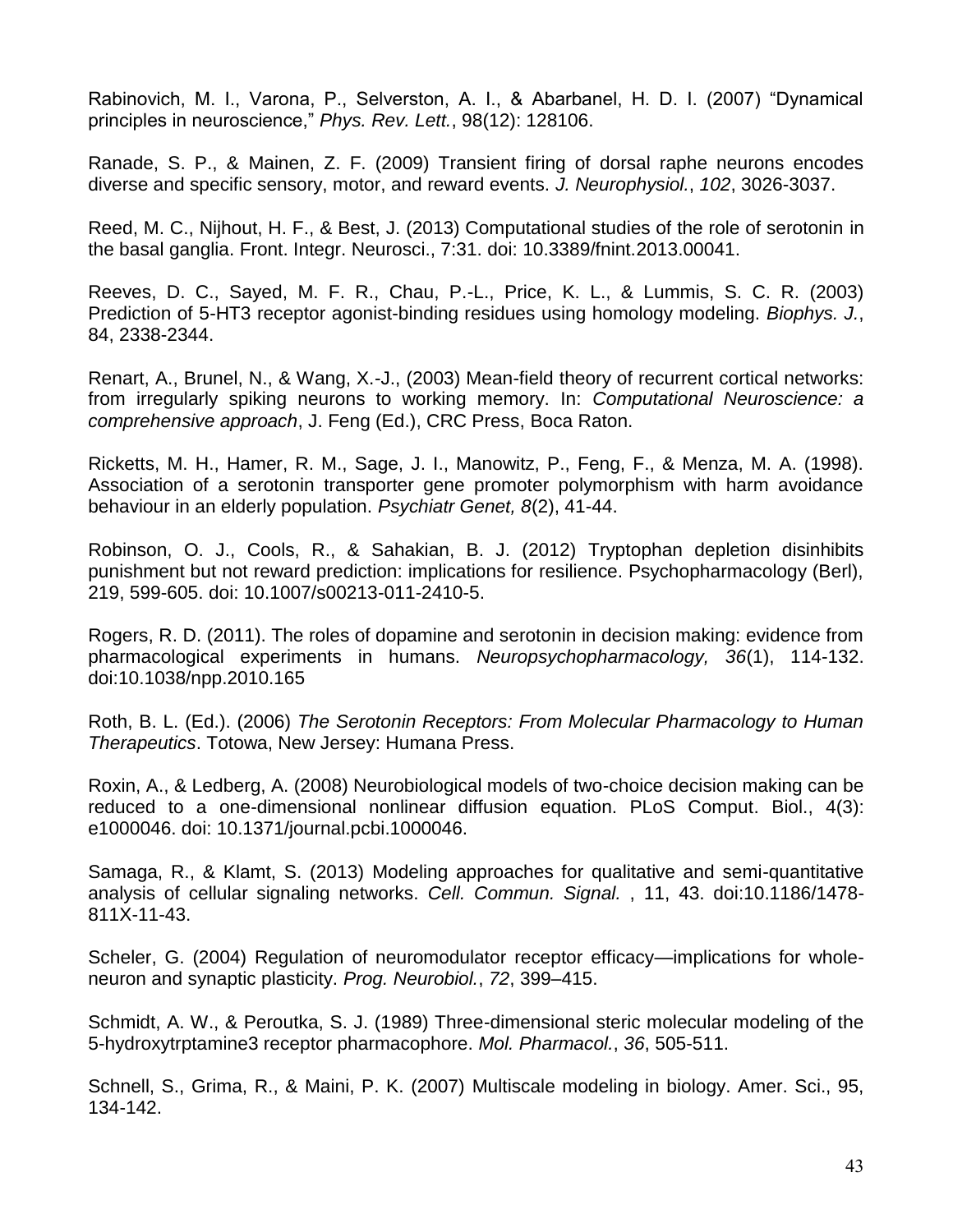Schweighofer, N., Bertin, M., Shishida, K., Okamoto, Y., Tanaka, S. C., Yamawaki, S., & Doya, K. (2008) Low-serotonin levels increase delayed reward discounting in humans. *J. Neurosci.*, *28*, 4528-4532. doi: 10.1523/JNEUROSCI.4982-07.2008.

Schweimer, J. V., Ungless, M. A. (2010) Phasic responses in dorsal raphe serotonin neurons to noxious stimuli. Neuroscience, 171, 1209-1215.

Schwindinger, W. F., Robishaw, J. D. (2001) Heterotrimeric G-protein betagamma-dimers in growth and differentiation. *Oncogene*, *20*, 1653-1660.

Shikanai, H., Yoshida, T., Konno, K., Yamasaki, M., Izumi, T., Ohmura, Y., Watanabe, M., & Yoshioka, M. (2012) Distinct neurochemical and functional properties of GAD67-containing 5- HT neurons in the rat dorsal raphe nucleus. *J. Neurosci*., 32, 14415-14426.

Shulman, K. I., Herrmann, N., & Walker, S. E. (2013) Current place of monoamine oxidase inhibitors in the treatment of depression. *CNS Drugs*, *27*, 789-797. doi: 10.1007/s40263-013- 0097-3.

Siehler, S., & Milligan, G. (2011) *G Protein-Coupled Receptors: Structure, Signaling, and Physiology*. Cambridge University Press.

Smythies, J. (2005). Section V. Serotonin system. *Int. Rev. Neurobiol*., *64*, 217–268. doi: 10.1016/S0074-7742(05)64005-6.

Stoltenberg, S. F., & Nag, G. (2010) Description and validation of a dynamical systems model of presynaptic serotonin function: genetic variation, brain activation and impulsivity. Behav. Genet., 40, 262-279.

Strogatz, S. H. (2001). Nonlinear dynamics and chaos: with applications to physics, biology, chemistry and engineering. Cambridge, MA: Perseus Books Group.

Sutton, R. S., & Barto, A. G. (1998) *Reinforcement Learning: An Introduction*. Cambridge, MA: MIT Press. A Bradford Book. ISBN-10: 9780262193986.

Tanaka, S. C., Schweighofer, N., Asahi, S., Shishida, K., Okamoto, Y., Yamawaki, S., & Doya, K. (2007). Serotonin differentially regulates short- and long-term prediction of rewards in the ventral and dorsal striatum. *PLoS ONE, 2*(12), e1333. doi:10.1371/journal.pone.0001333

Tatsumi, M., Groshan, K., Blakely, R. D., & Richelson, E. (1997) Pharmacological profile of antidepressants and related compounds at human monoamine transporters. *Eur. J. Pharmacol.*, *340*, 249-258. doi: 10.1016/S0014-2999(97)01393-9.

Teissier, A., Chemiakine, A., Inbar, B., Bagchi, S., Ray, R. S., Palmiter, R. D., Dymecki, S. M., Ansorge, M. S. (2015) Activity of raphe serotonergic neurons controls emotional behaviors. *Cell. Rep.*, 13, 1965-1976.

Trudeau, L. E. (2004) Glutamate co-transmission as an emerging concept in monoamine neuron function. *J. Psychiatry Neuroci.*, 29, 296-310.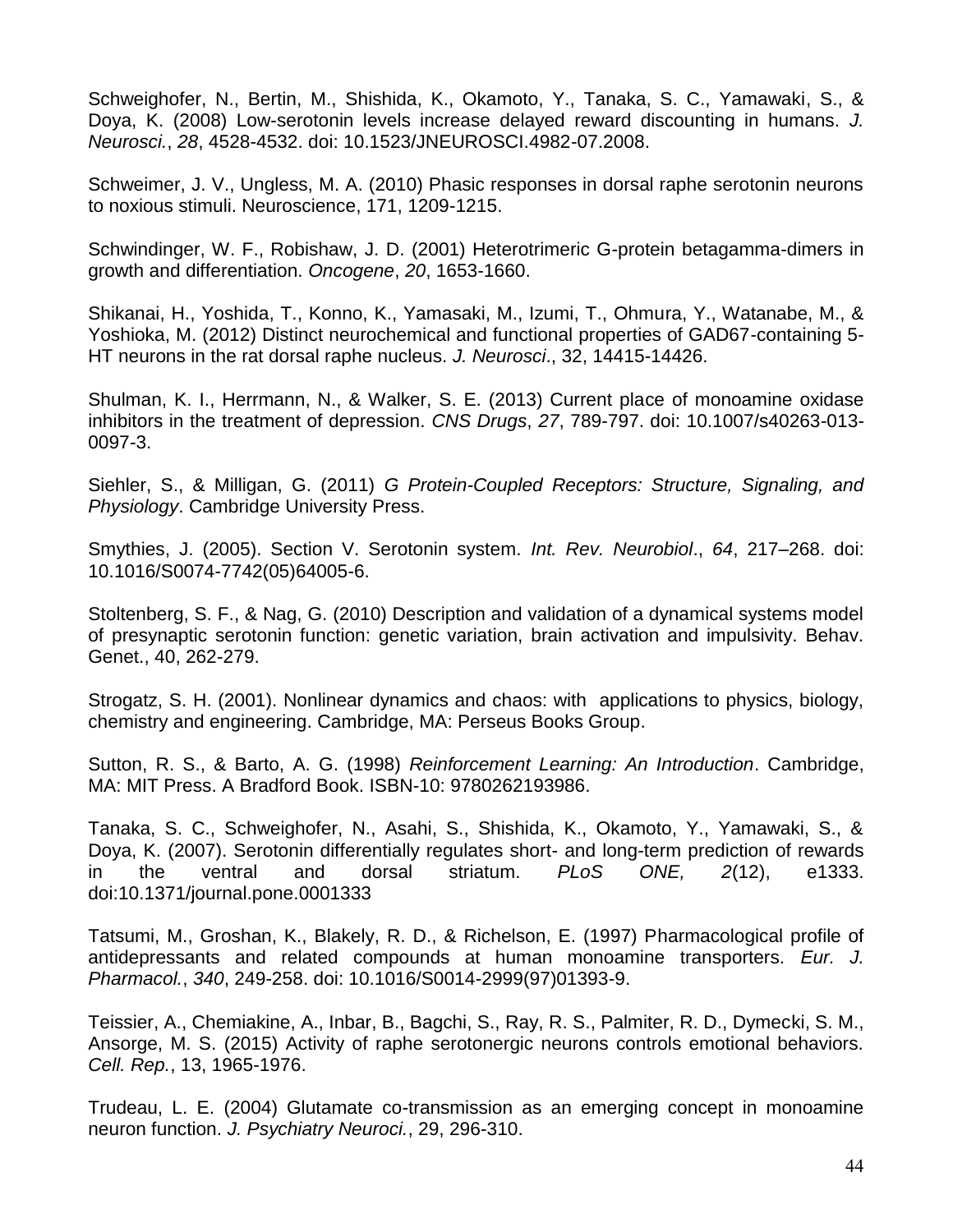Tuckwell, H. C. (2013) Biophysical properties and computational modeling of calcium spikes in serotonergic neurons of the dorsal raphe nucleus. *BioSystems*, *112*, 204-213. doi: 10.1016/j.biosystems.2013.01.007.

Tuckwell, H. C., & Penington, N. J. (2014) Computational modeling of spike generation in serotonergic neurons of the dorsal raphe nucleus. *Prog. Neurobiol.*, *118*, 59-101. doi: 10.1016/j.pneurobio.2014.04.001.

Tuckwell, H. C., Zhou, Y., & Penington, N. J. (2015) Simplified models of pacemaker spiking in raphe and locus coeruleus neurons. arXiv: 1508.05468 [q-bio.NC]

Turner, J. H., Gelasco, A. K., Ayiku, H. B., Coaxum, S. D., Arthur, J. M., & Garnovskaya, M. N. (2006). 5-HT receptor signal transduction pathways. In: Roth, B. L. (Ed.), *From Molecular Pharmacology to Human Therapeutics*, pp. 143-206. Totowa, New Jersey: Humana Press.

Varga, V., Székely, A. D., Csillag, A., Sharp, T., & Hajós, M. (2001) Evidence for a role of GABA interneurones in the cortical modulation of midbrain 5-hydroxytryptamine neurones. Neuroscience, 106, 783-792.

Varga, V., Kocsis, B., & Sharp, T. (2003) Electrophysiological evidence for convergence of inputs from the medial prefrontal cortex and lateral habenula on single neurons in the dorsal raphe nucleus. *Eur. J. Neurosci.*, *17*, 280-286.

Vasudeva, R. K., Lin, R. C., Simpson, K. L., & Waterhouse, B. D. (2011) Functional organization of the dorsal raphe efferent system with special consideration of nitrergic cell groups. *J. Chem. Neuroanat.*, *41*, 281-293.

Vertes, R. P. (1991) A PHA-L analysis of ascending projections of the dorsal raphe nucleus in the rat. *J. Comp. Neurol.*, *313*, 643-668.

Vidal-Gadea, A., Topper, S., Young, L., Crisp, A., Kressin, L., Elbel, E., Maples, T., Brauner, M., Erbguth, K., Axelrod, A., Gottschalk, A., Siegel, D., & Pierce-Shimomura, J. (2011) *Caenorhabditis elegans* selects distinct crawling and swimming gaits via dopamine and serotonin. Proc. Natl. Acad. Sci. USA, 108, 17504-17509. doi: 10.1073/pnas.1108673108.

Wang, D.-H., & Wong-Lin, K. (2013) Comodulation of dopamine and serotonin on prefrontal cortical rhythms: A theoretical study. *Front. Integr. Neurosci.*, *7*:54. doi: 10.3389/fnint.2013.00054.

Waselus, M., Valentino, R. J., & Van Bockstaele, E. J. (2011) Collateralized dorsal raphe nucleus projections: a mechanism for the integration of diverse functions during stress. *J. Chem. Neuroanat.*, *41*, 266-280.

Walters, E. T., Carew, T. J., & Kandel, E. R. (*1981)* Associative learning in Aplysia: Evidence for conditioned fear in an invertebrate. *Science, 211, 504* –506.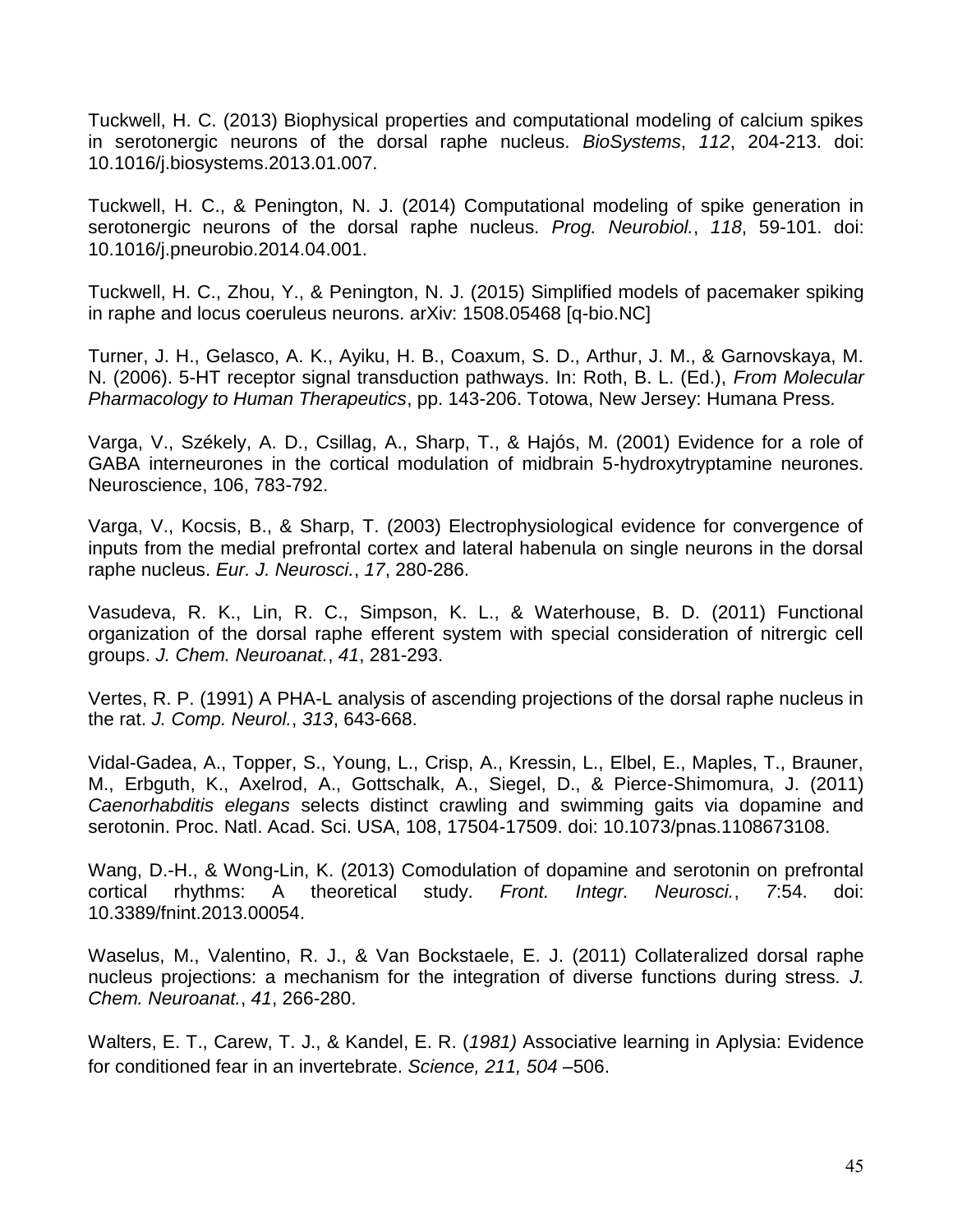Weng, J., Paslaski, S., Daly, J., VanDam, C., & Brown, J. (2013). Modulation for emergent networks: serotonin and dopamine. *Neural Netw, 41*, 225-239. doi:10.1016/j.neunet.2012.11.008

Weissbourd, B., Ren, J., DeLoach, K. E., Guenthner, C. J., Miyamichi, K., & Luo, L. (2014) Presynaptic partners of dorsal raphe serotonergic and GABAergic neurons. *Neuron*, *83*, 645- 662.

Wiklund, L., Leger, L., & Persson, M. (1981) Monoamine cell distribution in the cat brain stem. A fluorescence histochemical study with quantification of indolaminergic and locus coeruleus cell groups. *J. Comp. Neurol.*, *203*, *613-647*.

Williams, G. V., Rao, S. G., & Goldman-Rakic, P. S. (2002) The physiological role of 5-HT2A receptors in working memory. *J. Neurosci.*, 22, 2843-2854.

Wilson, H. R., & Cowan, J. D. (1972) Excitatory and inhibitory interactions in localized populations of model neurons. *Biophys. J.*, *12*, 1-24.

Wilson, H. R., & Cowan, J. D. (1973) A mathematical theory of the functional dynamics of cortical and thalamic nervous tissue. *Kybernetik*, *13*, 55-80.

White, K. J., Walline, C. C., & Barker, E. L. (2005) Serotonin transporters: implications for antidepressant drug development. *AAPS J.*, *7*, E421–E433. doi: 10.1208/aapsj070242.

Wong-Lin, K., Prasad, G., & McGinnity, T. M. (2011) A spiking neuronal network model of the dorsal raphe nucleus. In: Proceedings of 2011 International Joint Conference on Neural Networks, San Jose, CA, USA, pp. 1591-1598. doi: 10.1109/IJCNN.2011.6033414.

Wong-Lin, K., Joshi, A., Prasad, G., & McGinnity, T. M. (2012) Network properties of a computational model of the dorsal raphe nucleus. *Neural Netw.*, *32*, 15-25. doi: 10.1016/j.neunet.2012.02.009.

Wood, K. M., Zegja, A., Nijhout, H. F., Reed, M. C., Best, J., & Hashemi, P. (2014) Voltammetric and mathematical evidence for dual transport mediation of serotonin clearance in vivo. *J. Neurochem.*, *130*, 351-359. doi: 10.1111/jnc.12733.

Yoshida, M., Shirouzu, M., Tanaka, M., Semba, K., & Fibiger, H. C. (1989) Dopaminergic neurons in the nucleus raphe dorsalis innervate the prefrontal cortex in the rat: a combined retrograde tracing and immunohistochemical study using anti-dopamine serum. *Brain. Res.,*  496, 373-376.

Young, S. N. (2013). Acute tryptophan depletion in humans: a review of theoretical, practical and ethical aspects. *J Psychiatry Neurosci, 38*(5), 294-305. doi:10.1503/jpn.120209

Youssofzadeh, V., Prasad, G., Fagan, A. J., Reilly, R. B., Martens, S., Meaney, J. F., & Wong-Lin, K. (2015a) Signal propagation in the human visual pathways: an effective connectivity analysis. J. Neurosci., 35, 13501-13510. doi: 10.1523/JNEUROSCI.2269- 15.2015.